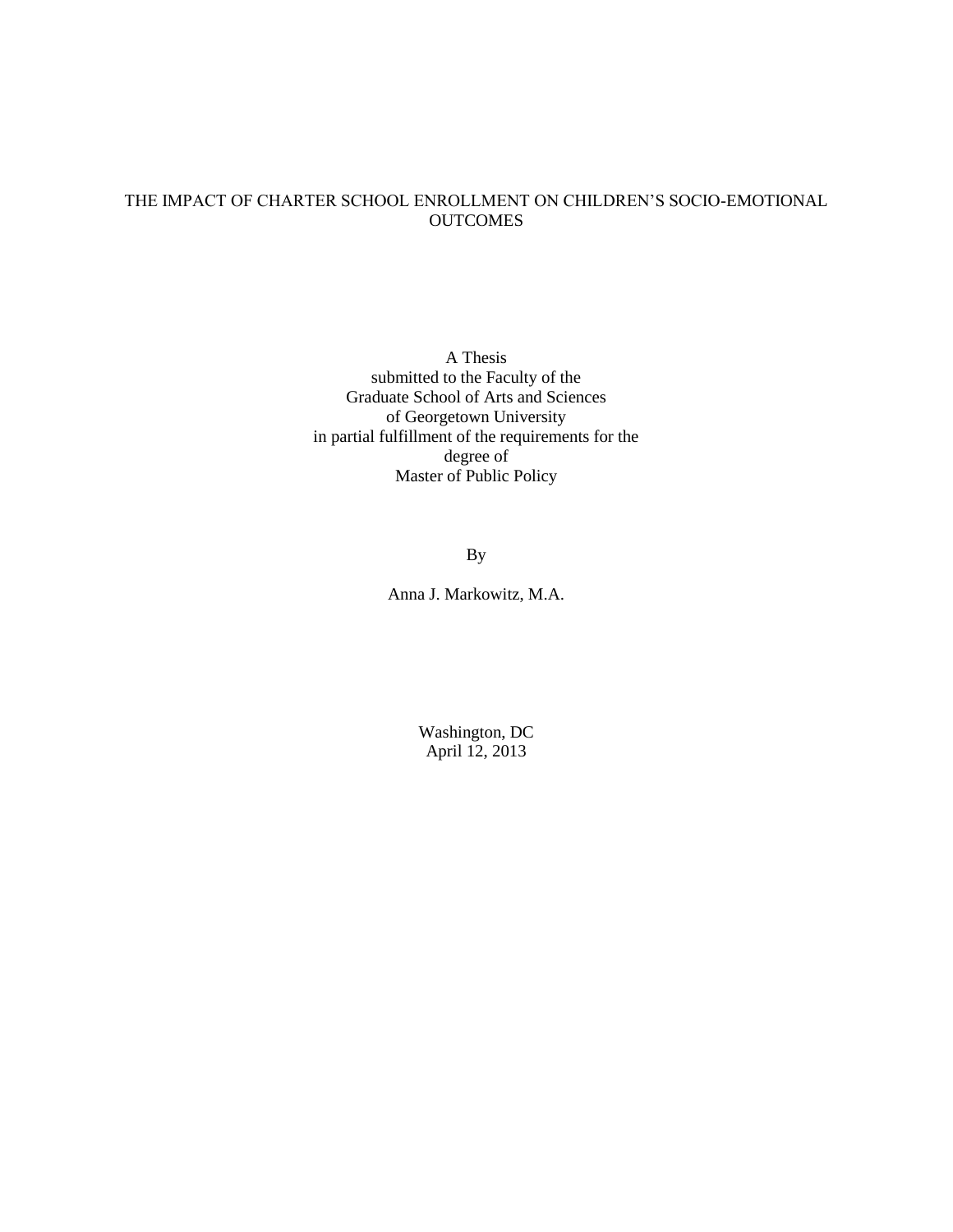Copyright 2013 by Anna J. Markowitz All Rights Reserved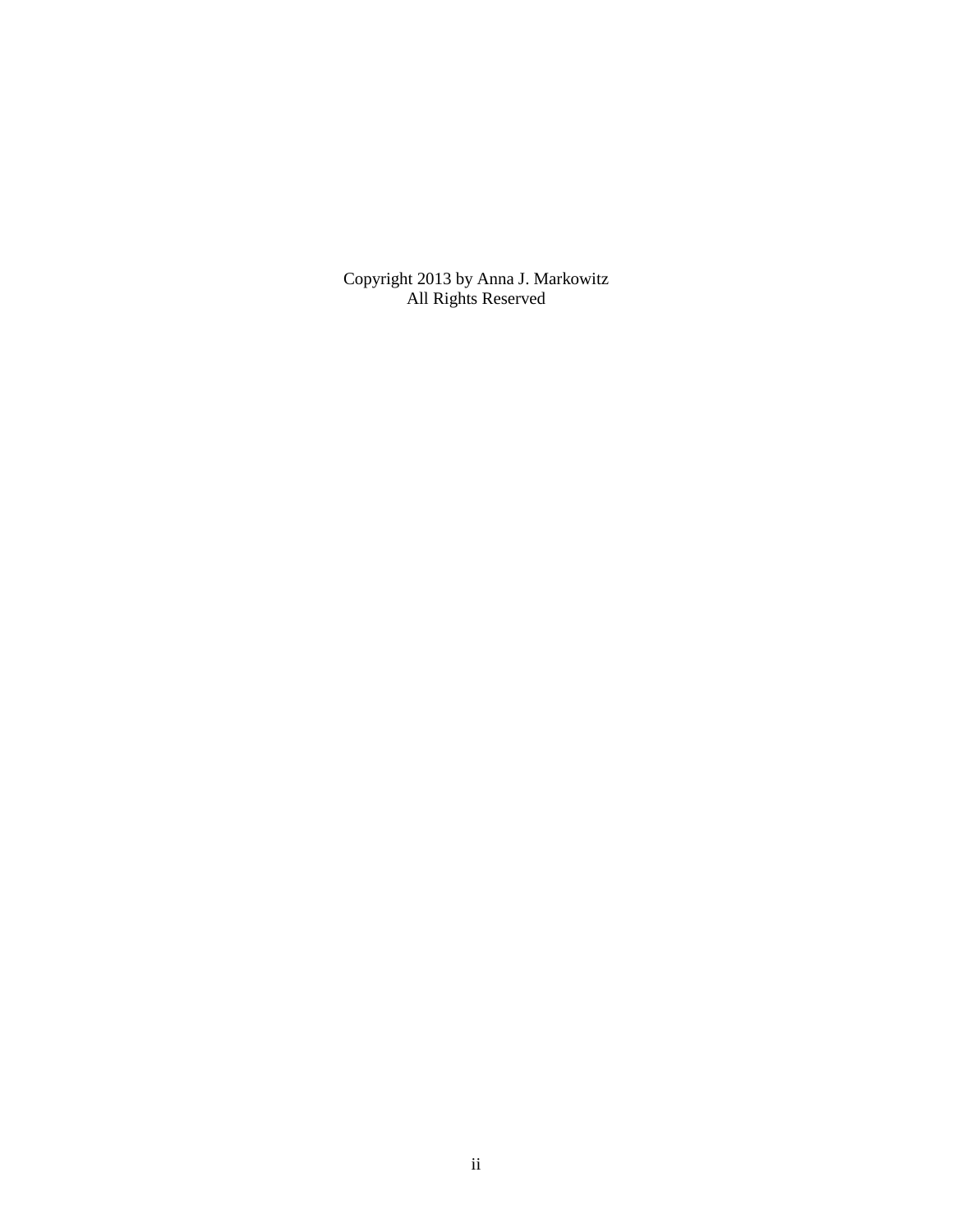## THE IMPACT OF CHARTER SCHOOL ENROLLMENT ON CHILDREN'S SOCIO-EMOTIONAL **OUTCOMES**

Anna J. Markowitz, M.A. Thesis Advisor: Donna R. Morrison, Ph.D.

#### ABSTRACT

Now serving nearly 2 million children, charter schools are an oft cited solution to America's achievement gap. While ample research has attempted to disentangle the impacts of charter school enrollment on academic achievement, there has been a dearth of research examining the effect of charter school enrollment on social and emotional outcomes. Using the Early Childhood Longitudinal Study-Kindergarten Cohort and a propensity matching technique, this paper attempts to fill this gap in the literature. Results suggest attending a charter school garners modest benefits as measured by internalizing and externalizing behavior, and perceived mathematics and peer competence. While this benefit is localized in more advantaged children for perceived mathematics competence, the remaining positive impacts are observed only in children who experienced early disadvantage, and are thus most likely to need socio-emotional support. These findings suggest that further exploration of the socio-emotional impacts of charter schools is warranted. Additionally, given the diversity of charter schools, mediators of these effects should be explored.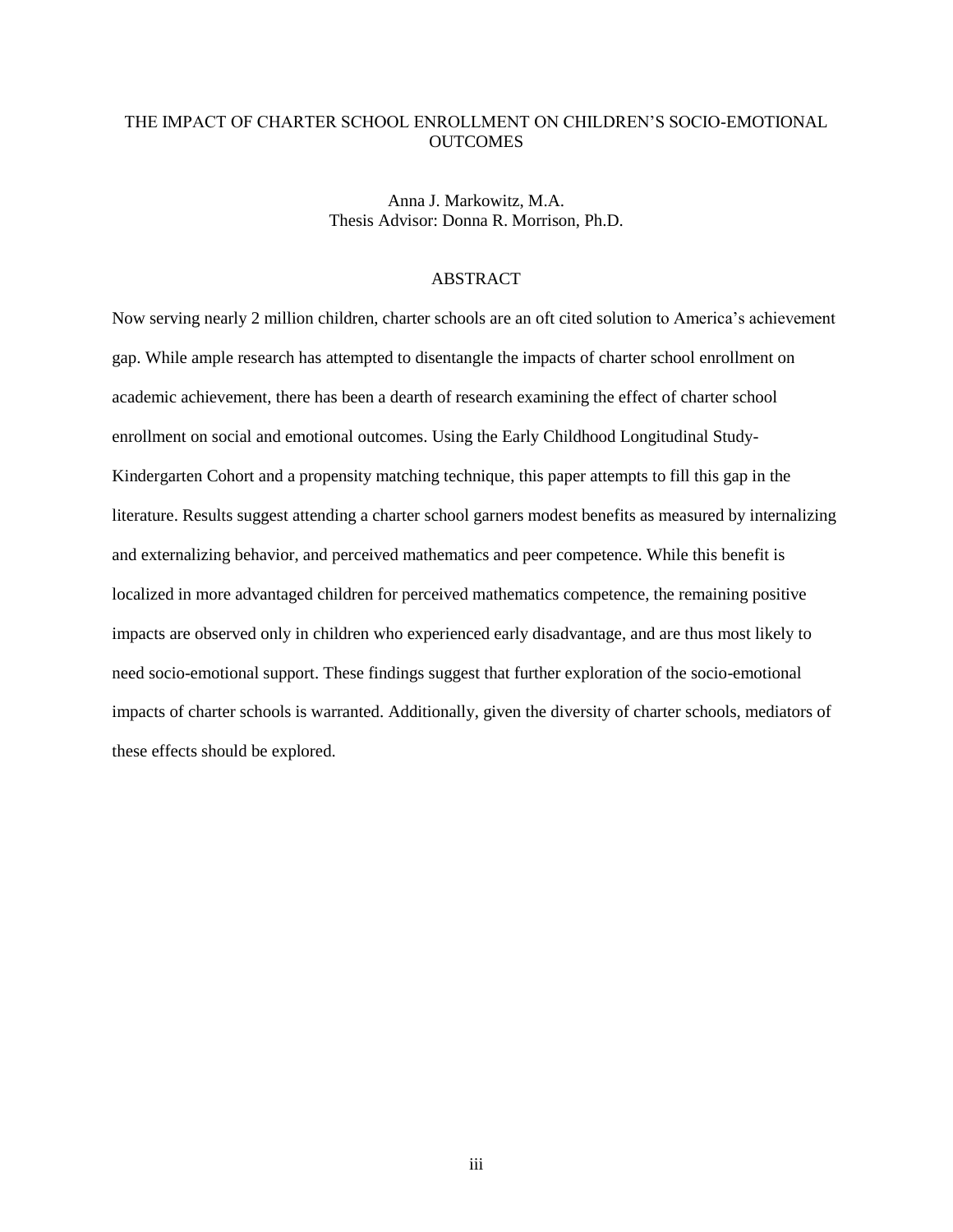# TABLE OF CONTENTS

| <b>Chapter One: Introduction</b>      |    |
|---------------------------------------|----|
| <b>Chapter Two: Previous Research</b> | 3  |
| <b>Chapter Three: Method</b>          | 10 |
| <b>Chapter Four: Results</b>          | 15 |
| <b>Chapter Five: Discussion</b>       | 19 |
| Tables and Figures                    | 23 |
| References                            |    |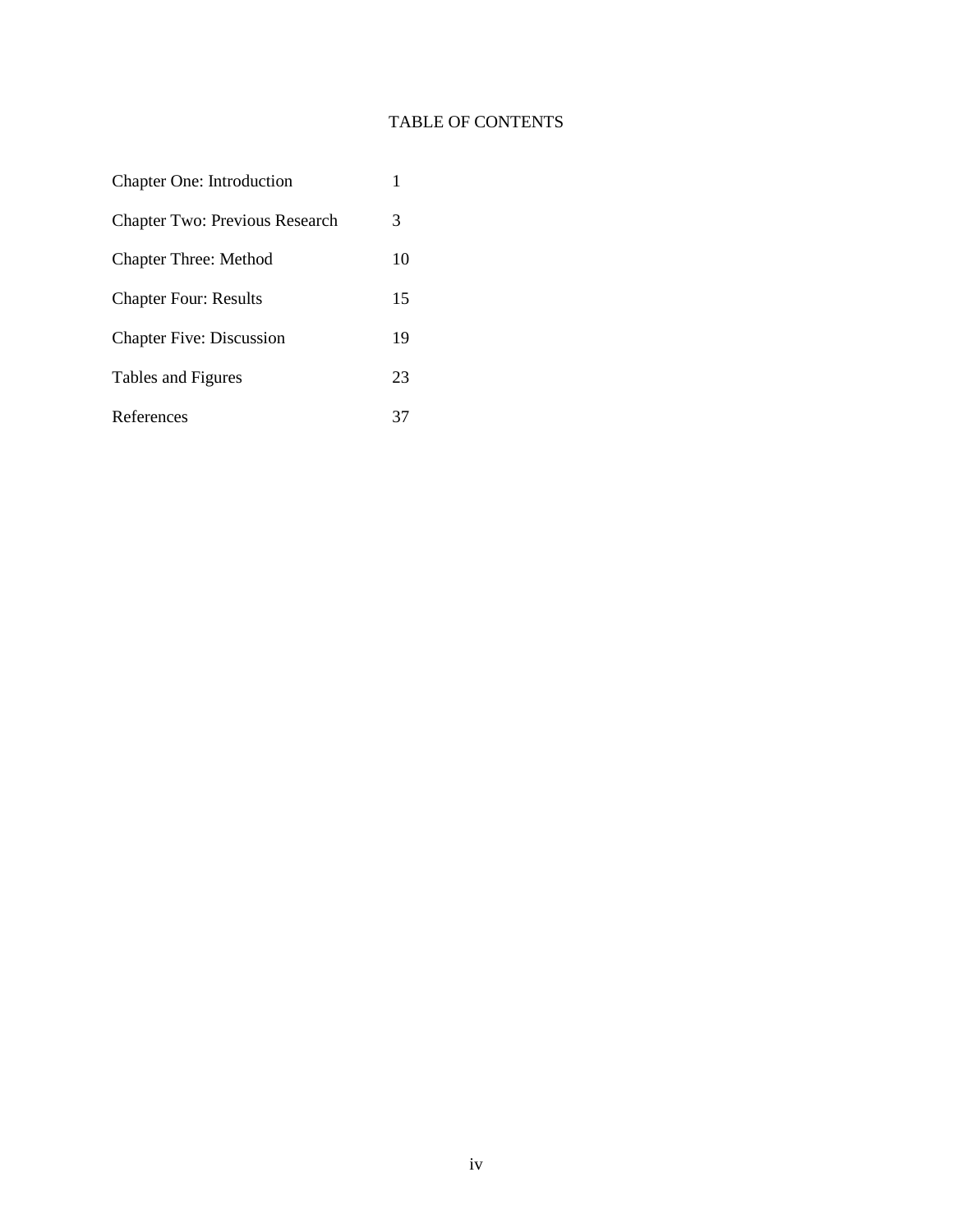### CHAPTER ONE

### **INTRODUCTION**

#### **The Impact of Charter School Enrollment on Children's Socio-Emotional Outcomes**

Every year millions of American children are victims of America's "education debt," the welldocumented disparity in academic achievement between low- versus high- income students (Ladson-Billings, 2006; National Center for Education Statistics (IES), 2010). This disparity is more than a grade level achieved; it represents larger, long-term disparities. Educational achievement correlates with substantial differences in yearly income, as well as myriad other positive outcomes, such as marriage, health, and happiness (BLS, 2011; Martin, 2006; Adams, 2002; Kuh, 1995; Wolfe & Havemann, 2001). However, both the means to pay off this debt and what should be prioritized in doing so are both unresolved, contentious questions.

One much-touted solution to this issue is the expansion of charter schools, or public schools that operate largely outside of government control. These schools are believed to have the flexibility to respond to the increasingly complex demands of students. Charter schools' efficacy has been vigorously examined and debated for the past 15 years (e.g. Bettinger, 1999; Betts & Hill, 2010; Betts & Tang, 2011; Buckley, & Schneider, 2007; Hoxby 2001; 2003; 2004a; 2004b), but solely in terms of academic achievement. Indeed, surprisingly little is known about how charter schools impact students regarding other key outcomes, such as educational attainment and employment. Particularly lacking form existing studies is a focus on social and emotional outcomes, which may play a pivotal role in reducing long-term disparities.

Social and emotional disruptions, including internalizing (e.g. mental health outcomes) and externalizing (e.g. risky sexual and health behaviors, delinquency) behaviors, are tremendously costly both to individuals and the government. For individuals, maladaptive social and emotional functioning may lead to unintended pregnancies, depression, substance abuse, and incarceration. For the federal government, these costs are astronomical. Annually the federal government spends \$10.9 billion on teen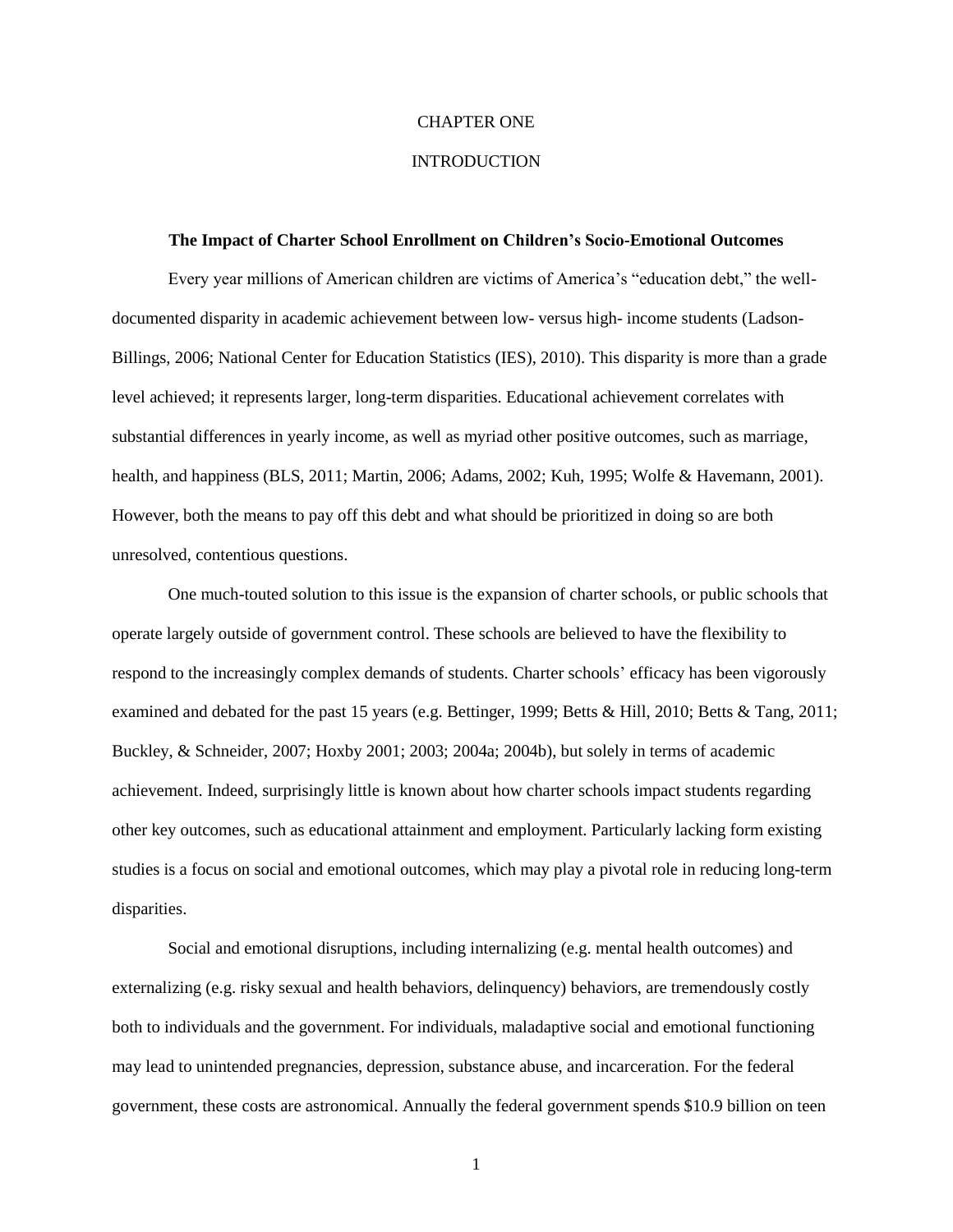childbearing (National Campaign to Prevent Teen & Unplanned Pregnancy, 2011), \$275 billion on Medicaid (DHHS, 2012), and \$30,000 per inmate (Prisons Bureau, 2011). Importantly, evidence suggests that schools play a role in determining youth socio-emotional outcomes (Battistich & Hom, 1997; Bryk & Driscoll, 1988; Silver, Measelle, Armstrong, & Essex, 2005), particularly for low-income youth, or those most impacted by the achievement gap (Battistich & Hom, 1997; Masten, 2001).

Despite both the importance of these outcomes and the potential role of schools, the impact of education reforms such as charter schools on social and emotional behaviors has not been explored. The present study attempts to address this gap. Using a nationally representative dataset and a matching technique designed to simulate experimental conditions, this study examines whether charter school enrollment from kindergarten through 5<sup>th</sup> grade impacts middle childhood social and emotional outcomes, net of potential confounding school, family, and child level variables. This paper also examines whether the impact of charter schools varies based on the timing of disadvantage, specifically whether charter schools are more impactful for children currently experiencing poverty or for those who experienced early deprivation.

If the evidence suggests that charter schools do influence youth's social and emotional functioning, policies designed to enhance or dismantle these schools should be re-examined through this lens in addition to academic achievement. Given the individual importance and social cost, promoting schools that assist in the healthy development of social and emotional skills among children could be the most important policy priority for education reform.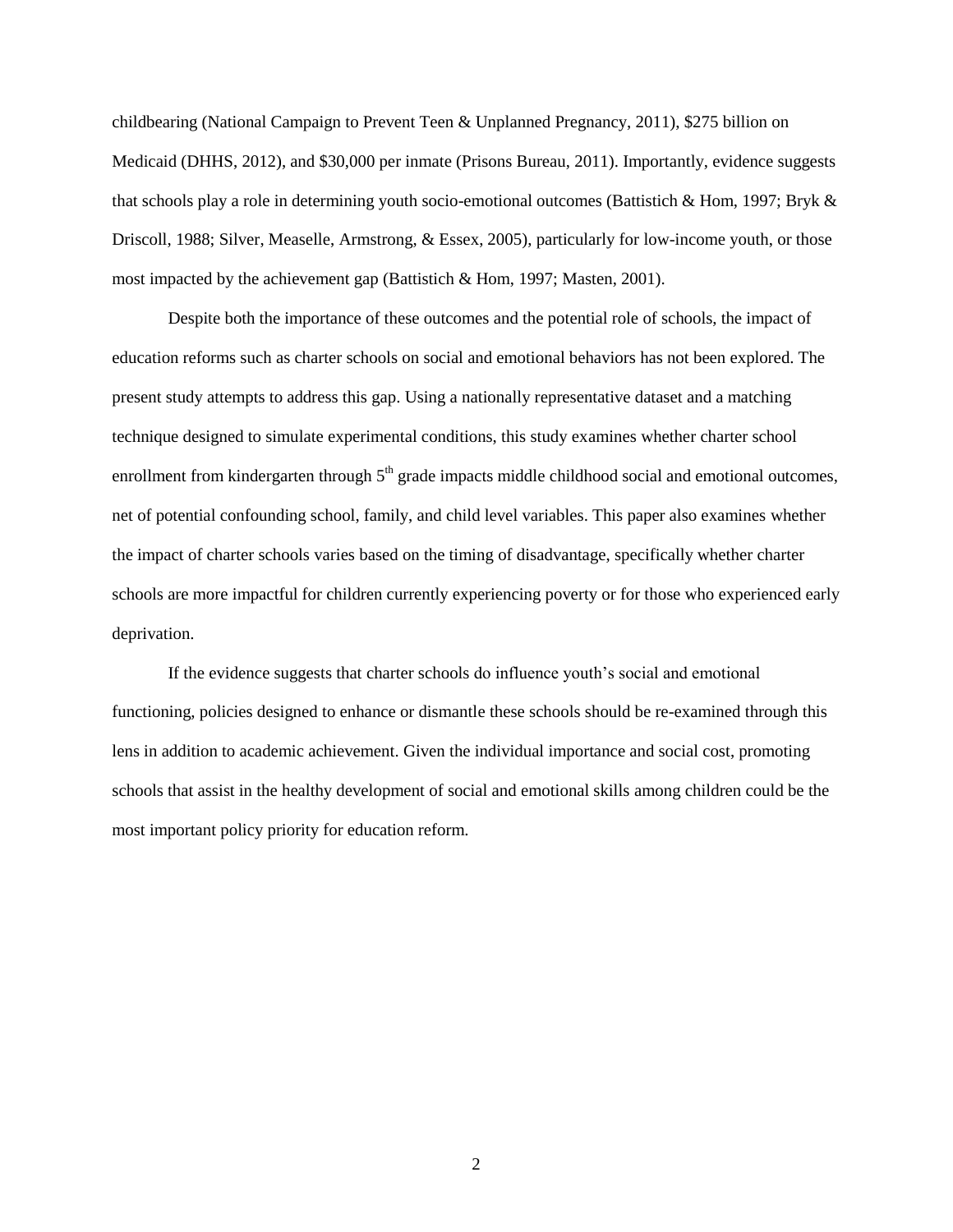### CHAPTER TWO

### PREVIOUS RESEARCH

### **Charter Schools Defined**

Charter schools are publically funded schools that are granted autonomy in functioning in exchange for increased accountability for academic achievement (Betts & Hill, 2010). These schools are not operated by school districts and are thus free from collective bargaining agreements and bureaucratic regulations. They are granted charters by authorizing agencies, which have the right to approve new schools, oversee and evaluate performance, and close failing charter schools (NACSA, 2011). The first charter was granted in 1992 (Weil, 2000), and the system has quickly grown. Currently, 1.6 million American youth are enrolled in nearly 5,000 charter schools in 39 states (Dynarski et al., 2010). This is largely due to enhanced funding for charter schools at the federal level and the birth of wide scale school choice in No Child Left Behind, the sweeping federal education law of 2001 (NCLB, 2002).

The term "charter school" represents an incredibly diverse category. Although all schools are accountable to state and federal education standards, schools differ in the rigor of their authorizing agencies, their level of funding, their aims and pedagogy, and their populations served. While there is some evidence that charter schools tend to use more traditional pedagogical strategies (Weitzel & Lubienski, 2010), generally speaking, there is no more a prototype for "charter school" than there is for traditional public school. Indeed, their instructional and organizational freedom make charter schools considerably less uniform than their traditional public school counterparts. Despite the ability to operate outside of district requirements however, charter schools do not necessarily guarantee flexible responses to student needs.

### **Previous Research**

**Charter school research methodology.** Most of the existing charter school scholarship addresses whether charter schools enhance students' academic outcomes, defined as standardized test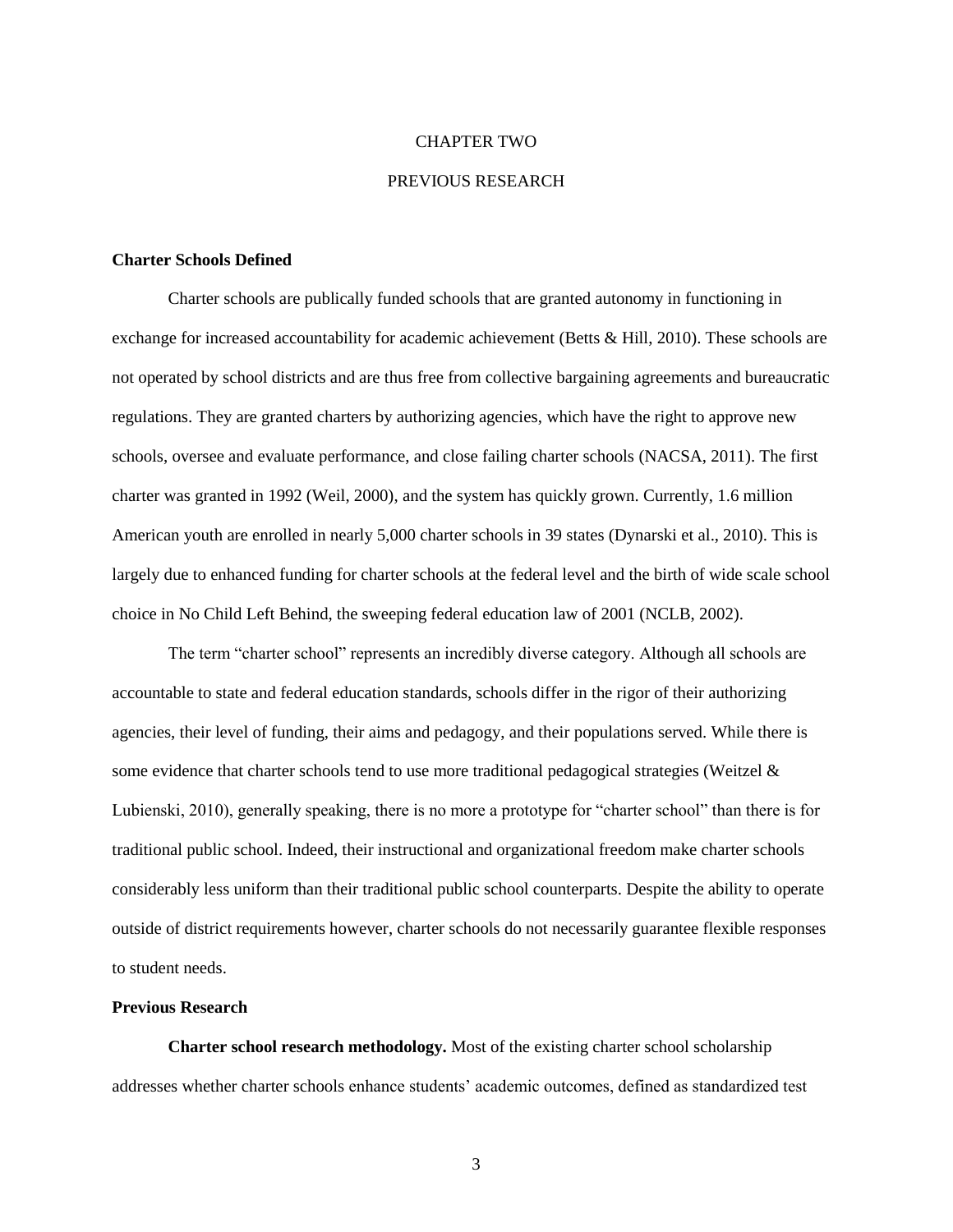scores, relative to their peers in traditional public schools. This scholarship must contend with two methodological issues: nonrandom selection into charter schools such that charter school students are qualitatively different than traditional public school students, and the tremendous variation in the charter school category. To address these issues, researchers have used four types of studies comparing charter schools and traditional public schools at a variety of levels. The first is cross sectional studies where at a given time point charter schools and traditional public schools are matched and compared, controlling for relevant demographic variables. The second study type uses longitudinal data and value added statistics. Value added analyses examine year to year score changes at school or student levels, and compare whether charter school enrollment "adds value" by enhancing test scores more than expected in traditional public schools. Fixed effects and difference-in-difference models comprise the third type of methodology. These techniques use panel data and account for unobservable (i.e., difficult to measure) characteristics of students who opt into charter schools. Finally, experimental studies take advantage of lottery systems as randomization (Scott & Villavivencio, 2009). Each of these strategies engenders tradeoffs, which may account for mixed findings in charter school research. While research exploring whether charter schools tend to select the most advanced or most advantaged students among their applicant pool consistently finds that charter schools instead attract the most disadvantaged and lowest performing students (Sass, 2005; Hoxby & Murarka, 2009; Zimmer et al., 2009), these studies are largely unable to account for unobservable characteristics, such as parental investment (Buckley & Schneider, 2007). While a recent study suggests that difference in parent investment are created *after* charter school enrollment (Cox & Witko, 2008), the issue of selection bias remains endemic to charter school research. Thus, assessments of outcomes associated with charter school attendance should give consideration to the study's ability to establish a control group and to the particular subset of charter schools being examined (i.e., an overenrolled charter school, city or state level data, etc.).

### **Charter schools' impacts.**

*Academic achievement.* In addition to differences attributable to methodological strategies, charter school research findings vary based on the grade evaluated and by geographic region.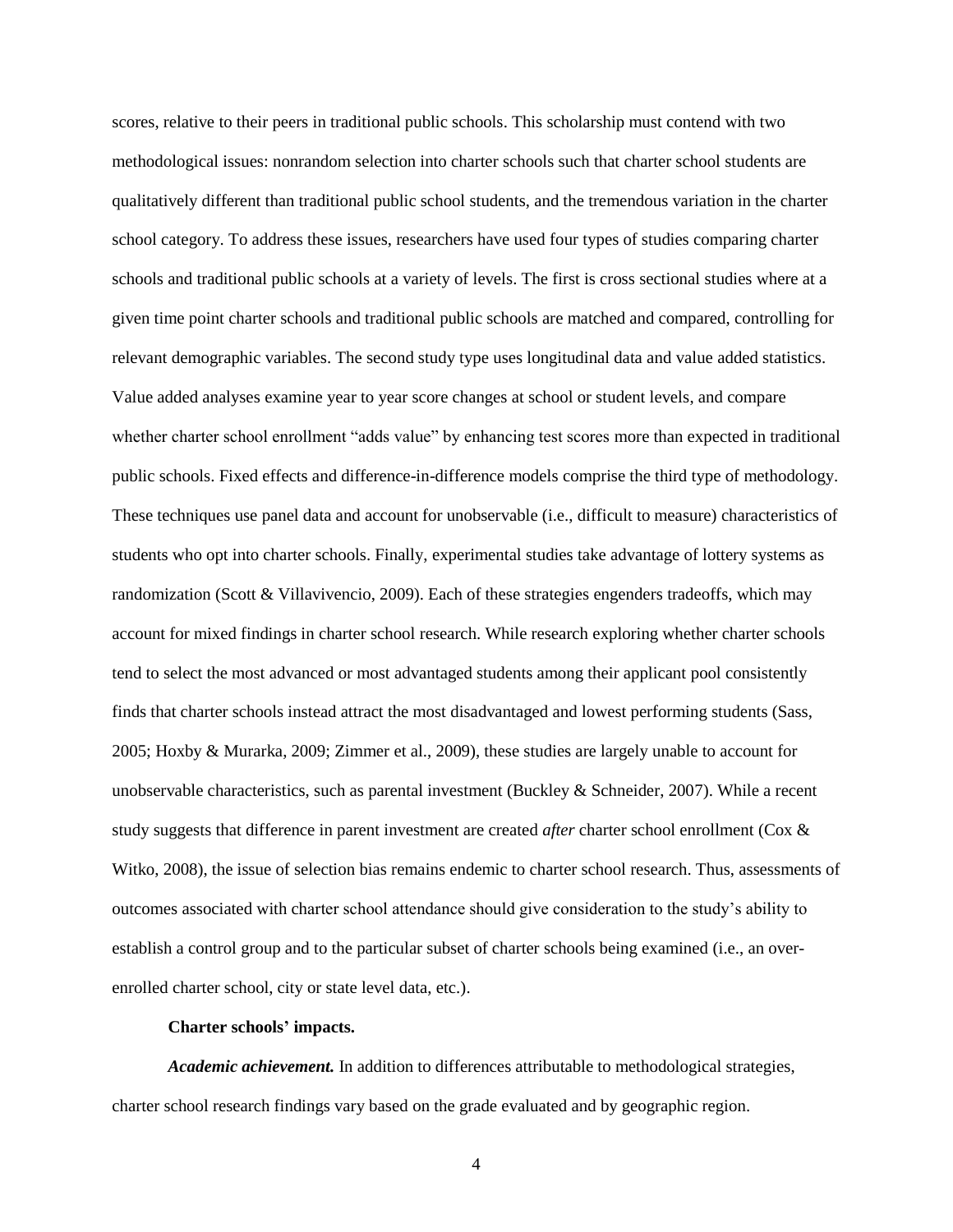Nonetheless, some patterns do emerge. Studies using single time point and value added statistics generally find no effects of charter schools or small positive effects. For example Hoxby (2004a; 2004b) conducted nationwide analyses on 99% of all charter school students, using data from state exams, and found an advantage for charter school students, particularly when the comparison school had a similar racial composition (2004a). Similarly, Hoxby reported that charter schools are especially likely to raise the achievement of students who are poor or Hispanic (2004b). However, Hoxby's results revealed some differences across states. Specifically, the charter school advantage was larger in states where charter schools are well established, and charter school effects in some other states were nonsignificant significant or reversed. Conversely, in a study using propensity score matching to create a control group, Berends et al. (2010) examined the importance of instructional conditions rather than charter status on student math achievement. Berends et al. (2010) found no impact of charter schools on math scores, but that teachers' ability and focus on achievement were related to academic gains. In Michigan, Eberts & Hollenbeck (2001) found that charter school students had lower test scores than traditional public school students.

Studies using lottery methods have generally found significant positive results of charter schools on achievement. For example, Hoxby & Rockoff (2004) examined the charter school system in Chicago and found that it raised math and reading scores by six percentage points, and that the advantage for charter school students remained in both treated and intent to treat analyses. In New York City, Hoxby & Murarka (2009) found that the impact of charter schools on treated students was enough to close the white-black achievement gap. Differential effects by population have been found in lottery studies as well. Gleason et al. (2010) conducted a randomized trial across 36 middle schools in 15 states and found that while on average charter schools and traditional public schools showed no differences, charter schools were more effective for lower income and lower achieving students. In large urban areas, charter schools had positive impacts on math achievement, but outside urban centers, these impacts were negative.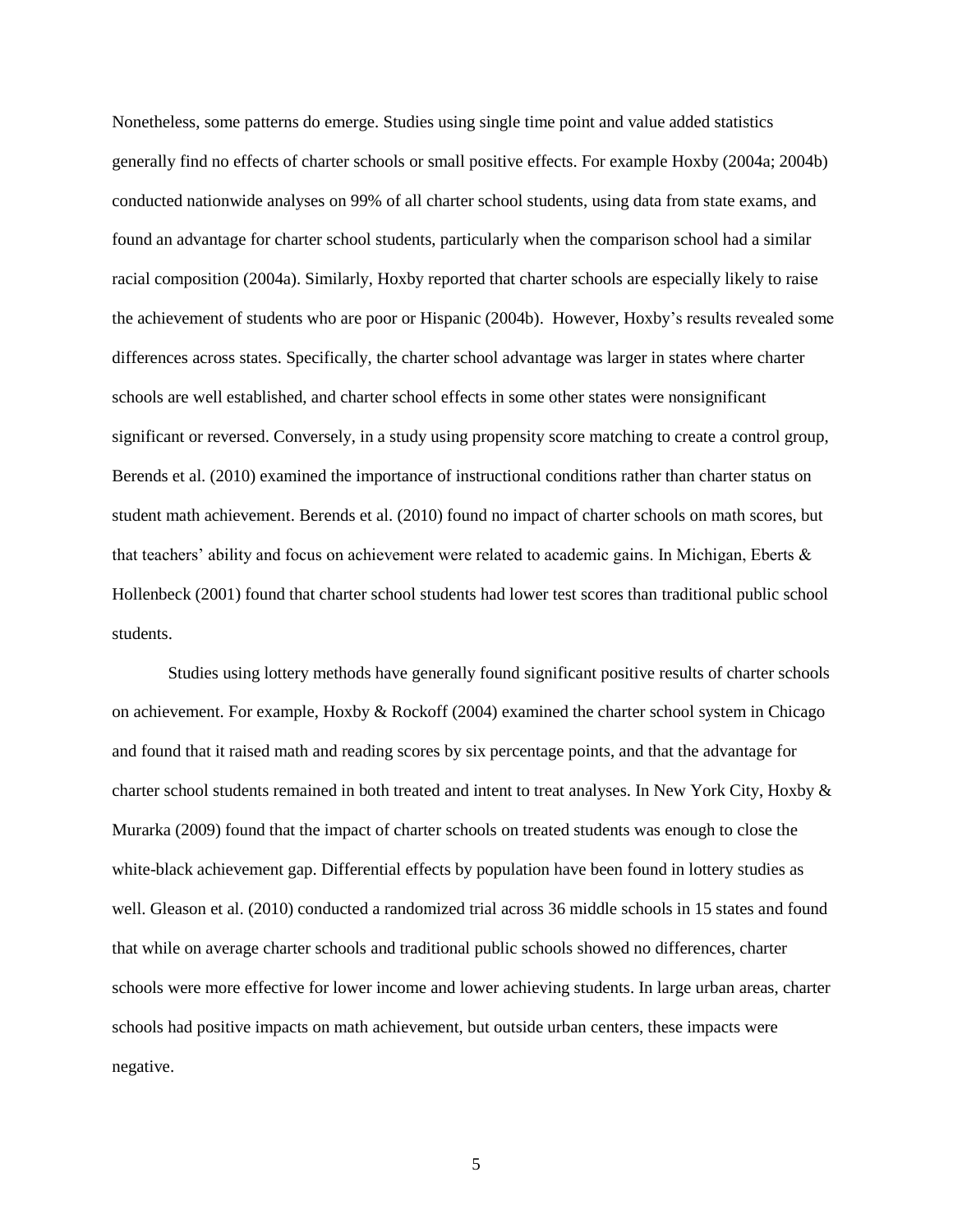Betts & Tang (2011) conducted a meta analysis to summarize this body of evidence. Their results revealed compelling evidence that charter schools underperform traditional public schools in some locations, grades, and subjects. However, at critical ages for overall and long-term student achievement, specifically elementary reading and middle school math and reading, this pattern is reversed, and charter students outperform their traditional public school peers (Betts  $\&$  Tang, 2011). The meta-analysis also replicated the finding that charter schools tend to be more effective in urban, poor areas, and for low achieving students—the subgroups most underserved by traditional public schools.

*Educational attainment.* A small subset of research has begun to explore charter school outcomes beyond test scores. In an analysis of Chicago and Florida charter schools, charter school attendance resulted in a 7% increase in the probability of graduating high school and a 10% increase for attending any type of college in Chicago; in Florida, charter school education amounted to a 12-15% increase in the likelihood of graduating high school, and an 8% increase in college attendance (Zimmer et al., 2009; Booker et al., 2008). While these data were not connected to lotteries and thus may be subject to omitted variable bias and selection effects, they represent the first evidence of positive impacts of charter schools on educational attainment on a large scale. Notably, these studies found no effect for test scores, suggesting that in order to have a more accurate picture of the impact of charter schools, more diverse outcomes should be explored.

*Socio-emotional outcomes.* Despite broadening the focus to include educational attainment, no charter school research to date explores or outcomes that represent the goals of education more broadly (Ladson-Billings, 2006; Hamilton & Stecher, 2010), including socio-emotional outcomes. Socioemotional health is the foundation for non-cognitive skills, such as self-regulation, emotional regulation, self-esteem, and perseverance (Grusec, 2011; Bornstein & Sawyer, 2008). In children the absence of these skills manifest as internalizing behavior, externalizing behavior, and poor perceived competence and motivation in school (McLoyd, 1998; Hartas 2011). As adults, this competency is strongly predictive of important life outcomes. For example, non-cognitive skills derived from socio-emotional health, such as perseverance, self-regulation, and self-esteem predicts both academic and job market success, including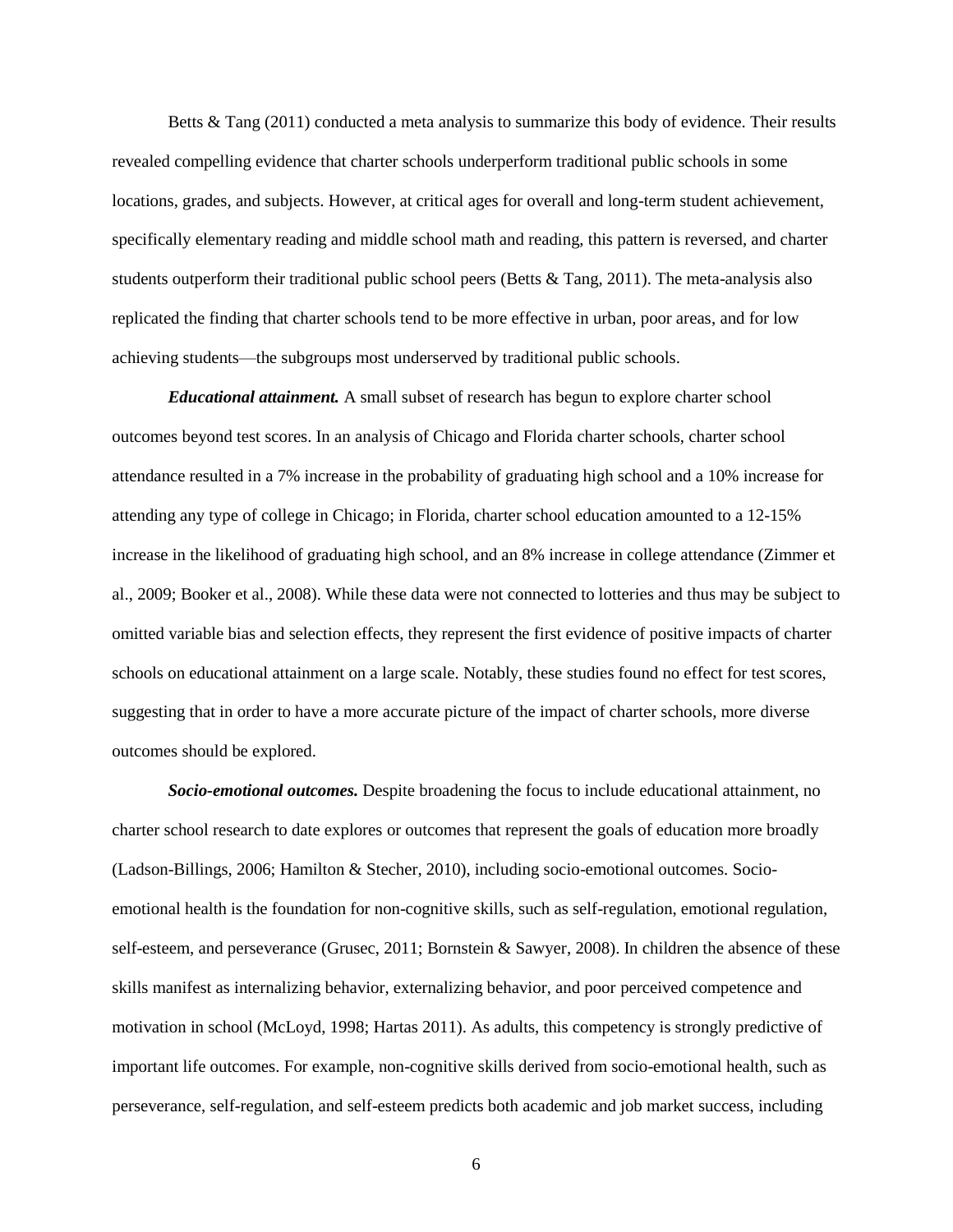labor force attachment and wages (Heckman, 2000; Heckman & Rubinstein, 2001; Heckman, Stixrud, & Urzua, 2006). These same skills predict the absence of health risk behaviors such as smoking, early childbearing, and drug use, as well as the absence of criminal behavior (Chiteji, 2010; Heckman, Stixrud, & Urzua, 2006; Carneiro, Crawford, & Goodman, 2007). These outcomes are thus important not only in terms of individual lives, but also for government spending, and make them hallmarks of the long-term goals of much education reform (Ladson-Billings, 2006). As such, the lack of research addressing socioemotional effects of charter schools is a substantial missing component in the charter school literature.

### **School Effects on Socio-Emotional Functioning**

Education research has robustly documented the ability of schools to affect both youth's socioemotional functioning and related outcomes. Schools represent a major context of child development as children spend roughly half of their waking hours at school or involved in school-related activities. As such, the emotional climate and social norms of schools can have substantial effects on youth's socioemotional outcomes (Jennings & DiPrete, 2010). Students who feel part of their school's community and experience supportive relationships with their teachers tend to be protected from negative behavioral trajectories (Hallinger & Murphy, 1986; Bryk & Driscoll, 1988; Battistich, Solomon, Kim, Watson, & Schaps, 1995; Silver et al., 2005; O'Connor, Dearing, & Collins, 2011). Specifically, engagement in the school community is linked to lower drug use and delinquency (Battistich & Hom, 1997; Henry, Knight, & Thornberr, 2012; Hirschfield & Gasper, 2011), as well as adolescent pregnancy (Manlove, 1998). Importantly, research also suggests that favorable effects may be heightened for low-income students who are at greater risk for problem behavior (Silver et al., 2005; O'Connor, Dearing, & Collins, 2011).

**Charter schools and socio-emotional functioning.** If the relationship between schools and socio-emotional functioning is due to classroom climate and student-teacher relationships, charter schools may be uniquely positioned to enhance socio-emotional functioning. The autonomy of charter schools allows them to more flexibly respond to student needs, potentially facilitating the creation of more supportive and adaptive atmospheres. While the "black box" of charter school processes is currently understudied (Scott & Villavivencio, 2009), some of the most common charter school policies include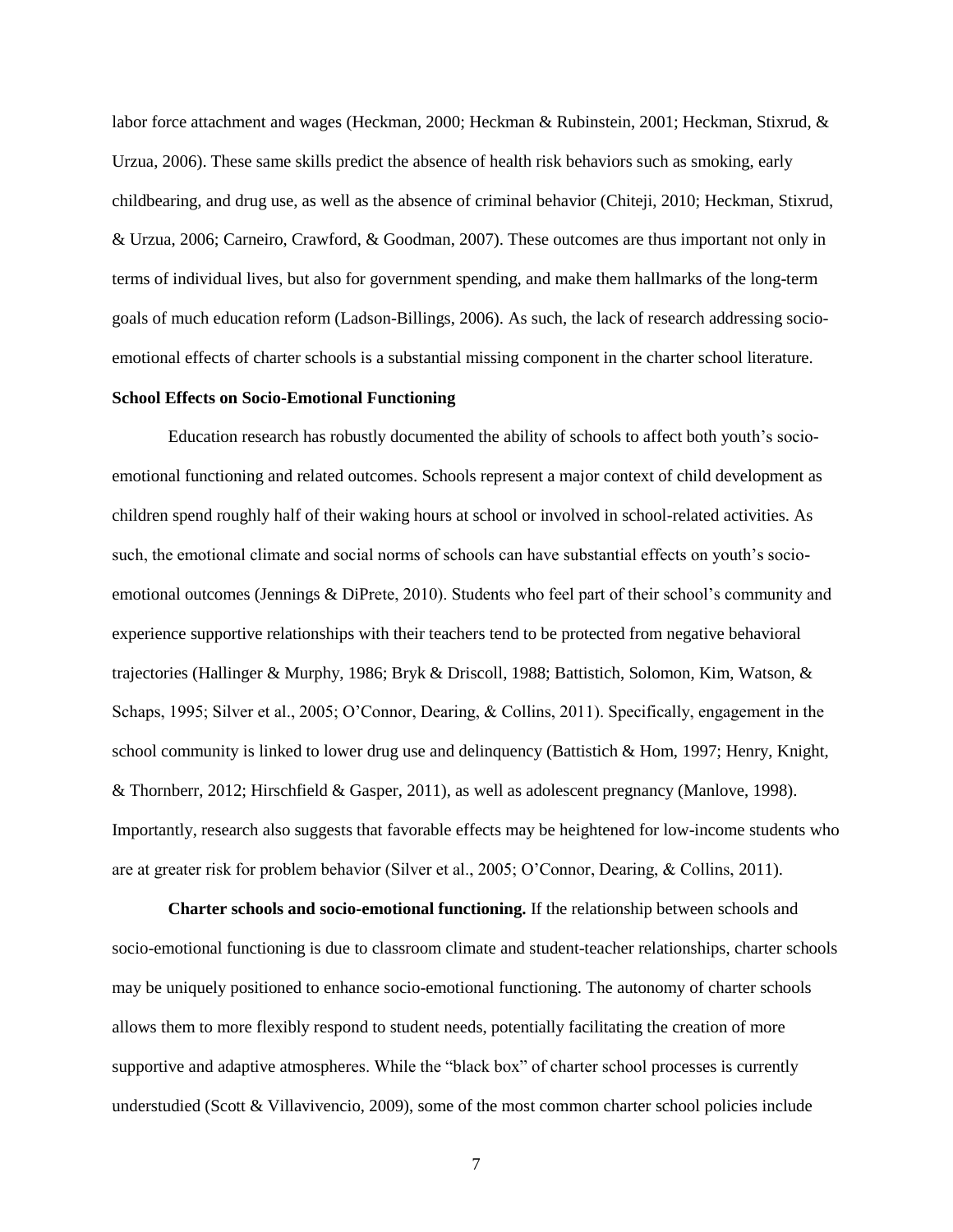extended days and consistent parent communication (Weitzel & Lubienski, 2010), which may facilitate the development of a strong school community. For example, the highly successful Knowledge Is Power Program Schools (Gleason et al., 2010) emphasize extended school time, extracurricular programming, and highly regulated school environments, creating strong bonds among students, and between students and teachers, and schools and parents.

**Moderation by socioeconomic status.** As discussed above, evidence suggests charter school impacts on academic achievement vary based on the level of disadvantage of the students (Betts & Tang, 2011). This may be because low-income, minority students show cognitive deficits relative to their more advantaged peers as early as kindergarten (Fryer & Levitt, 2004), and are thus most able to benefit from rigorous charter school instruction. This pattern may obtain for socio-emotional outcomes as well. Children experiencing poverty are more likely to experience maladaptive socio-emotional functioning (McLoyd, 1998; Smith, Brooks-Gunn, & Klebanov, 1997; Brooks-Gunn & Duncan, 1997), and this is particularly true for children experiencing early poverty. The instability generated by early deprivation disrupts parenting processes necessary for healthy socio-emotional development, and results in stunted self-regulation (Grusec, 2011; Bornstein & Sawyer, 2008). These deficits tend to result in low peer competence, low self-esteem, and bouts of internalizing and externalizing behavior (McLoyd, 1998). To the extent that a high quality school with a stable, supportive environment is related to improved behavioral trajectories, high quality charter schools may be particularly beneficial for low-income youth who struggle with self-regulation. Specifically, the flexibility to accommodate students and work more closely with parents may facilitate the positive student teacher relationships that have been shown to be particularly beneficial for low-income youth (Masten, 2001; Silver et al., 2005; O'Connor, Dearing, & Collins, 2011).

### **Present Study**

The present study addresses for the first time the relationship between charter school enrollment and socio-emotional functioning using the Early Childhood Longitudinal Study- Kindergarten Cohort (ECLS-K), a nationally representative, longitudinal dataset. To account for potential selection effects,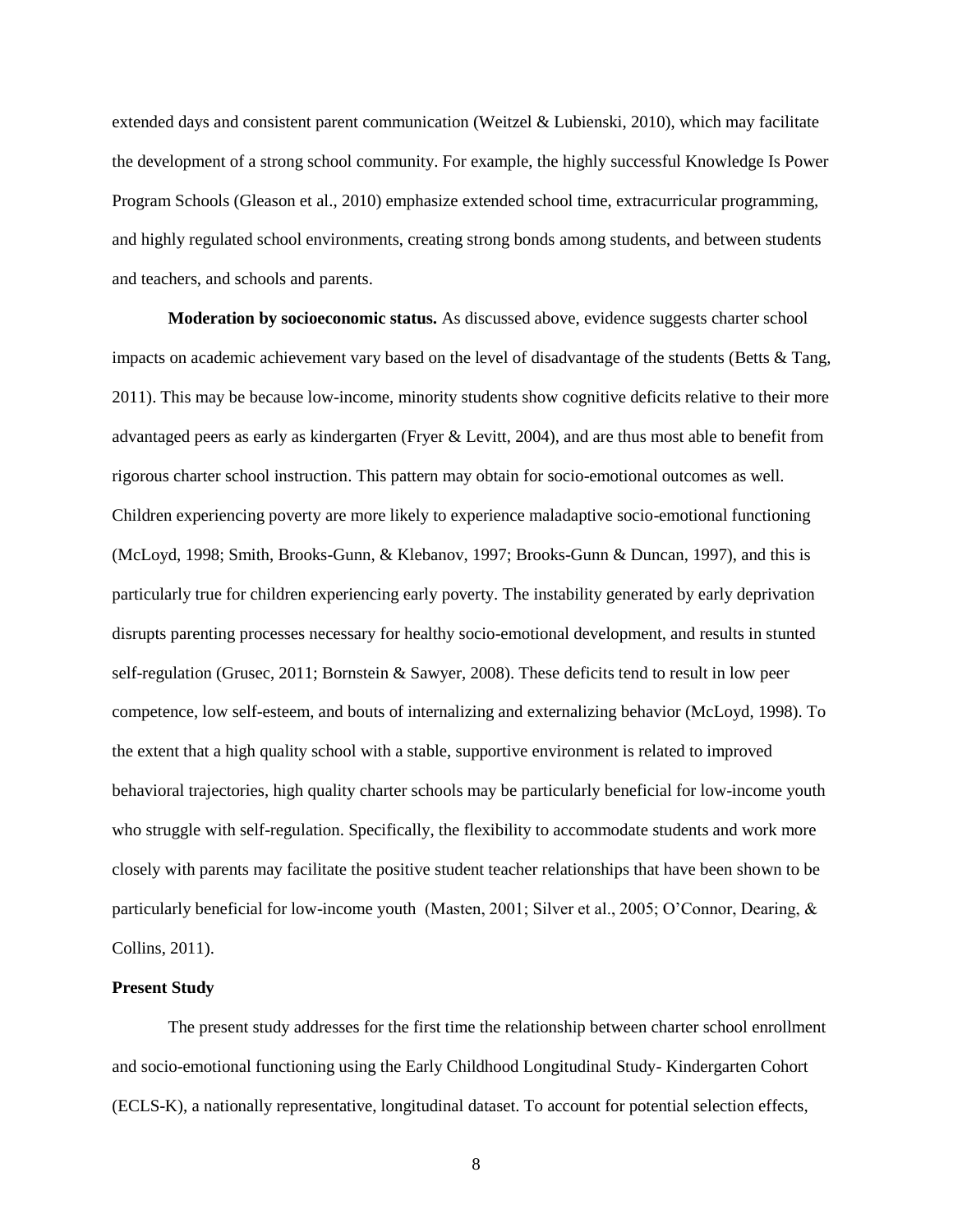propensity score matching will be used. Propensity score matching creates a strong counterfactual by eliminating observations from the treatment group that do not have a match in the control group (Gelman & Hill, 2007; Rubin, 1997). This process eliminates individuals who are distinctly different from their traditional public school peers based on a rich set of covariates, and allows for a rigorous exploration of the relationship between charter enrollment and socio-emotional outcomes.

As noted above, charter school impacts on socio-emotional outcomes may vary by child disadvantage. Thus, in addition to exploring the relationship between charter school enrollment and socioemotional outcomes, the present study also examines whether this relationship is moderated by poverty. Two indicators will be used. Poverty status at kindergarten is used as a proxy for poverty during the first five years of life, a particularly pivotal time for child development (Brooks-Gunn & Duncan, 1997; Duncan, Yeung, Brooks-Gunn, & Smith, 1998; Heckman, 2006). This interaction will test whether charter schools can help students overcome the substantial negative effects of early deprivation, in particular. Second, moderation by concurrent poverty status will be examined to test whether charter schools are more or less effective for students currently struggling with disadvantage. Using propensity score models and multiple indicators of poverty allows me to both address selection bias in a rigorous way, and explore patterns of charter school impacts on students most in need of socio-emotional intervention.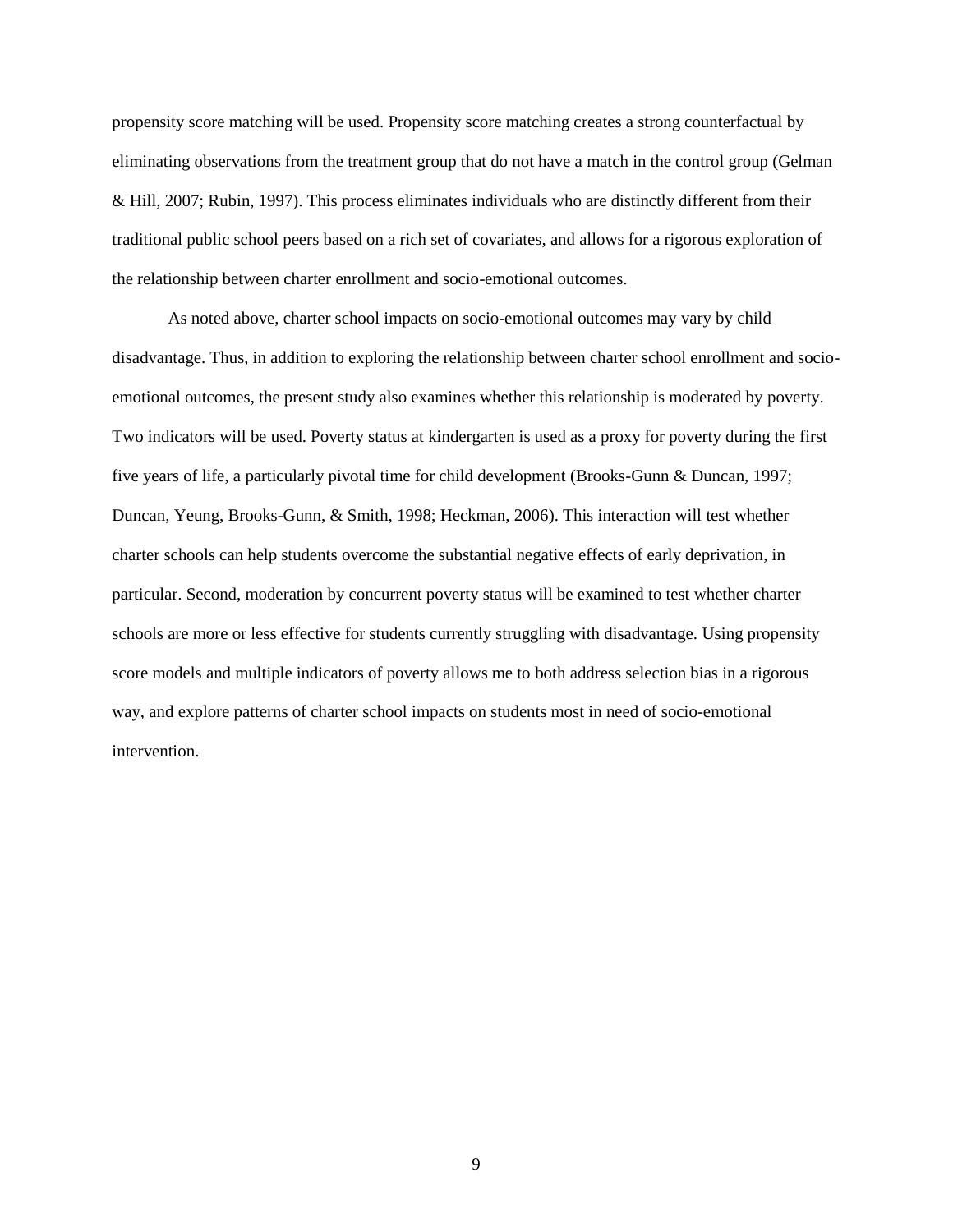### CHAPTER THREE

### **METHOD**

### **Data:**

Data are drawn from the Early Childhood Longitudinal Study: Kindergarten Cohort (ECLS-K), a nationally representative sample of 21,260 kindergarteners in about 800 public and 200 private schools in 1998-1999. The ECLS-K tracked children from kindergarten through 8<sup>th</sup> grade, focusing on school experiences, including their school entry and transition to middle school. Families and Schools were interviewed first in the fall and spring of the 1998-99 kindergarten year. They were interviewed again in the fall and spring of 1<sup>st</sup> grade, spring of 3<sup>rd</sup>, spring of 5<sup>th</sup>, and spring of 8<sup>th</sup> grades. Students were interviewed in  $3<sup>rd</sup>$ ,  $5<sup>th</sup>$ , and  $8<sup>th</sup>$  grades. The full sample was interviewed in fall and spring of kindergarten; in  $1<sup>st</sup>$  grade fall a 30% subsample was interviewed; in  $1<sup>st</sup>$  grade spring the full sample plus additional respondents were interviewed; and the full sample was interviewed for the rest of the waves of data collection (NCES, 2009).

Typical of longitudinal data sets, response rates in the ECLS-K decrease over time. In kindergarten, the overall response rate at the child level was 65%; in 1<sup>st</sup>, 60%; in 3<sup>rd</sup> 51%; in 5<sup>th</sup> 48%; and in  $8^{th}$  37%, n= 9,358 (NCES, 2009).

The ECLS-K assesses school, family, community, and individual factors, making it ideal for comprehensive, longitudinal analyses. There are rich outcome variables, in addition to demographic and family information critical to unbiased estimates.

Additionally, the ECLS-K provides a unique opportunity to examine charter schools and socio emotional outcomes. The first charter was granted in 1990, meaning that many other longitudinal datasets with socioemotional measures (e.g. Children of the NLSY, Add Health) do not include measures of charter school enrollment. As the ECLS-K began data collection in 1998, public charter school enrollment is measured at each wave, making this dataset uniquely able to capture the impact of charter enrollment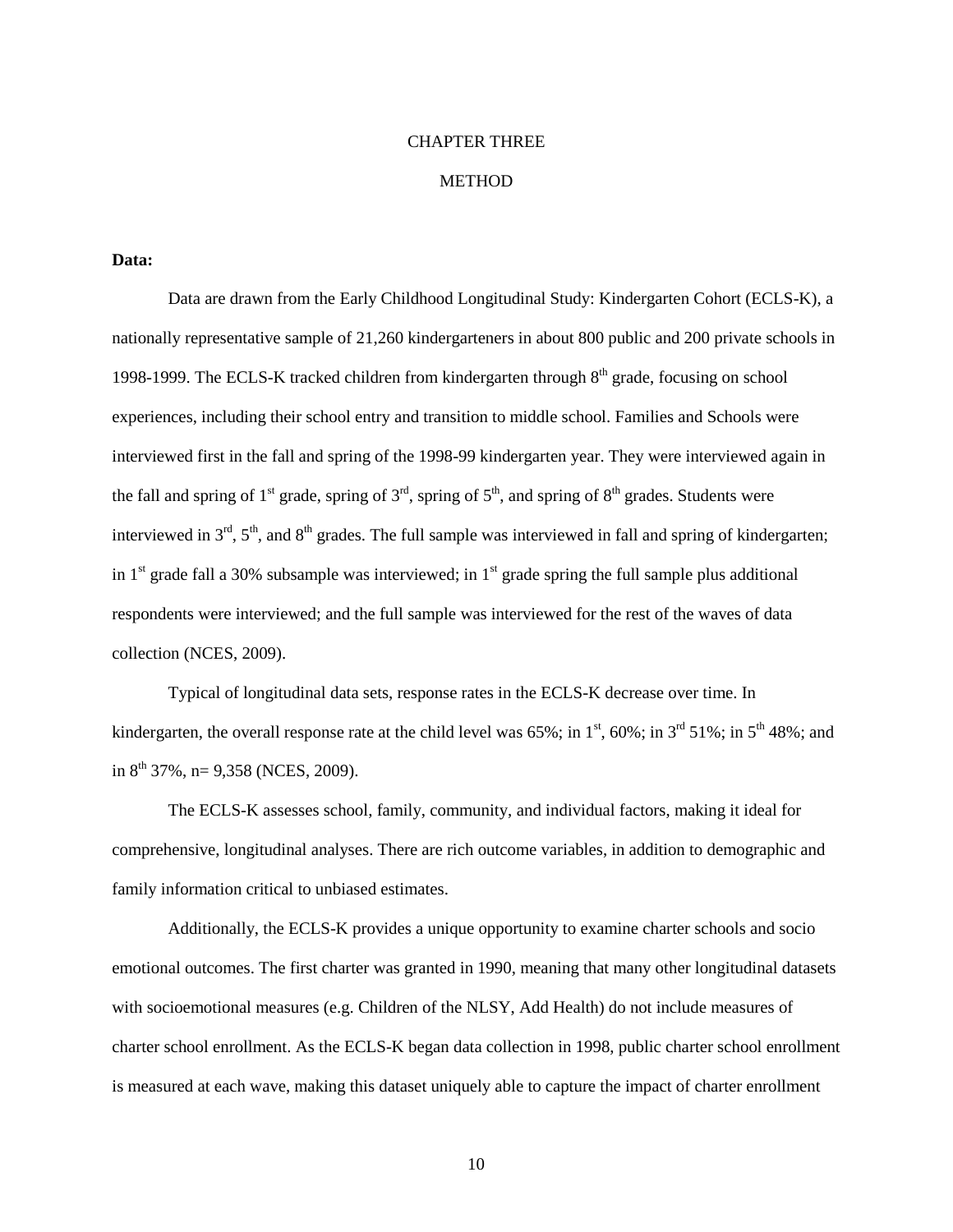on socioemotional outcomes. Importantly, through  $5<sup>th</sup>$  grade, the item asked whether the school was a "school of choice" and thus may also include open enrollment schools. More on this limitation will be presented in the discussion.

### **Variables:**

#### *Outcome Variables: Behavior Problems & Perceived Competencies*

During the spring of  $5<sup>th</sup>$  grade students completed the Self Description Questionnaire (SDQ) to assess student beliefs in their own skills and behaviors. Child behavior problems are broken into externalizing behavior (items such as "I often argue with other kids;" "I get in trouble for talking and disturbing other kids") and internalizing behaviors (items such as "I often feel lonely;" "I feel ashamed when I make mistakes at school"). ECLS-K reports high internal validity for these scales, with Cronbach's alphas ranging from 0.75 to 0.79 (NCES, 2009). Competencies include mathematics and peer relationships. The Perceived Interest/Competence in Mathematics subscale includes items such as "work in math is easy for me," "I am interested in math," and "I can do very difficult problems in math," which are scored on a 1-4 scale ranging from "not at all true" to "very true." Final scores are computed by taking the mean of the items, resulting in a math competency scale ranging from 1-4. The Perceived Interest/Competence in Peer Relationships subscale is structured and scored in the same way, and included items such as "I have lots of friends," "I make friends easy," and "I get along with kids easily." *Charter School Enrollment*

At each year of data collection, school administrators were asked to report on the type of school the child was enrolled in, including public charter ("charter school or open enrollment"). Parents were also asked to report whether their child had switched schools in between interviews. Administrator report is used to code whether students were enrolled in a charter school during the years of ELCS-K data collection and the off years  $(2<sup>nd</sup>$  and  $4<sup>th</sup>$  grades) are coded based on parent report of school switching.

Charter school treatment is measured with a time of treatment variable that indicates how many years the child had been enrolled in a charter school through  $5<sup>th</sup>$  grade, ranging from 0-6.

### *Early and Concurrent Disadvantage*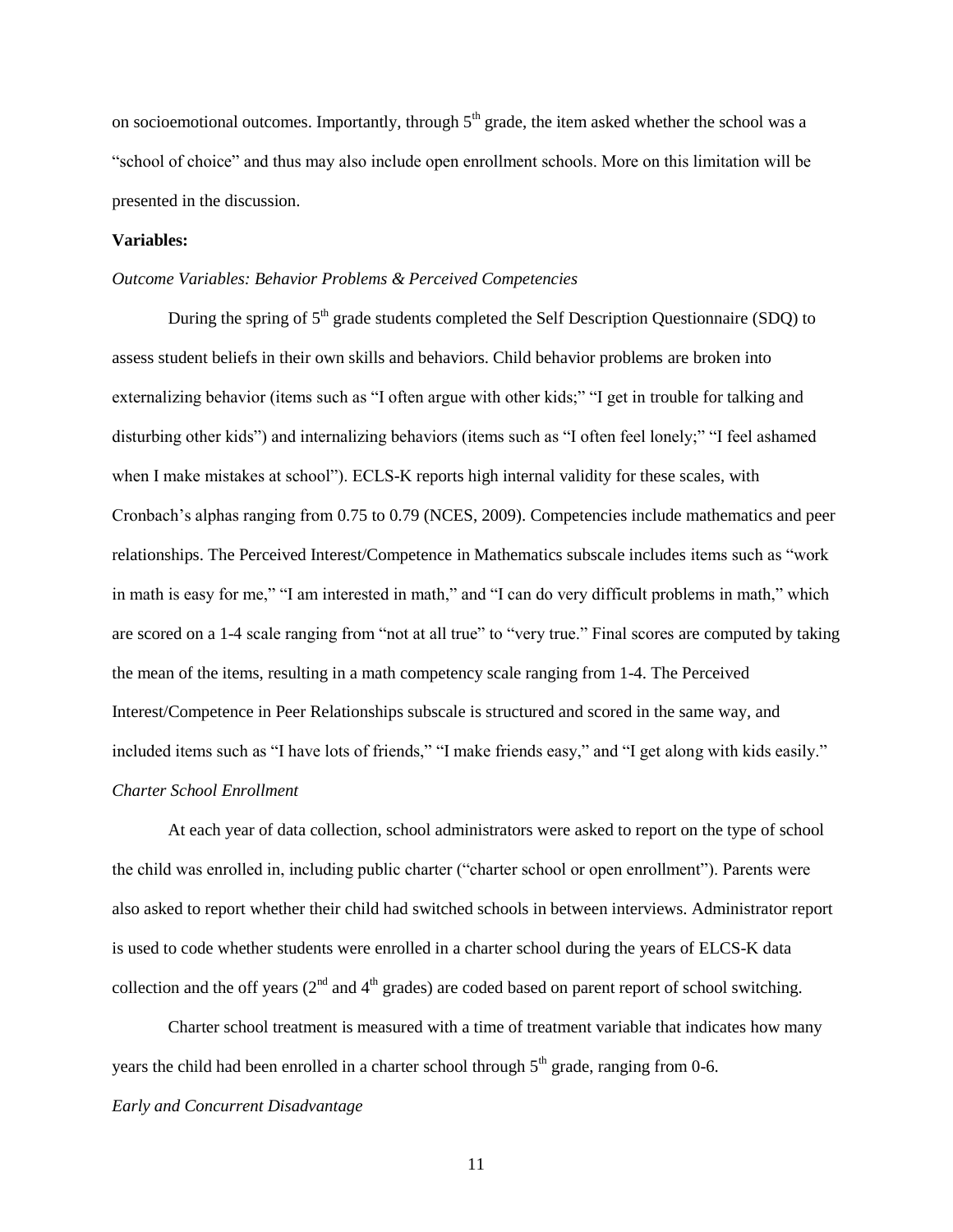Early disadvantage is measured using parent report of income at kindergarten. If parent's reported income was less than the federal poverty line for their reported family size, they are coded as poor at kindergarten, an indicator for early disadvantage, and all others are coded as non-poor at kindergarten. Concurrent disadvantaged is measured through parent report of income at  $5<sup>th</sup>$  grade, however this was given as a categorical measure in the original parent questionnaire. Thus, all individuals with reported incomes of less than \$20,000 are coded as poor at  $5<sup>th</sup>$  grade; all others are coded as non-poor. This cut-off was used because the federal poverty threshold for a family of 4 was \$19,157 (US Census Bureau, 2004). *Covariates* 

Covariates are measured at the level of child, family, and school. Time invariant covariates are assessed at kindergarten. Time varying characteristics are drawn from the nearest time point before the decision to enroll in a charter was made. For example, if a student never enrolled in a charter, covariates re drawn from kindergarten; if a child enrolled in a charter in second or third grade, covariates are drawn from first grade.

Child level variables include gender (dummy variable indicating male), race (set of dummy variables for Black, Hispanic, Asian, and other, with white as omitted), native language (1 if English, 0 otherwise), previous math and literature achievement, and whether the child has an IEP on record at each grade. Child, teacher, and parent report of previous internalizing and externalizing behavior are also included.

Family level variables include whether the family received AFDC/TANF in the last 12 months, whether the child is eligible for free or reduced-price lunch, maternal education (a series of dummies indicating less than high school, high school or GED, and less than college degree, with a college degree or more as omitted), maternal employment (not employed, part time, full time, with not looking as the omitted), enrollment in center based care before kindergarten, Head Start participation, whether the mother's first birth was as a teenager, whether the mother was married to the biological father at birth, number of siblings in the house, mother's citizenship (1 if United States, 0 otherwise), a three-level categorical income variable, how often the mother read to the child before kindergarten (never, once or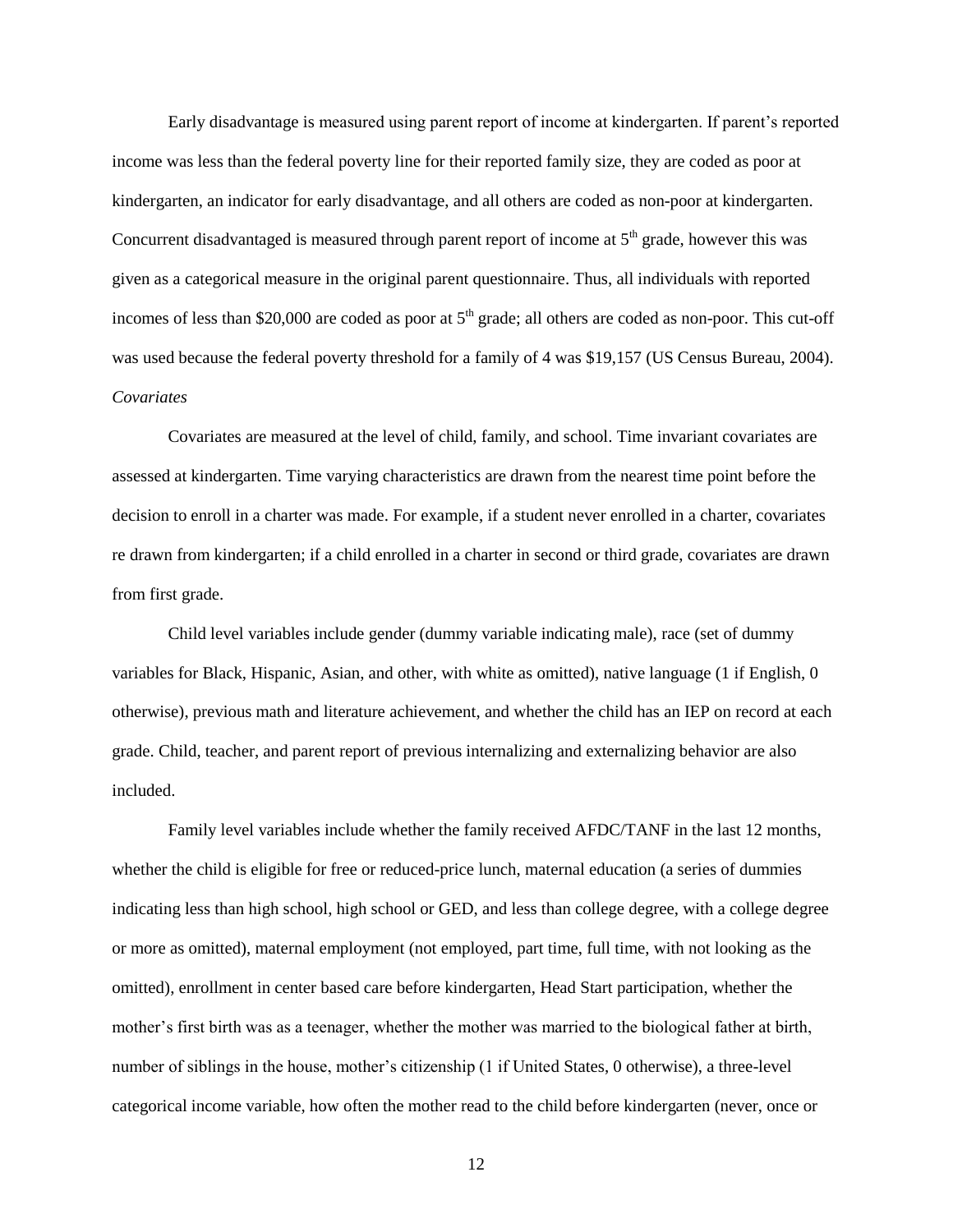twice a week, or 3 to 6 times a week, with everyday as omitted), and expectations of how far the child will go in school (less than high school, high school, some college, with college or more as omitted).

School level variables include a 5-level categorical measure of the percent of students with limited English proficiency in the school, percent of students eligible for free or reduced-price lunch, a three-level measure of urbanicity, and a dichotomous indicator of whether the school received Title I funds.

### **Analytic Sample:**

The analytic sample includes all individuals with full data on the key independent and dependent variables who have a match in the treatment/control group (all measures excluding covariates, *N*=10,203). To address missing data for independent (but not dependent) variables, data are multiply imputed (vonHippel, 2007) using the ICE command in Stata 12.0, which is based on a regression switching protocol using chained equations (Royston, 2007). Following conventional guidelines (McCartney, Burchinal, & Bub, 2006; Graham, 2009), ten imputed datasets are generated. Propensity match models and subsequent multiple regression analyses are run within each imputed datasets and coefficients and standard errors were combined.

#### **Analysis Plan:**

These analyses take advantage of propensity score matching to help ensure unbiased estimates of the impact of charter school enrollment. Propensity score matching is a technique for ensuring that the outcomes among treated cases (in this instance, students enrolled in charter schools) are compared to those cases that are similar to them on key characteristics (Gelman & Hill, 2007; Rubin, 1997). Unweighted logistic regression models using a full set of covariates are used to predict a single propensity score that indicates the likelihood of any given student to enroll in a charter school. Using the propensity scores, matches are created between treated and untreated cases, and a weighted average of the differences can be computed. Propensity scoring is considered to be most effective when a comprehensive set of covariates are included, when the treatment and control groups are drawn from similar geographic areas, and with outcome variables that are measured identically across groups (Heckman, Ichimura,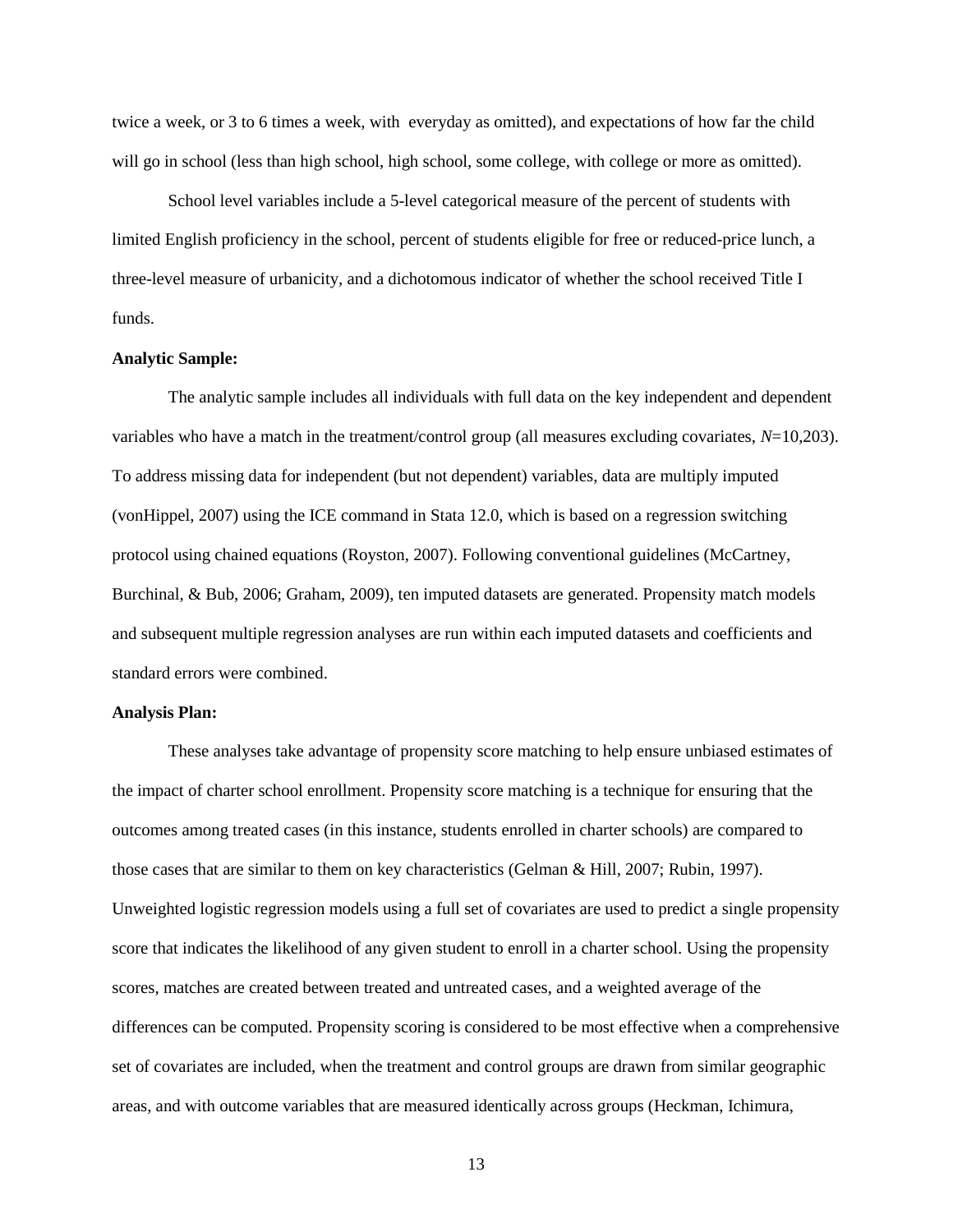Smith, & Todd, 1996; Heckman, Ichimura, & Todd, 1997). The ECLS-K allows me to meet each of these conditions.

As noted above, data in the present study are multiply imputed. Thus, propensity scores are first calculated separately within each imputed dataset (Berger, Bruch, Johnson, James, & Rubin, 2009), and then used in three separate ways: to restrict the analytic sample to matched pairs; to restrict the analytic sample to a region of common support, or of similar observations; and as a variable in the analysis model. First, the propensity scores are matched one to one with their nearest neighbor (with no replacement), resulting in a sample of 1,876 charter school enrollees and their nearest matches, total *N*=3,752. Second, a region of common support is imposed by dropping the 10% of treatment observations at which the propensity score density of the control observations is lowest. This discards the 208 charter school enrollees most unlike their traditional public school peers, resulting in a total *N*=9,995. Finally, the propensity scores are retained and used as a covariate (*N*=10,203).

Restricting to the propensity score match sample ensures that analyses are run on groups that are on average equivalent across all covariates included in the propensity model. However, to test the impact of time spent in a charter school more conservatively, covariates are also included in each of the substantive OLS regressions. To test for the main effect of time spent in a charter school and for evidence of moderation by early and concurrent disadvantage, four models are used for each of the 4 socioemotional outcomes. In model 1, the impact of charter is tested while controlling for early disadvantage. In model 2, an interaction between number of years spent in a charter and early disadvantage is added to test whether the impact of charter school enrollment is moderated by early childhood poverty. In models 3 and 4, these analyses are replicated using the indicator for contemporaneous disadvantage. All estimates are pooled across the imputed data sets and weighted using ECLS-K replicate weights J2\_6FC1- J2\_6FC90. These models are then replicated across the less restricted sample (*N*=9,995) and on the full sample, but including the propensity score as a covariate  $(N=10,203)$ . While the most conservative test is the preferred model, using the three samples allows me to test whether the results are sensitive to the specification of the propensity score model or to the inclusion/exclusion of cases.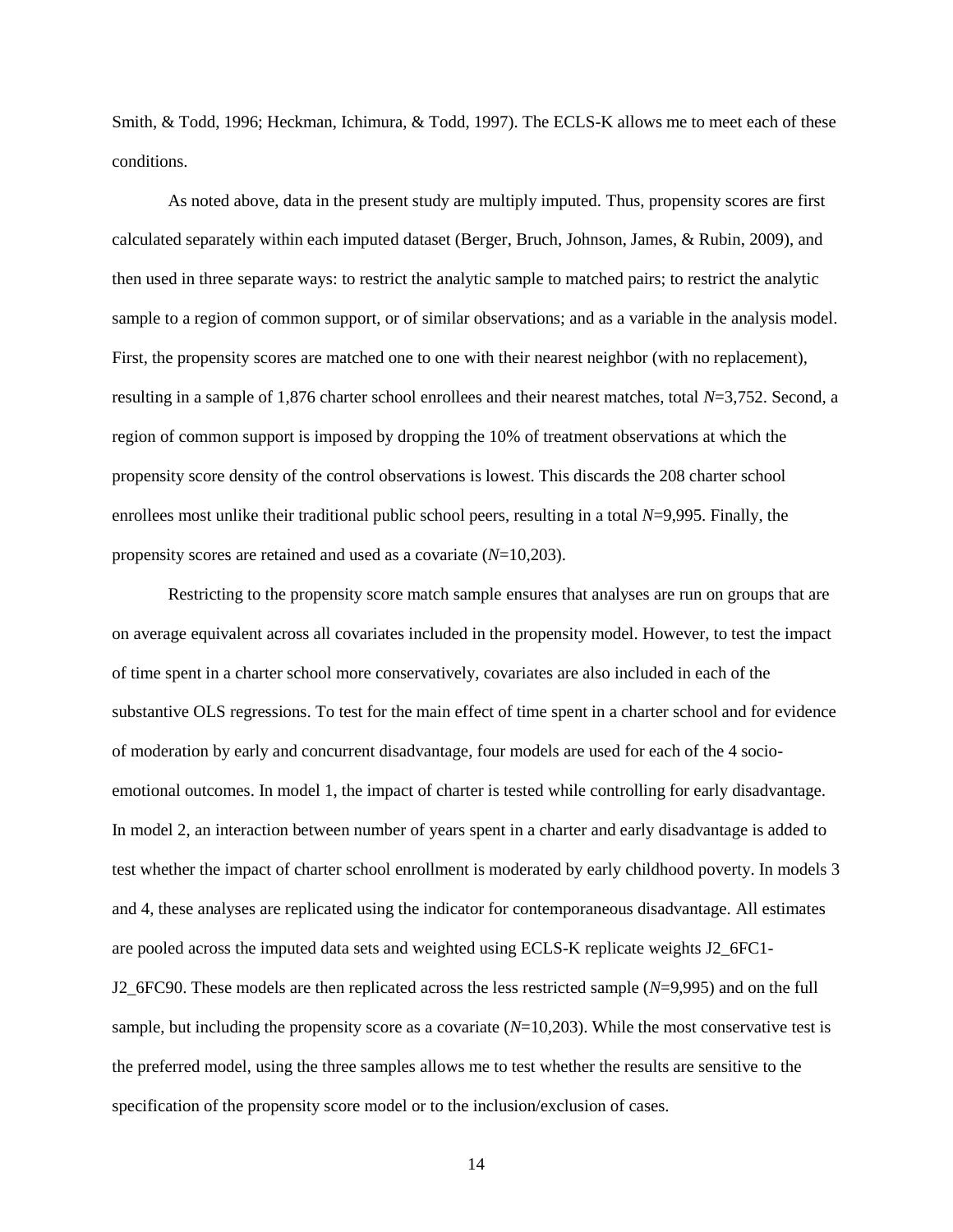## CHAPTER FOUR

### RESULTS

#### *Descriptive Statistics*

Table 1 gives descriptive statistics comparing traditional public and charter school students. Twenty-three percent of the sample reported enrolling in a charter school, of these the plurailty (46%) were enrolled in charters for two years. On average charter and traditional public school students reported equal levels of internalizing and externalizing behavior, and perceived peer and mathematics competence at 5th grade. Table 1 also suggests that while *on average* charter school students are more disadvantaged than their traditional public school peers, the most disadvantaged students are *less* likely to enter charter schools, providing some evidence for positive selection into charter schools. The weighted probit models displayed in Table 2 corroborate this curvilinear pattern. For example, while charter school students were more likely to have received free and reduced price lunch, they were also less likely to have been on welfare. Charter enrollees were more likely to be Hispanic, but less likely to be Black. They had higher literary scores, and baseline levels of internalizing behavior, but lower mathematics achievement and baseline levels of externalizing behavior. They were less likely to have born in wedlock, and more likely to be of moderate as opposed to high socioeconomic status and income. Finally, they were less likely to attend a school with a small share of second-language learners. Taken together, this evidence paints a complex picture of selection, and suggests that a matching procedure should be used to generate similar samples of charter and traditional public school students, but that a region of common support should be readily identified.

### *The Matching Procedure*

Table 3 displays the results of the propensity matching procedure. As noted above, propensity models were run separately by imputation, thus this table represents one of the 10 imputations, but patterns were similar across all imputations. The success of the matching procedures used to create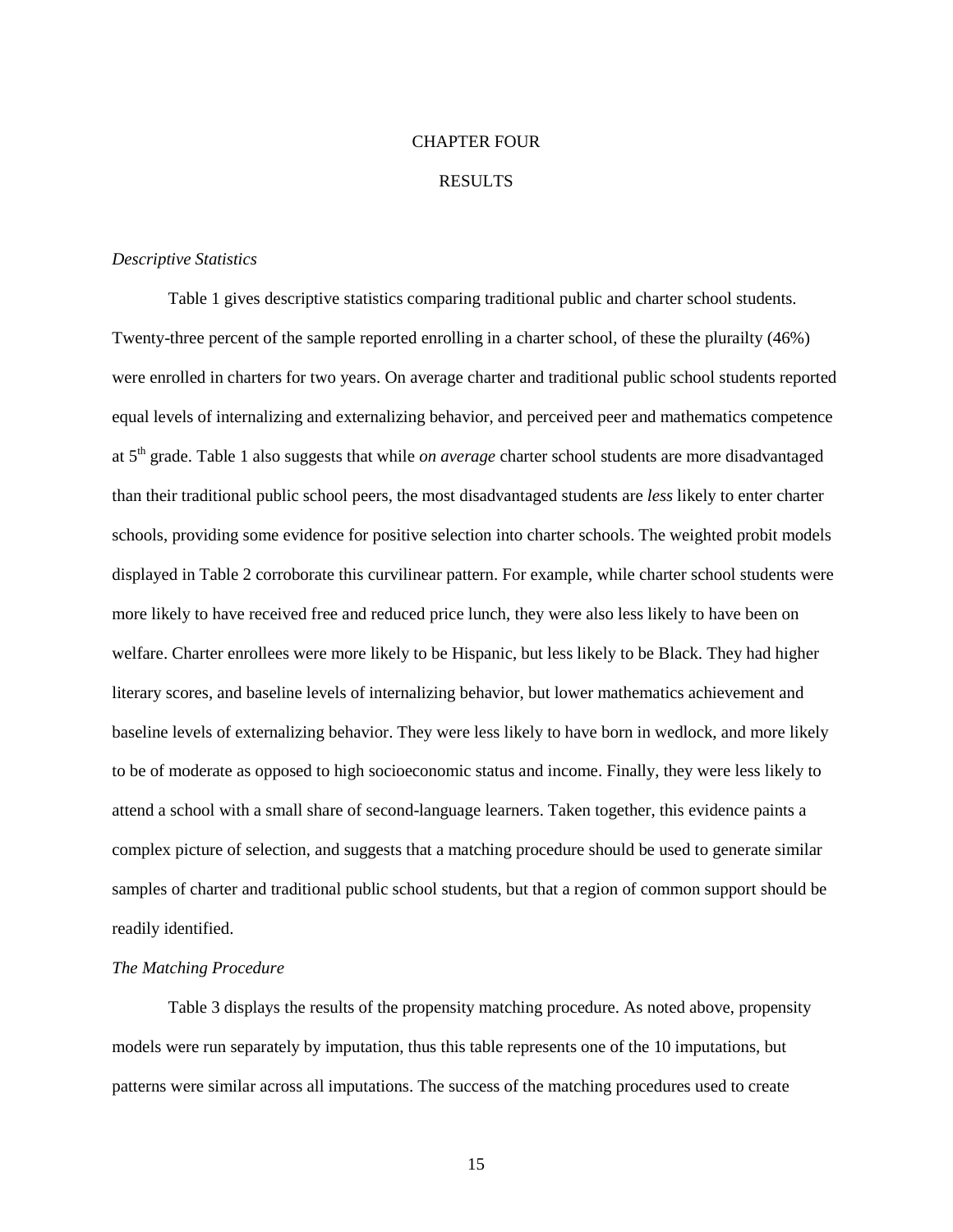comparable groups can be judged by examining the balance of key covariates between the two groups whether there are statistically significant differences in their means. While prior to matching, 32 of the covariates differed by charter enrollment at the 0.10 level, after matching just three differed by charter enrollment status. This suggests that the match procedure successfully generated balanced treatment and control groups. The next question is whether the covariates are predictive of charter enrollment postmatching. While the propensity model  $R^2$  was nearly 0.20 prior to matching, after matching, the model pseudo  $R<sup>2</sup>$  was 0.006. This suggests that the match successfully reduced differences between the treatment and control group such that remaining differences are not greater than would have been observed by chance.

As noted above, the matching procedure discarded the 208 charter enrollees who were least like their traditional public school peers. To understand how the match procedure culls the sample to create matched groups, it is important to explore the characteristics of those enrollees without traditional public school matches. Table 4 gives descriptive statistics on child, family, and school characteristics for observations on and off common support based on the 10% trim. This table suggests that, on average, the students who did not meet the common support criteria were substantially more disadvantaged than those in the matched sample. Specifically, these 208 students had lower-income, more behavior problems, were more likely to have an IEP, and be a second language learner than those in the region of common support. Moreover, these students were more likely to have mothers with less than a high school education, have been born to a teen mother, and attend a school that receives Title 1 funding.

### **Socio-Emotional Outcomes**

Table 5 displays the results of the weighted, imputed regression models controlling for all covariates included in the propensity model. This table gives results for the most closely matched sample (*N*= 3,752) and reported coefficients are standardized such that each coefficient represents the effect of one year of enrollment in a charter school in standard deviation units.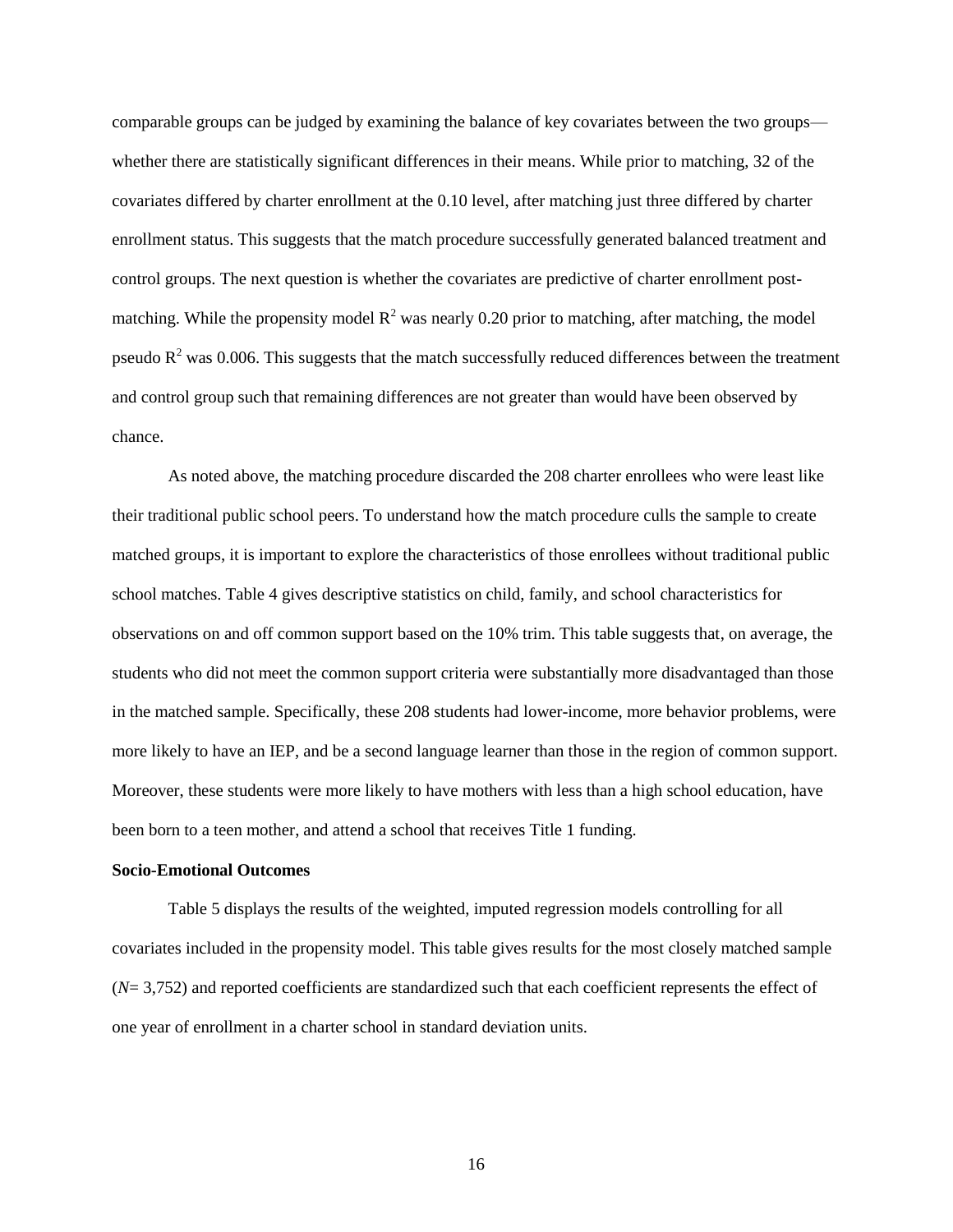### *Perceived Mathematics Competence*

Models 1 and 3, which test for the main effect of charter schools on perceived mathematics competence reveal no statistically significant association between years in a charter school and perceived math competency. However, Models 2 and 4, which test for moderation by poverty status, reveal positive, statistically significant associations between charter enrollment and perceived mathematics competence,  $\Box \beta = 0.05$ , *p*<0.10. This pattern suggests that while charter schools enhance perceived mathematics competence, this effect is localized to less disadvantaged children or those who experienced neither early nor concurrent poverty. This pattern is mimicked, though slightly attenuated, in the models using the common support sample  $(N= 9,995)$  and in those using the full sample but with the propensity score as a covariate (*N*= 10,203). While the estimated beta represents a modest effect of one year of charter enrollment, extrapolating to the full potential time spent in charter school for the sample, 5 years in a charter school would generate a quarter of a standard deviation increase in perceived mathematics competence. To aid in this interpretation, Figure 1 demonstrates the predicted mean perceived mathematics competence in standard deviation units for those never enrolled in charter schools and those in charters for 4 years, by early deprivation status, based on Model 2.

### *Perceived Peer Competence*

Model 1 and 3 again demonstrate no main effect of charter schools on perceived peer competence. However, Model 2 reveals that for those who experienced early deprivation, charter schools increase perceived peer competence, and that this impact is roughly one-tenth of a standard deviation per year in charter,  $\Box \beta = 0.10$ , *p*<0.05. Interestingly, this moderating effect is not seen for those experiencing concurrent poverty. Additionally, this pattern of results holds across both alternative samples. Figure 2 demonstrates the predicted standardized levels of peer competence by poverty status at kindergarten and years in charter, based on Model 2. This figure demonstrate that for children who experienced early deprivation, spending 4 years in a charter school is associated with a 0.3 standard deviation increase in perceived peer competence, and movement from below average to above average competency.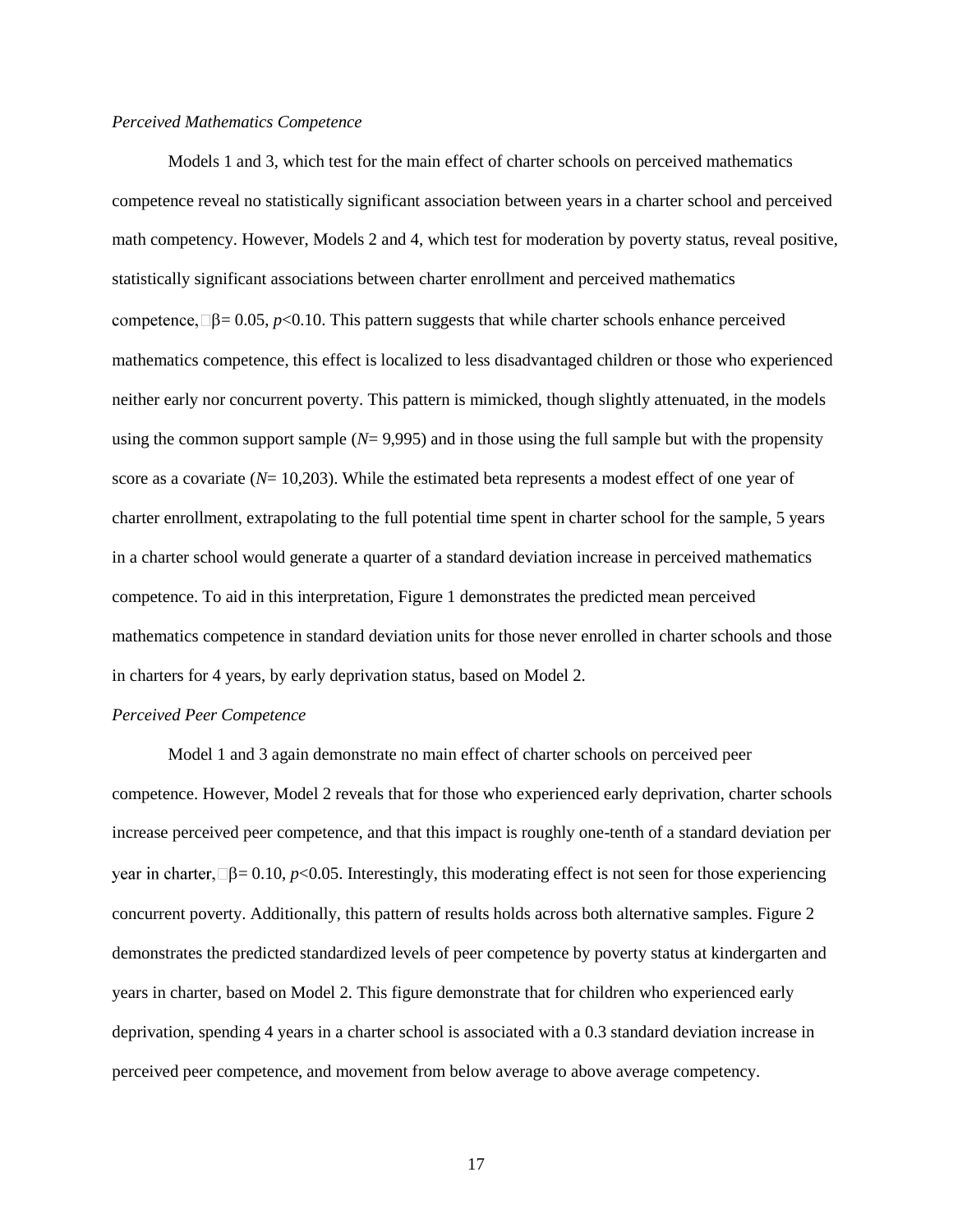### *Internalizing Behavior*

Across all 4 models examining internalizing behavior, point estimates and standard errors were very similar, with and without moderation by early and concurrent poverty status. However, this estimate only achieved statistical significance in Model 4, which examined moderation by concurrent poverty status  $(\beta = 0.03, p<0.10)$ . However in the models using the common support restriction and the propensity score as a covariate these estimates do reach statistical significance across all 4 models (not shown). This suggests that these models may have lacked the power to detect associations. Figure 3 demonstrates the relationship between time in charter schools and poverty status at kindergarten for internalizing behavior, using estimates from Model 2. The parallel downward sloping lines suggest a slight negative association between charter school enrollment and internalizing behavior that does not differ by poverty status.

### *Externalizing Behavior*

The impact of charter schools on externalizing behavior is similar to its effects on perceived peer competence. The only association observed in the most conservative match models presented in Table 5 is in Model 2, which demonstrates a statistically significant negative relationship between years in charter schools and externalizing behavior only for youth who experienced early deprivation  $\Box(\beta = -0.08, p < 0.10)$ . This association is robust to the use of the common support sample, and the use of the propensity score as a covariate. Figure 4 demonstrates the relationship between time in charter schools and poverty status at kindergarten for externalizing behavior, using estimates from Model 2. This figure demonstrates the substantial effect of charter schools on externalizing behavior, such that after 4 years in a charter school youth who experienced early deprivation are demonstrating levels of externalizing behavior similar to their non-poor peers. In contrast, the externalizing behavior of those who did not enroll in charter schools, was four-tenths of a standard deviation above average.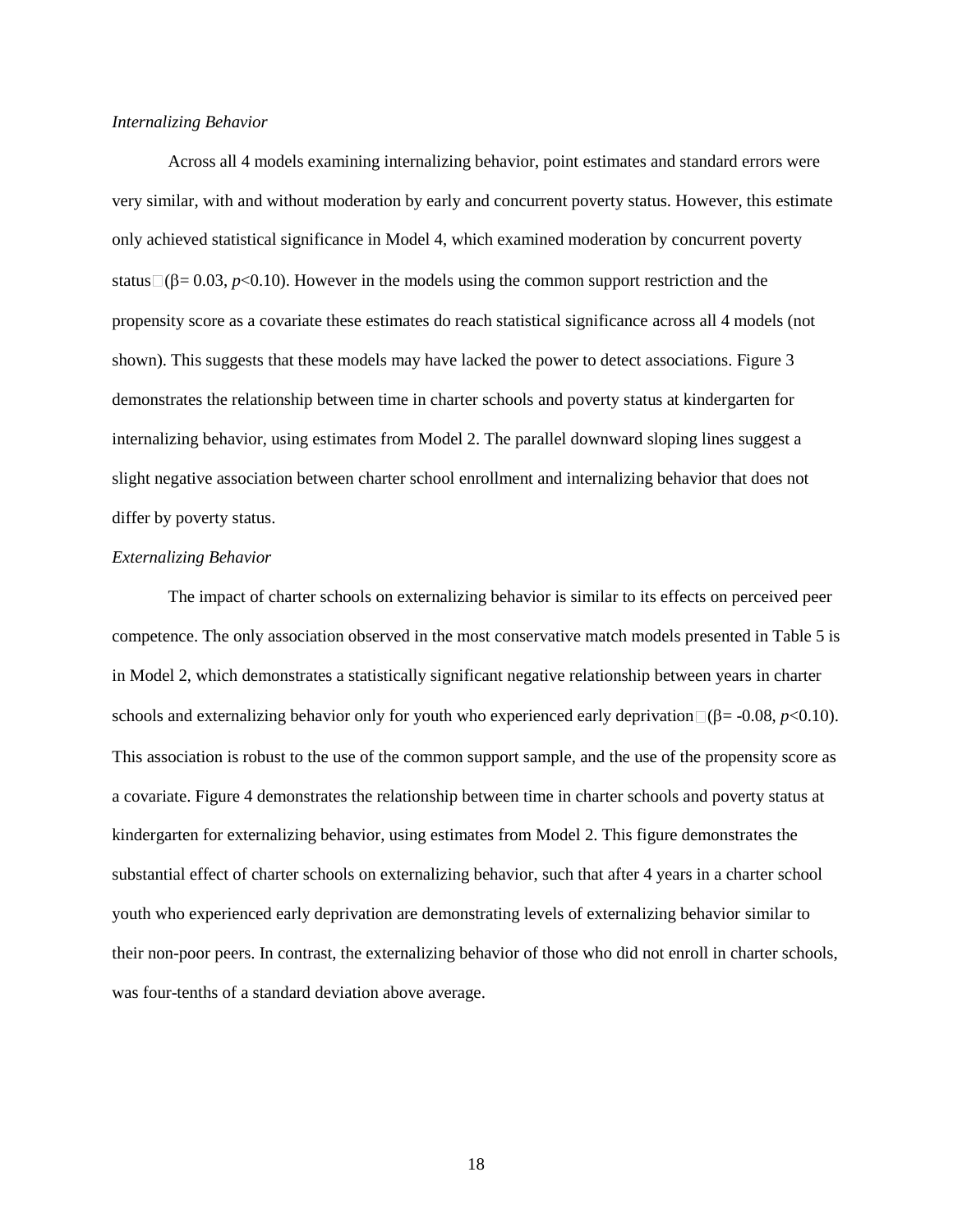#### CHAPTER FIVE

### DISCUSSION

The present study explored whether time spent in charter schools impacted four different socioemotional outcomes, and whether this impact is moderated by early disadvantage, concurrent disadvantage, or both. This research addresses the lack of non-cognitive outcomes in the current charter school literature, and is the first to explore the role of charter enrollment in shaping internalizing behavior, externalizing behavior, and perceived peer and mathematics competence. Moreover, by examining moderation by poverty status, this paper explores whether charter schools can play a role in closing the achievement gap through enhancing the socio-emotional functioning of students typically underserved by public schools.

Results indicate that charter schools can have beneficial effects on socio-emotional functioning in early child, but that the nature of this impact varies in size and by outcome analyzed. Moreover, while generally charter schools seem to be more beneficial for the most disadvantaged students, or those who experienced poverty during the first 5 years of life, this is not the case for all outcomes. For youth who experienced early disadvantage, charter school enrollment seems to have most impacts on perceived peer competence and externalizing behavior. However, charter schools appear to enhance the perceived mathematics competence only of those students who did not experience poverty. It is less clear whether charter schools impact internalizing behavior, though preliminary evidence suggests there may be small decreases in internalizing behavior for all charter school students.

The variation in impact by socio-emotional outcome may be due to the qualitatively different experience of youth who experience early poverty. As noted above, early poverty is tremendously disruptive to healthy development (Smith, Brooks-Gunn, & Klebanov, 1997; Brooks-Gunn & Duncan, 1997; Duncan, Yeung, Brooks-Gunn, & Smith, 1998; McLoyd, 1998; Heckman, 2006). During the first 5 years of life, children are developing critical self-regulation skills, based primarily on inputs from their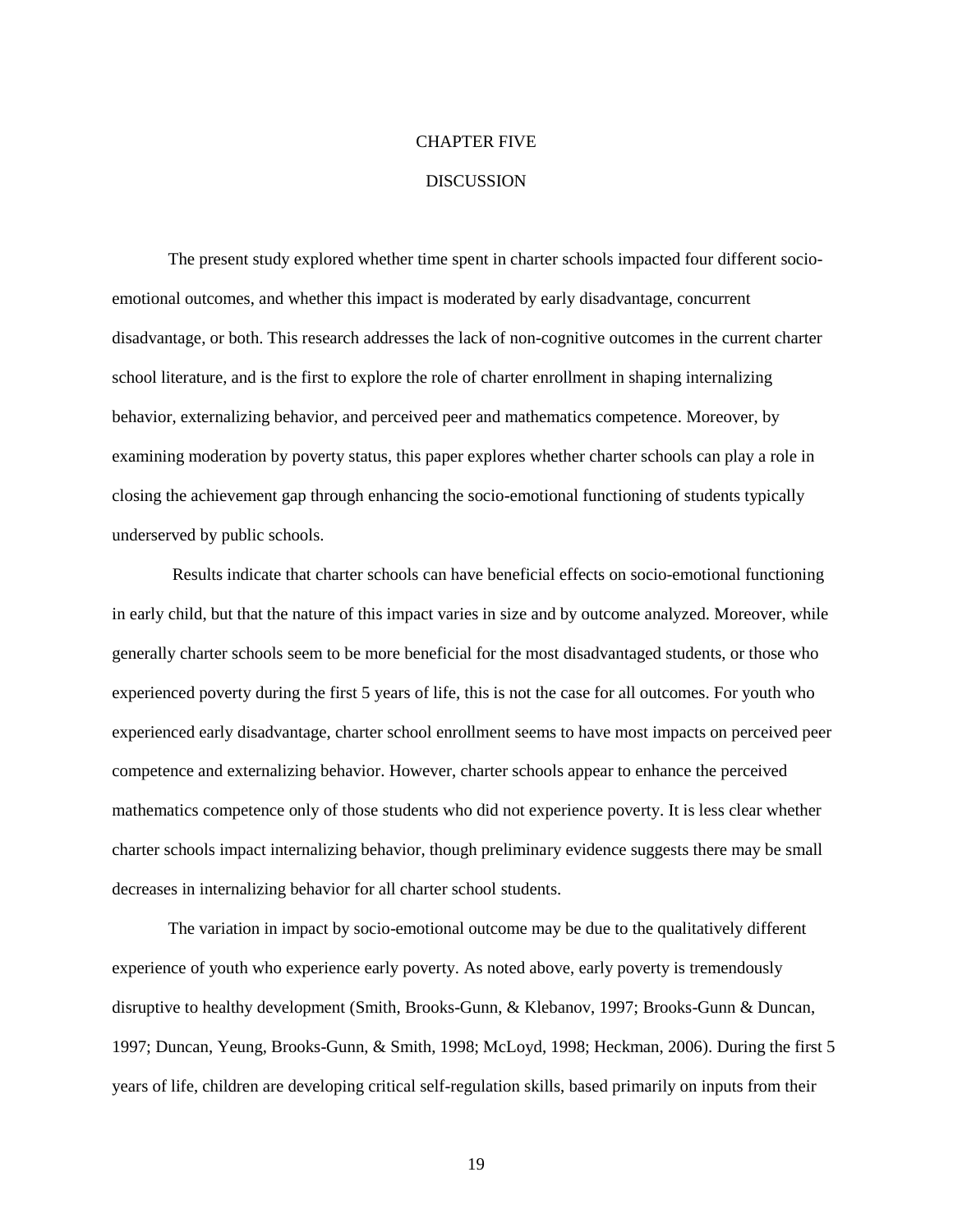parents (Grusec, 2011; Bornstein & Sawyer, 2008). For children who live in poverty during the first 5 years, this crucial development is often interrupted by less responsive parenting due to parental stress, and results in poorer emotional understanding, emotional regulation, and peer competence (Hartas, 2011; McLoyd, 1998; Izard et al., 2001; Yates, Obradovic, & Egeland, 2010). This developmental disruption is particularly likely to show up in the domains of externalizing behavior and peer interactions, where the ability of a child to modulate anger and frustration is paramount. If charter schools are able to be more responsive to student needs, and thus able to help teach poor self-regulators critical skills, this effect of this support would only be seen among students who lack these basic capabilities.

Conversely, perceived mathematics competence in the ECLS-K is primarily a measure of confidence in your abilities and willingness to persist. For poor youth, cognitive disadvantage is substantial. Indeed, the impact of poverty on cognitive ability is more severe than for behavioral outcomes (Smith, Brooks-Gunn, & Klebanov, 1997; Brooks-Gunn & Duncan, 1997). As early as first grade, poor youth are two-tenths of a standard deviation behind their more affluent peers, and this gap increases as children proceed through school (Fryer & Levitt, 2004). It may be that a few years in a charter school is not enough for these students to overcome these disadvantages. These students may simply be assessing their skill level accurately. Thus, for those students with the cognitive ability to take advantage of responsive, rigorous instruction, mathematics competence grows quickly; for those without foundational capabilities, charter schools may be less effective on average. If students are comparing themselves to more capable peers, perceived competence will be lower. This diverges somewhat from published findings using test scores that suggest that charters are more beneficial academically for more disadvantaged students (Betts & Tang, 2011), however often these improvements are located in "no excuses" charter schools (Gleason et al., 2010; Curto, Fryer, & Howard; 2010), and thus exploration of how this outcome varies by school characteristics is warranted.

It is important to note that the propensity match dropped the 208 most disadvantaged charter school students from the analytic sample, because these students were not matchable. While these students were included in the models that include the propensity score as a covariate, which mirrored the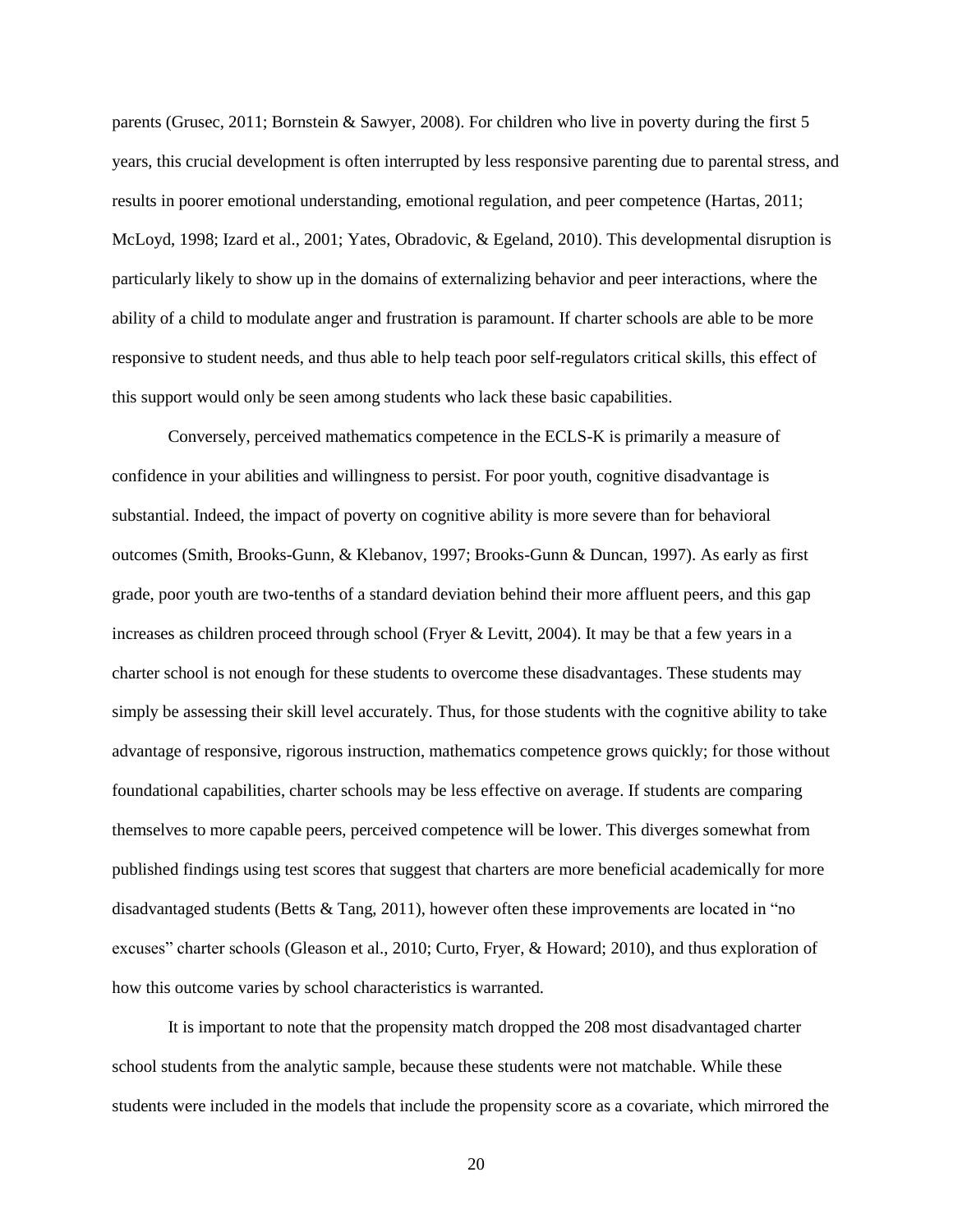findings of the subsample, these findings should engender a more rigorous analysis of *who* enrolls in a charter school. While the literature on charter schools is concerned about "creaming" or positive selection, it also appears that a non-negligible group of highly disadvantaged students are taking advantage of charter school systems.

#### *Limitations*

As noted above, the most significant limitation is that the charter school indicator may have included youth who exercised school choice through open enrollment policies. Research on open enrollment policies suggest that benefits of open enrollment are due to positive selection bias; students who opt out of their assigned school are those who were likely to do well regardless (Cullen, Jacob, & Levitt, 2000; 2006). Thus, if the matching procedure was effective, and unobserved differences between groups were minimized, the inclusion of open enrollment public schools would serve to make the test more conservative. If the impact of charter schools on socio-emotional outcomes is based on teachers, staff, and administration being able to more flexibly respond to students, then including traditional public schools in the treatment group will attenuate any association between charter schools and socio-emotional outcomes.

Second, while propensity matching helps reduce bias in the estimates, it is not equivalent to a randomized design. Nonetheless, there are several reasons to be confident that the match reduced the potential bias of the estimates. The match procedure was effective in generating a sample that was equal on all observable covariates, and the ECLS-K's rich data allowed these matches to account for several important characteristics, including household stability and parental expectations and investment as measured through expected school completion, early reading and enrollment in center based care. Moreover, the match procedure strengthened associations between charter schools and socio-emotional outcomes, rather than reducing them. Specifically, OLS regressions that did not account for selection did not reveal statistically significant associations between internalizing behavior or mathematics competence and charter schools, and associations between externalizing behavior and peer competence were smaller in magnitude.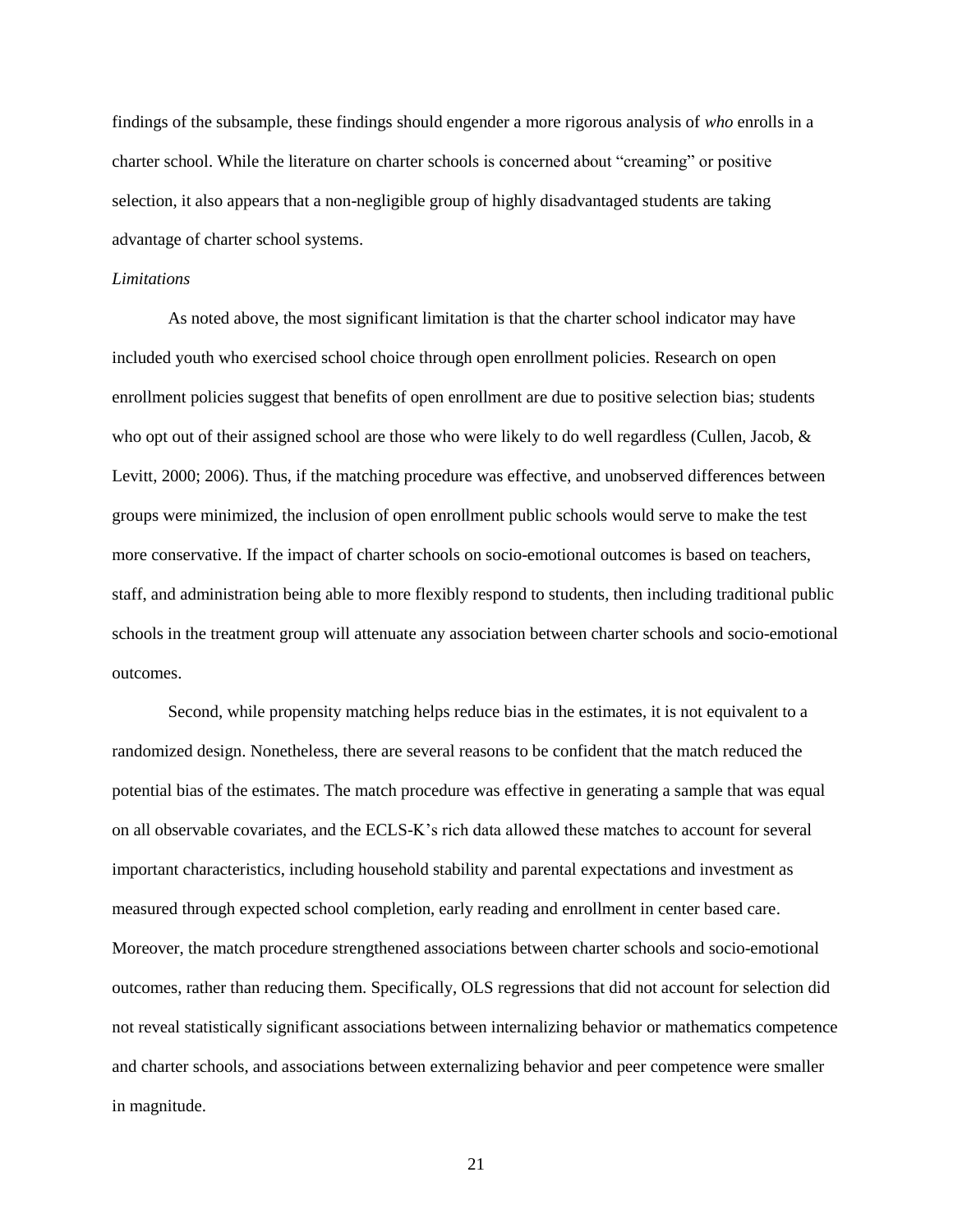### *Implications and Conclusions*

This study is the first to my knowledge to demonstrate a link between charter schools and socioemotional outcomes in middle childhood in a nationally representative dataset, and further study of this link is warranted, both because socio-emotional well being is an important school outcome, and for potential cost savings for federal programs. However, understanding the mechanisms behind these associations is paramount. Charter schools represent a diverse body of institutions, and though estimated effect sizes were small, it may be that these impacts are localized in specific schools, and thereby much larger than what might be present on average. Unevenness in the advantages across different types of charter schools has been observed in studies of academic outcomes and this may obtain for socioemotional development as well (Betts & Tang, 2011; Gleason et al., 2010). Thus it is important that future research explore what school characteristics may mediate this relationship.

Identifying which charter schools engender these socio-emotional benefits and through what avenues has important policy implications. Given the tremendous amount of resources dedicated to the sequelae of maladaptive socio-emotional development—including delinquency, teen childbearing, and dropout—understanding how charter schools promote healthy development is pivotal in making decisions about school reform and the charter school system. Indeed, if policies within some charter schools can dramatically improve socio-emotional development, promoting these policies may be the most important reason to continue to support charter schools.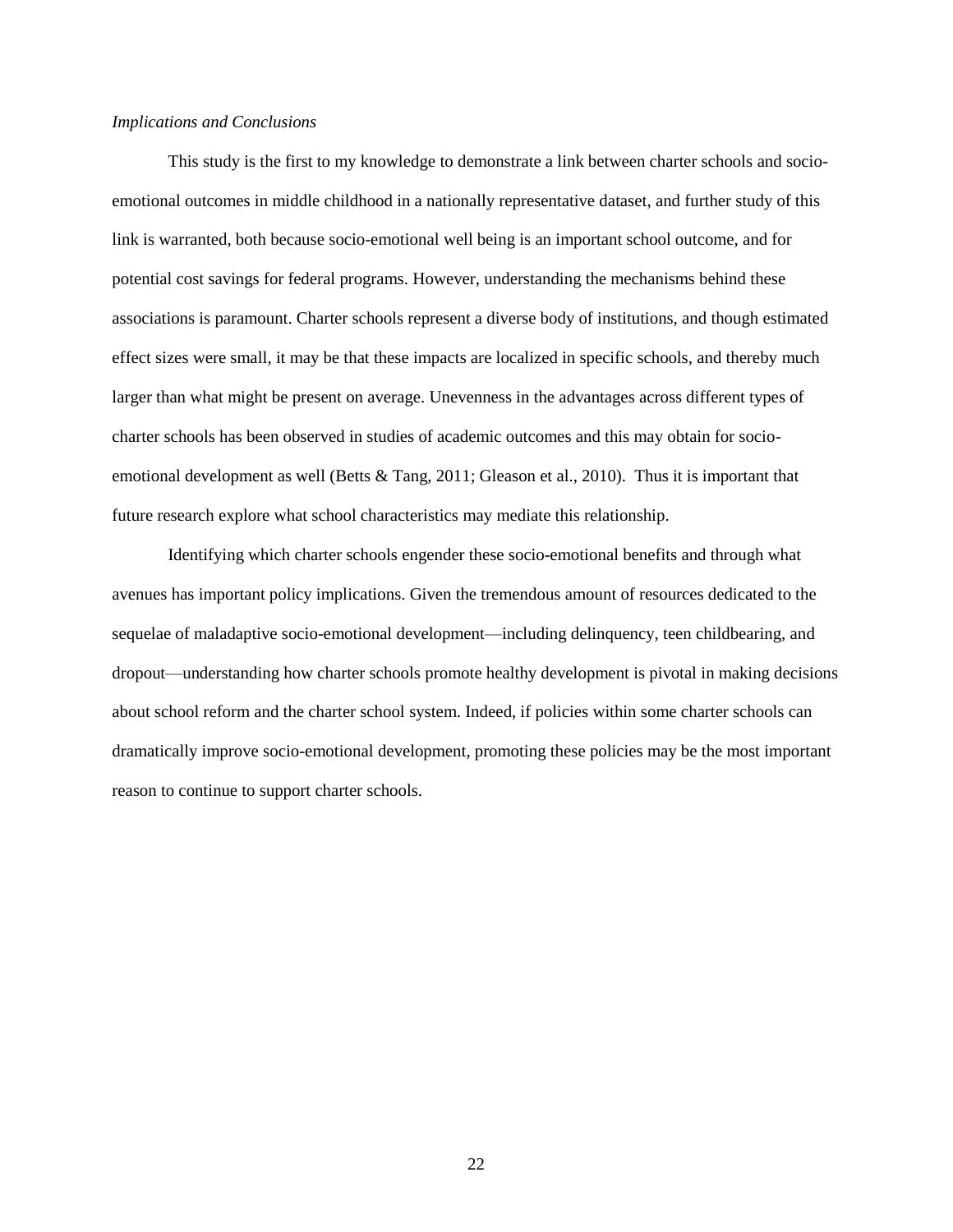## TABLES AND FIGURES

### Table 1.

*Descriptive statistics for child, family, and school characteristics by charter school enrollment*

|                              |                  | In Charters | Not in Charters |
|------------------------------|------------------|-------------|-----------------|
| Ever in Charter              |                  | 22.93       |                 |
| Time in Charter (years)      | $\boldsymbol{0}$ |             | 100             |
|                              | 1                | 20.59       |                 |
|                              | $\overline{2}$   | 45.63       |                 |
|                              | 3                | 19.63       |                 |
|                              | $\overline{4}$   | 8.35        |                 |
|                              | 5                | 5.81        |                 |
| 5th Gr Internalizing         |                  | 2.04(.03)   | 2.08(.01)       |
| 5th Gr Externalizing         |                  | 1.90(.03)   | 1.89(.02)       |
| 5th Gr Perceived Math Comp.  |                  | 2.96(.03)   | 2.90(.02)       |
| 5th Gr Perceived Peer Comp.  |                  | 2.94(.03)   | 2.98(.01)       |
|                              |                  |             |                 |
| Poor at Kindergarten         |                  | 26.14       | 22.83           |
| Poor at 5                    |                  | 17.5        | 16.31           |
| Male                         |                  | 53.23       | 51.11           |
| White                        |                  | 53.53       | 58.96           |
| <b>Black</b>                 |                  |             |                 |
|                              |                  | 14.27       | 16.58           |
| Hispanic<br>Asian            |                  | 23.96       | 17.44           |
|                              |                  | 2.82        | 2.78            |
| Other Race                   |                  | 5.41        | 4.22            |
| Second Language Learner      |                  | 23.13       | 20.03           |
| <b>IEP</b>                   |                  | 9.23        | 8.08            |
| Math Achievement             |                  | 2.97(.06)   | 2.83(.03)       |
| English Achievement          |                  | 2.99(.06)   | 2.62(.025)      |
| Ever in Head Start           |                  | 17.75       | 14.97           |
| Ever in Center Based Care    |                  | 20.21       | 16.84           |
| Number of Siblings           |                  | 1.57(.05)   | 1.41(.02)       |
| Welfare                      |                  | 6.11        | 12.69           |
| Low Income $(<$ \$25,000)    |                  | 29.84       | 31.61           |
| Medium Income $(<$ \$75,000) |                  | 50.85       | 46.17           |
| High Income                  |                  | 19.31       | 22.22           |
| Receives Free/Reduced Lunch  |                  | 40.72       | 31.08           |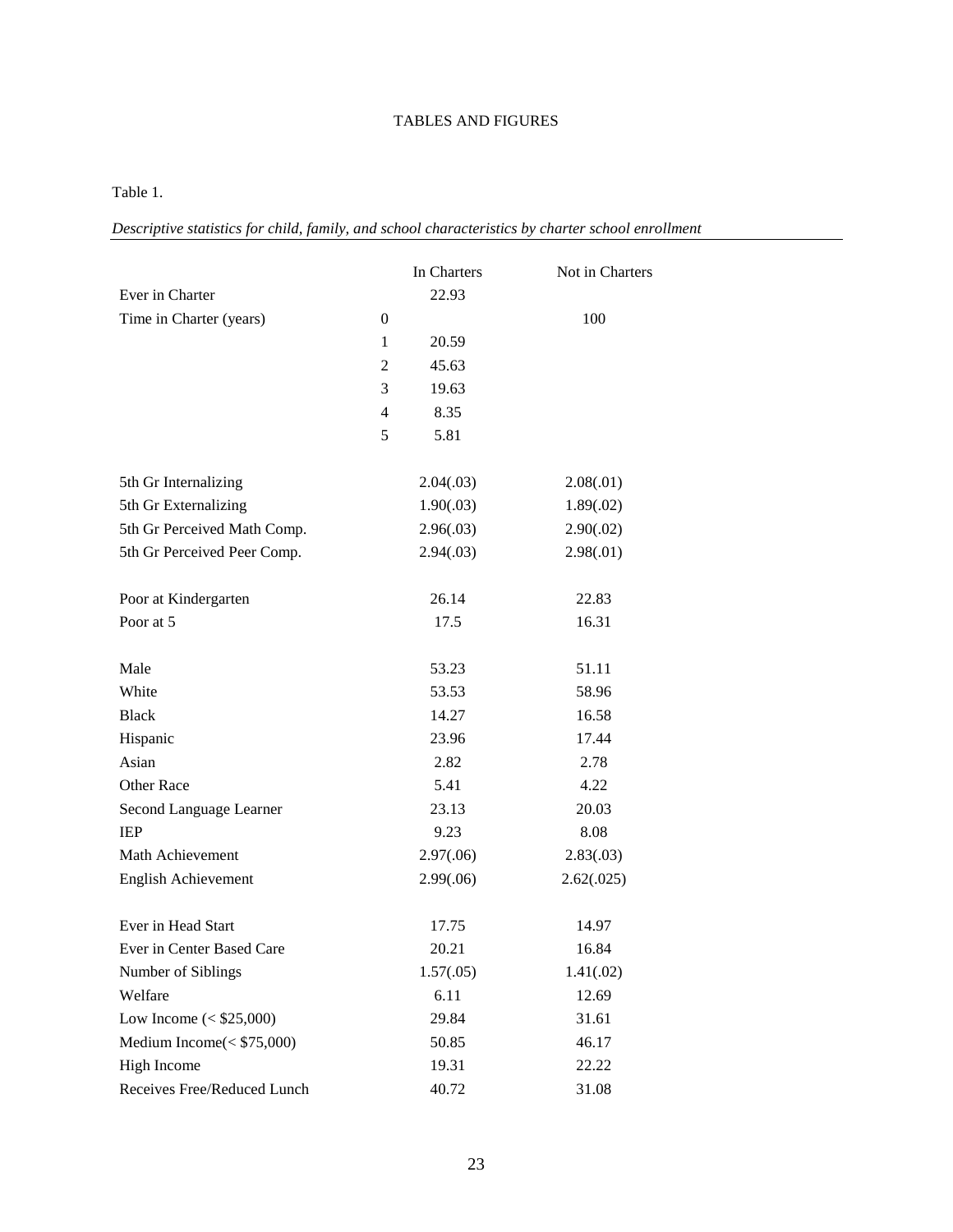| Teen Mom                       | 31.1  | 27.96 |
|--------------------------------|-------|-------|
| Marital Birth                  | 60.96 | 69.78 |
| Mom Less than HS               | 12.91 | 15.22 |
| Mom HS                         | 29.85 | 28.89 |
| Mom Some College               | 34.99 | 32.02 |
| Mom College or More            | 22.25 | 23.86 |
| Mom Unemployed                 | 3.52  | 3.54  |
| Mom Part Time                  | 21.82 | 21.05 |
| Mom Full Time                  | 50.29 | 45.09 |
| Mom Not Looking for Work       | 24.37 | 30.32 |
|                                |       |       |
| Parents Expect Less than HS    | 0.16  | 0.42  |
| Parents Expect HS Grad         | 9.65  | 9.62  |
| Parents Expect Some College    | 18.05 | 14.13 |
| Parents Expect Finish College  | 72.13 | 75.84 |
| Parents Don't Read to Child    | 1.1   | 1.04  |
| Parents Read 1-2x a Week       | 17.21 | 17.92 |
| Parents Read 3-6x a week       | 37.39 | 35.87 |
| Parents Read Daily             | 44.3  | 45.17 |
| Large or Mid Size City         | 43.5  | 35.87 |
| Large or Mid Size Suburb       | 34.44 | 44.22 |
| Rural                          | 22.06 | 19.91 |
| Percent Free/Red. Lunch in Sch | 37.56 | 37.34 |
| Sch Receives Title I           | 67.44 | 59.62 |
| Sch 0-20% Language Learners    | 43.77 | 58.35 |
| Sch 20-40% Language Learners   | 23.8  | 21.11 |
| Sch 40-60% Language Learners   | 6.35  | 5.88  |
| Sch 60-80% Language Learners   | 12.94 | 7.93  |
| Sch 80-100% Language Learners  | 13.14 | 6.73  |
|                                |       |       |

Note: Data are drawn form ECLS-K Public Use Data File. *N*=10,203. All means were calculated using jackknife replicate weights J2\_6FC1-90.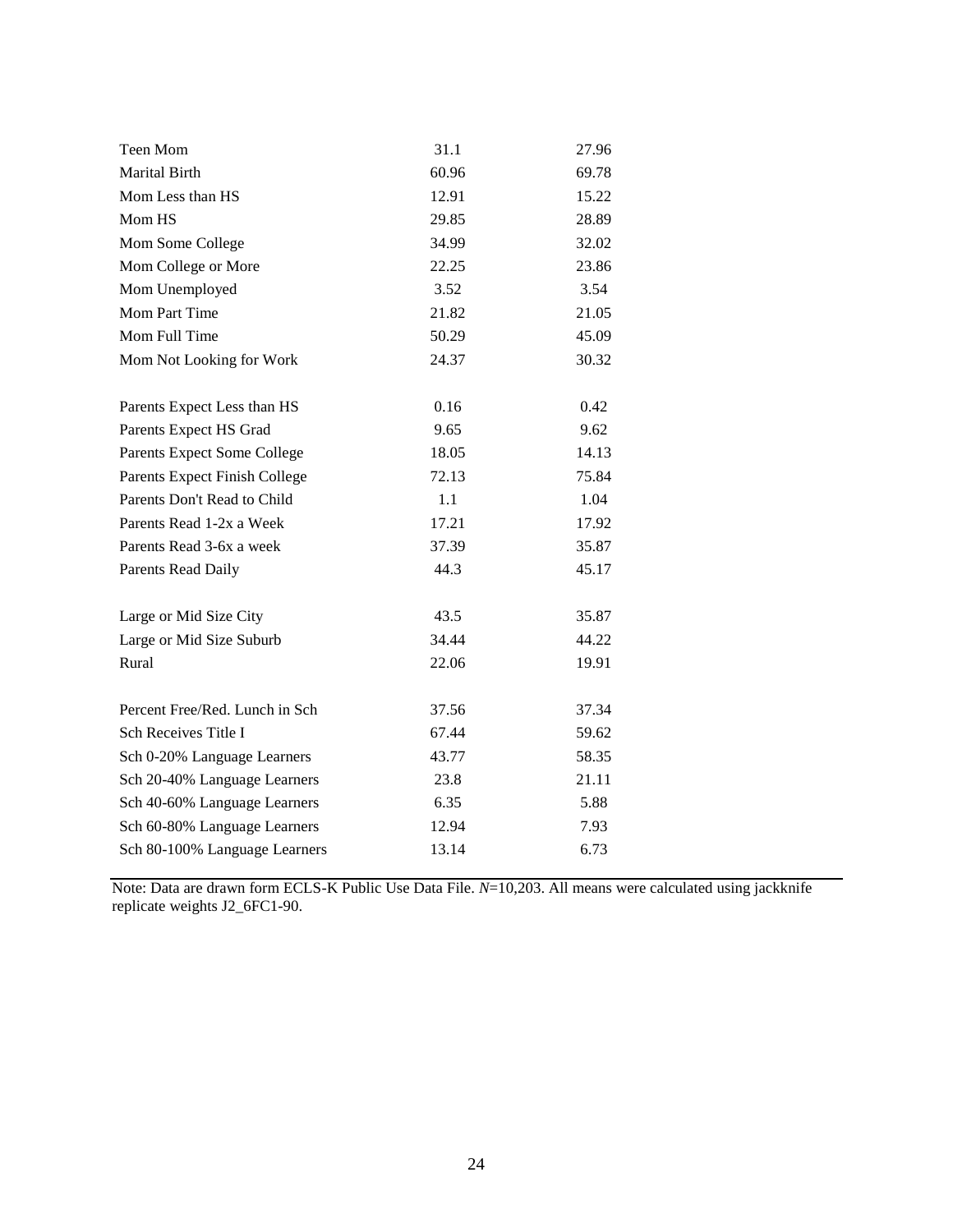## Table 2.

*Weighted probit model predicting whether a student ever enters a charter school*

|                                     | Coef.   | Std. Err. |     |
|-------------------------------------|---------|-----------|-----|
| Male                                | 0.18    | 0.06      | *** |
| White (omitted)                     |         |           |     |
| <b>Black</b>                        | $-0.23$ | 0.11      | **  |
| Hispanic                            | 0.24    | 0.11      | **  |
| Asian                               | 0.16    | 0.14      |     |
| <b>Other Race</b>                   | 0.09    | 0.19      |     |
| Second Language Learner             | $-0.11$ | 0.10      |     |
| <b>IEP</b>                          | 0.05    | 0.13      |     |
| Math Achievement                    | $-0.29$ | 0.07      | *** |
| <b>English Achievement</b>          | 0.63    | 0.08      | *** |
| Internalizing (Child Report)        | 0.47    | 0.07      | *** |
| <b>Externalizing (Child Report)</b> | $-0.25$ | 0.06      | *** |
| Internalizing (Tchr Report)         | 0.20    | 0.07      | *** |
| <b>Externalizing (Tchr Report)</b>  | $-0.01$ | 0.06      |     |
| Impulsive (Parent Report)           | $-0.14$ | 0.05      | *** |
| Sociability (Parent Report)         | 0.04    | 0.06      |     |
|                                     |         |           |     |
| Ever in Head Start                  | 0.12    | 0.10      |     |
| Ever in Center Based Care           | 0.12    | 0.11      |     |
| Number of Siblings                  | 0.11    | 0.03      | *** |
| Welfare                             | $-0.67$ | 0.11      | *** |
| Poor at K                           | 0.10    | 0.11      |     |
| Low Income $(<$ \$25,000)           | 0.04    | 0.16      |     |
| Medium Income $(<$ \$75,000)        | 0.19    | 0.10      | *   |
| High Income (omitted)               |         |           |     |
| Receives Free/Reduced Lunch         | 0.35    | 0.10      | *** |
| <b>Low SES</b>                      | $-0.06$ | 0.15      |     |
| Medium SES                          | 0.19    | 0.10      | *   |
| High SES (omitted)                  |         |           |     |
|                                     |         |           |     |
| Teen Mom                            | $-0.03$ | 0.08      |     |
| Marital Birth                       | $-0.28$ | 0.09      | *** |
| Mom Less than HS                    | $-0.16$ | 0.19      |     |
| Mom HS                              | $-0.05$ | 0.15      |     |
| Mom Some College                    | $-0.05$ | 0.12      |     |
| Mom College or More (omitted)       |         |           |     |
| Mom Unemployed                      | 0.16    | 0.18      |     |
| Mom Part Time                       | 0.08    | 0.09      |     |
| Mom Full Time                       | 0.16    | 0.07      | **  |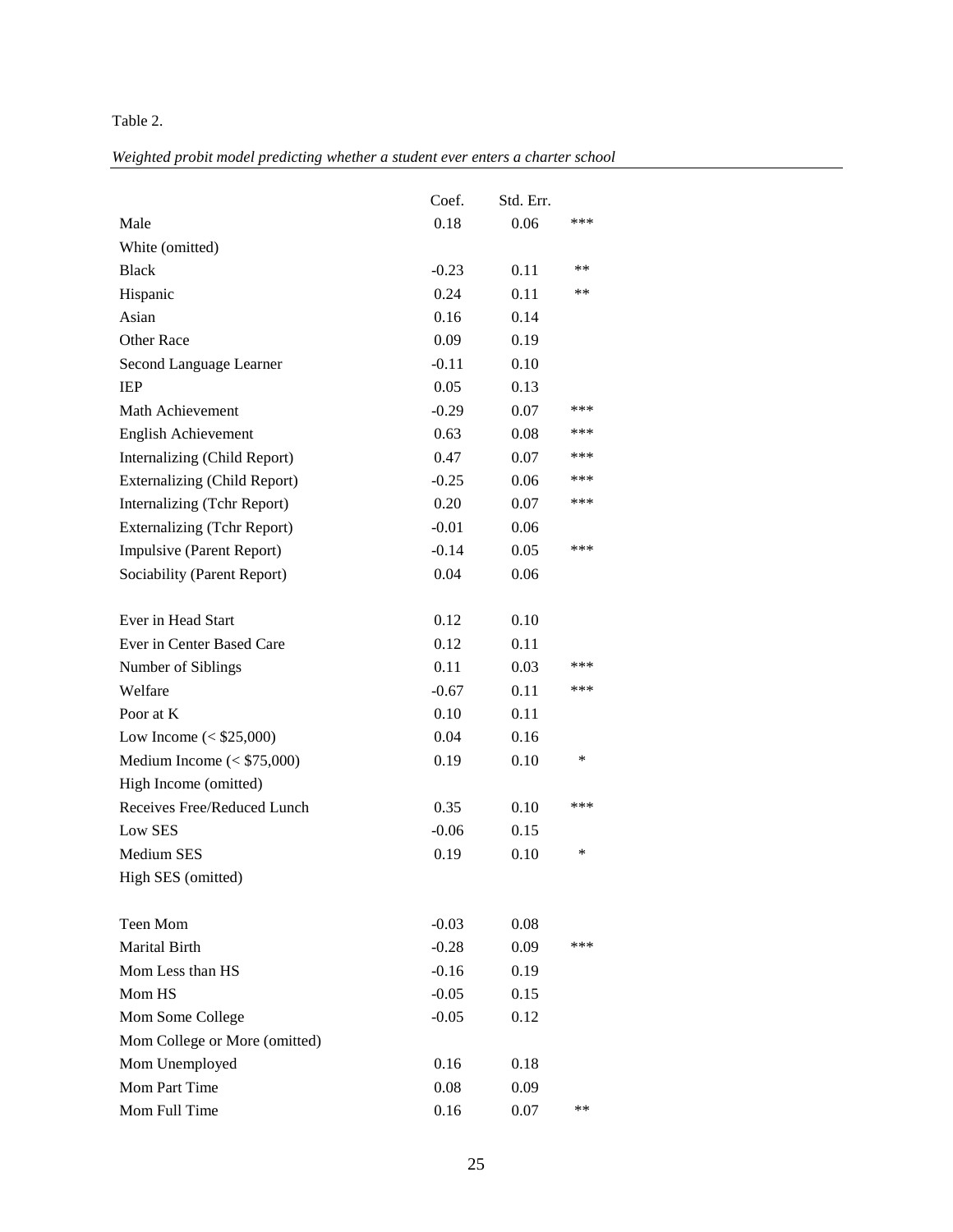Mom Not Looking for Work (omitted)

| Parents Expect Less than HS             | $-0.29$ | 0.39 |        |
|-----------------------------------------|---------|------|--------|
| Parents Expect HS Grad                  | 0.10    | 0.14 |        |
| Parents Expect Some College             | 0.13    | 0.11 |        |
| Parents Expect Finish College (omitted) |         |      |        |
| Parents Don't Read to Child             | 0.04    | 0.22 |        |
| Parents Read 1-2x a Week                | $-0.09$ | 0.09 |        |
| Parents Read 3-6x a week                | $-0.02$ | 0.08 |        |
| Parents Read Daily (omitted)            |         |      |        |
| Large or Mid Size City                  | 0.01    | 0.14 |        |
| Large or Mid Size Suburb                | $-0.02$ | 0.14 |        |
| Rural (omitted)                         |         |      |        |
| Percent Free/Rd Lunch in Sch            | $-0.00$ | 0.00 |        |
| Sch Receives Title I                    | 0.15    | 0.15 |        |
| Sch 0-20% Language Leaners              | $-0.41$ | 0.18 | $\ast$ |
| Sch 20-40% Language Leaners             | $-0.19$ | 0.17 |        |
| Sch 40-60% Language Leaners             | $-0.12$ | 0.24 |        |
| Sch 60-80% Language Leaners             | $-0.01$ | 0.18 |        |
| Sch 80-100% Language Leaners (omitted)  |         |      |        |

Note: Data are drawn from the ECLS-K Public Use Data. *N*=10,203. All models were weighted using jackknife replicate weights J2\_6FC1-90.

\**p*<0.10, \*\**p*<0.05, \*\*\**p*<0.01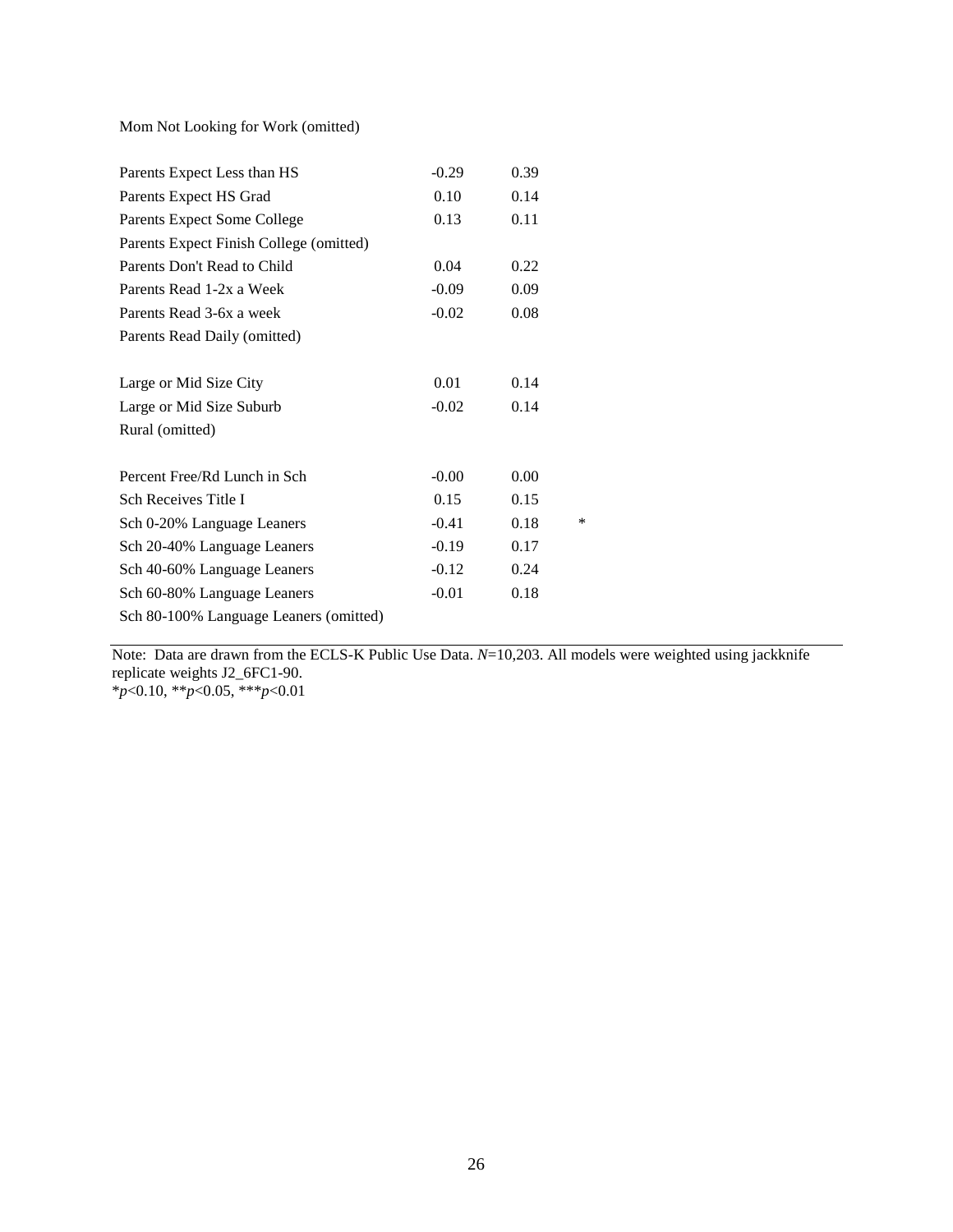## Table 3.

## *Balance statistics for propensity score matching procedure*

|                                     | <b>Treated Mean</b> | Control Mean | Percent Bias |        |
|-------------------------------------|---------------------|--------------|--------------|--------|
| Male                                | 0.51                | 0.52         | $-2.10$      |        |
| <b>Black</b>                        | 0.11                | 0.13         | $-4.00$      |        |
| Hispanic                            | 0.20                | 0.21         | $-2.60$      |        |
| Asian                               | 0.08                | 0.09         | $-4.00$      |        |
| Other Race                          | 0.07                | 0.08         | $-4.20$      |        |
| Second Language Learner             | 0.28                | 0.30         | $-4.60$      |        |
| <b>IEP</b>                          | 0.08                | 0.08         | 1.40         |        |
| Math Achievement                    | 2.89                | 2.84         | 5.00         |        |
| <b>English Achievement</b>          | 2.88                | 2.82         | 6.70         | **     |
| Internalizing (Child Report)        | 1.70                | 1.68         | 3.90         |        |
| <b>Externalizing (Child Report)</b> | 2.65                | 2.69         | $-5.80$      | $\ast$ |
| Internalizing (Tchr Report)         | 1.59                | 1.60         | $-1.60$      |        |
| <b>Externalizing (Tchr Report)</b>  | 1.65                | 1.65         | 1.20         |        |
| Impulsive (Parent Report)           | 1.97                | 1.97         | 0.50         |        |
| Sociability (Parent Report)         | 3.29                | 3.27         | 2.40         |        |
| Ever in Head Start                  | 0.16                | 0.16         | 0.30         |        |
| Ever in Center Based Care           | 0.17                | 0.16         | 0.40         |        |
| Number of Siblings                  | 1.56                | 1.55         | 0.70         |        |
| Welfare                             | 0.07                | 0.07         | $-1.80$      |        |
| Poor at K                           | 0.25                | 0.26         | $-2.40$      |        |
| Low Income $(<$ \$25,000)           | 0.32                | 0.32         | $-1.20$      |        |
| Medium Income $(<$ \$75,000)        | 0.52                | 0.52         | $-0.60$      |        |
| Receives Free/Reduced Lunch         | 0.37                | 0.38         | $-2.90$      |        |
| Low SES                             | 0.40                | 0.40         | $-0.30$      |        |
| Medium SES                          | 0.22                | 0.21         | 2.40         |        |
| Teen Mom                            | 0.27                | 0.27         | 0.00         |        |
| Marital Birth                       | 0.70                | 0.70         | $-0.70$      |        |
| Mom Less than HS                    | 0.14                | 0.15         | $-5.00$      |        |
| Mom HS                              | 0.31                | 0.30         | 2.50         |        |
| Mom Some College                    | 0.35                | 0.35         | 0.30         |        |
| Mom Unemployed                      | 0.04                | 0.04         | $-0.60$      |        |
| Mom Part Time                       | 0.22                | 0.20         | 4.90         |        |
| Mom Full Time                       | 0.48                | 0.49         | $-0.90$      |        |
| Parents Expect Less than HS         | 0.00                | 0.00         | 1.00         |        |
| Parents Expect HS Grad              | 0.09                | 0.10         | $-1.70$      |        |
| Parents Expect Some College         | 0.16                | 0.15         | 3.40         |        |
| Parents Don't Read to Child         | 0.02                | 0.02         | $-0.90$      |        |
| Parents Read 1-2x a Week            | 0.17                | 0.17         | 1.00         |        |
| Parents Read 3-6x a week            | 0.36                | 0.36         | $-0.70$      |        |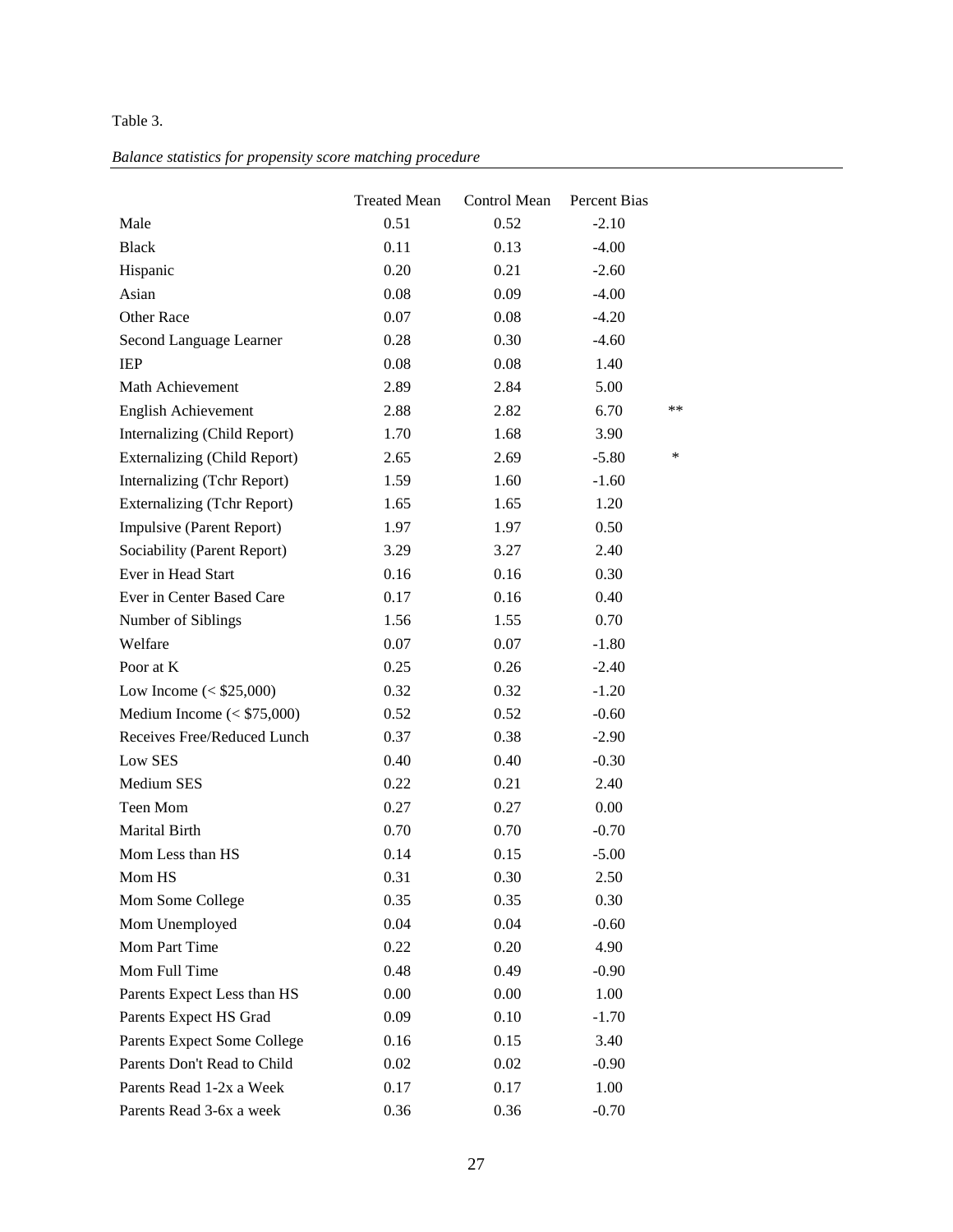| Large or Mid Size City       | 0.40  | 0.42  | $-6.00$ | ∗ |
|------------------------------|-------|-------|---------|---|
| Large or Mid Size Suburb     | 0.33  | 0.32  | 3.90    |   |
| Percent Free/Rd Lunch in Sch | 36.05 | 35.85 | 0.70    |   |
| Sch Receives Title I         | 0.66  | 0.66  | 0.80    |   |
| Sch 0-20% Language Learners  | 0.49  | 0.47  | 4.10    |   |
| Sch 20-40% Language Learners | 0.16  | 0.17  | $-1.10$ |   |
| Sch 40-60% Language Learners | 0.07  | 0.07  | $-2.00$ |   |
| Sch 60-80% Language Learners | 0.14  | 0.15  | $-3.10$ |   |
|                              |       |       |         |   |

Note: Data are drawn from the ECLS-K Public Use Data. \**p*<0.10, \*\**p*<0.05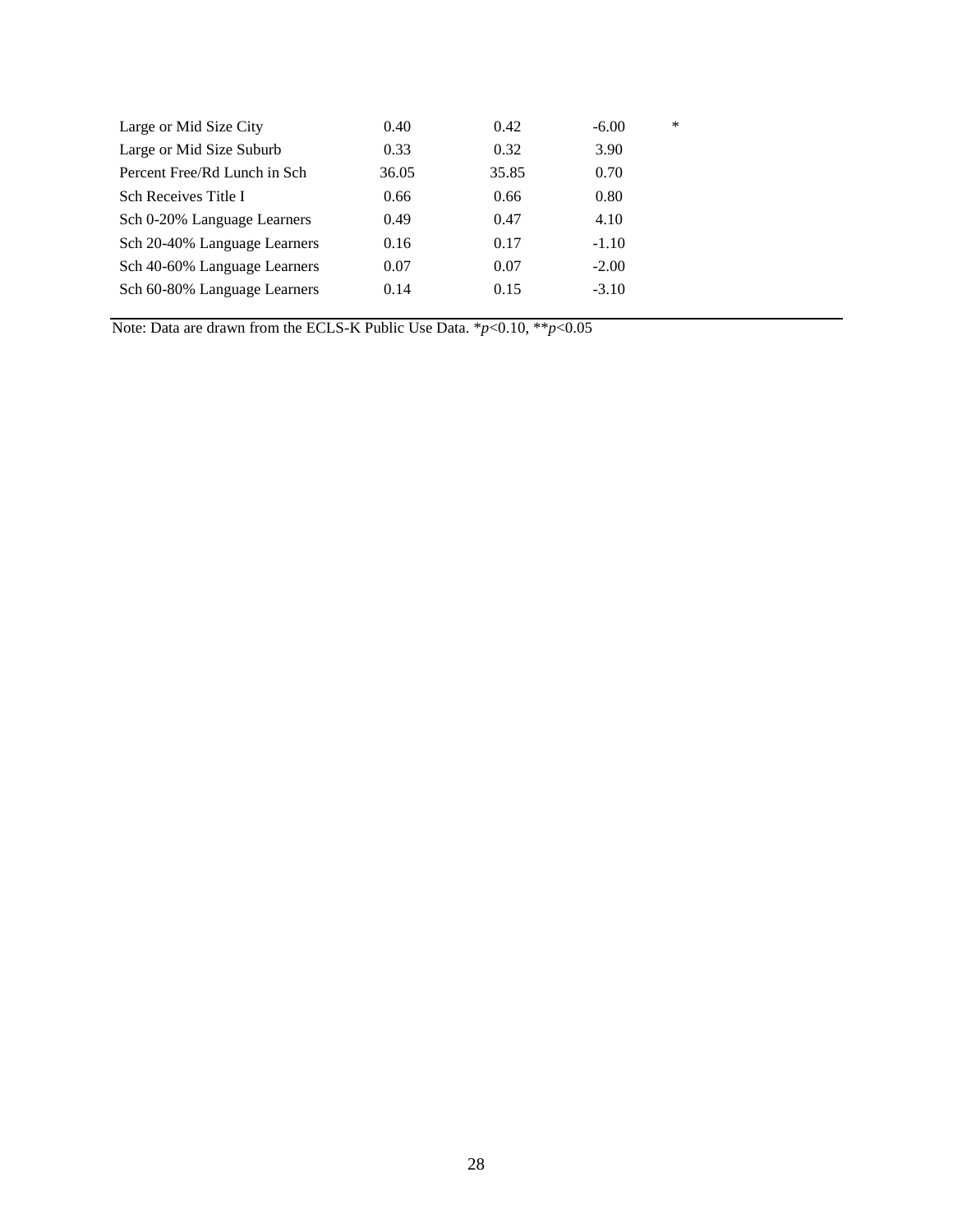## Table 4.

|--|

|                              |                | <b>Off Support</b> | On Support |
|------------------------------|----------------|--------------------|------------|
| Ever in Charter              |                | 100                | 18.80      |
| Time in Charter (years)      | $\mathbf{1}$   | 3.85               | 22.40      |
|                              | 2              | 86.54              | 41.10      |
|                              | 3              | 5.77               | 21.16      |
|                              | $\overline{4}$ | 3.85               | 8.85       |
|                              | 5              | 0.00               | 6.45       |
| 5th Gr Internalizing         |                | 2.20(.67)          | 2.04(.62)  |
| 5th Gr Externalizing         |                | 1.94(.65)          | 1.82(.65)  |
| 5th Gr Perceived Math Comp.  |                | 2.90(.78)          | 2.92(.77)  |
| 5th Gr Perceived Peer Comp.  |                | 2.88(.65)          | 3.00(.60)  |
| Poor at Kindergarten         |                | 38.94              | 20.43      |
| Poor at 5                    |                | 30.30              | 15.90      |
|                              |                |                    |            |
| Male                         |                | 49.04              | 50.30      |
| White                        |                | 32.21              | 58.50      |
| <b>Black</b>                 |                | 14.42              | 11.22      |
| Hispanic                     |                | 25.00              | 18.12      |
| Asian                        |                | 16.83              | 6.78       |
| Other Race                   |                | 11.54              | 5.41       |
| Second Language Learner      |                | 39.42              | 26.60      |
| <b>IEP</b>                   |                | 13.94              | 6.01       |
| Math Achievement             |                | 3.20(.87)          | 2.91(.92)  |
| <b>English Achievement</b>   |                | 3.62(.91)          | 2.71(.81)  |
| Ever in Head Start           |                | 30.29              | 13.05      |
| Ever in Center Based Care    |                | 10.58              | 15.89      |
| Number of Siblings           |                | 2.11(1.66)         | 1.47(1.15) |
| Welfare                      |                | 2.40               | 8.39       |
| Low Income $(<$ \$25,000)    |                | 36.54              | 27.75      |
| Medium Income $(<$ \$75,000) |                | 57.69              | 50.29      |
| High Income                  |                | 5.80               | 21.90      |
| Receives Free/Reduced Lunch  |                | 67.31              | 28.72      |
| Teen Mom                     |                | 41.83              | 23.15      |
| Marital Birth                |                | 57.69              | 74.14      |
| Mom Less than HS             |                | 18.27              | 13.21      |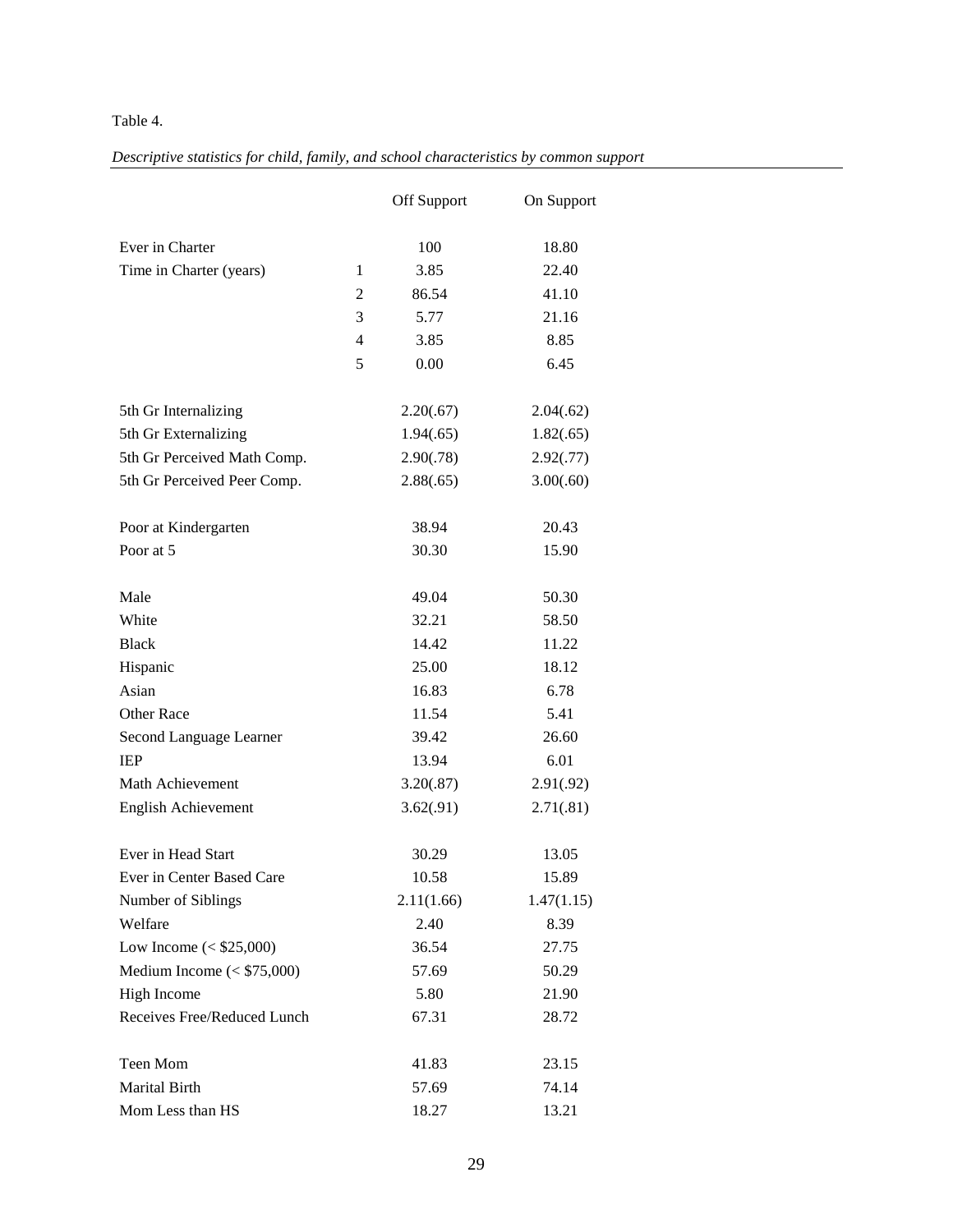| Mom HS                        | 28.37        | 28.77        |
|-------------------------------|--------------|--------------|
| Mom Some College              | 46.15        | 31.93        |
| Mom College or More           | 7.10         | 26.10        |
| Mom Unemployed                | 3.85         | 2.99         |
| Mom Part Time                 | 23.56        | 22.60        |
| Mom Full Time                 | 45.67        | 45.55        |
| Mom Not Looking for Work      | 26.90        | 28.80        |
| Parents Expect Less than HS   | 0.00         | 0.25         |
| Parents Expect HS Grad        | 7.21         | 7.76         |
| Parents Expect Some College   | 20.19        | 14.09        |
| Parents Expect Finish College | 72.60        | 77.80        |
| Parents Don't Read to Child   | 0.96         | 1.23         |
| Parents Read 1-2x a Week      | 24.04        | 17.40        |
| Parents Read 3-6x a week      | 31.25        | 35.64        |
| <b>Parents Read Daily</b>     | 43.70        | 45.80        |
| Large or Mid Size City        | 47.60        | 38.30        |
| Large or Mid Size Suburb      | 24.04        | 37.98        |
| Rural                         | 28.40        | 23.70        |
| Percent Free/Rd Lunch in Sch  | 47.67(28.99) | 32.93(28.32) |
| Sch Receives Title I          | 85.10        | 60.61        |
| Sch 0-20% Language Learners   | 30.77        | 55.75        |
| Sch 20-40% Language Learners  | 12.02        | 17.91        |
| Sch 40-60% Language Learners  | 4.33         | 5.92         |
| Sch 60-80% Language Learners  | 22.60        | 10.29        |
| Sch 80-100% Language Learners | 30.30        | 10.20        |
| N                             | 208          | 9995         |

Note: Data are drawn from the ECLS-K Public Use Data.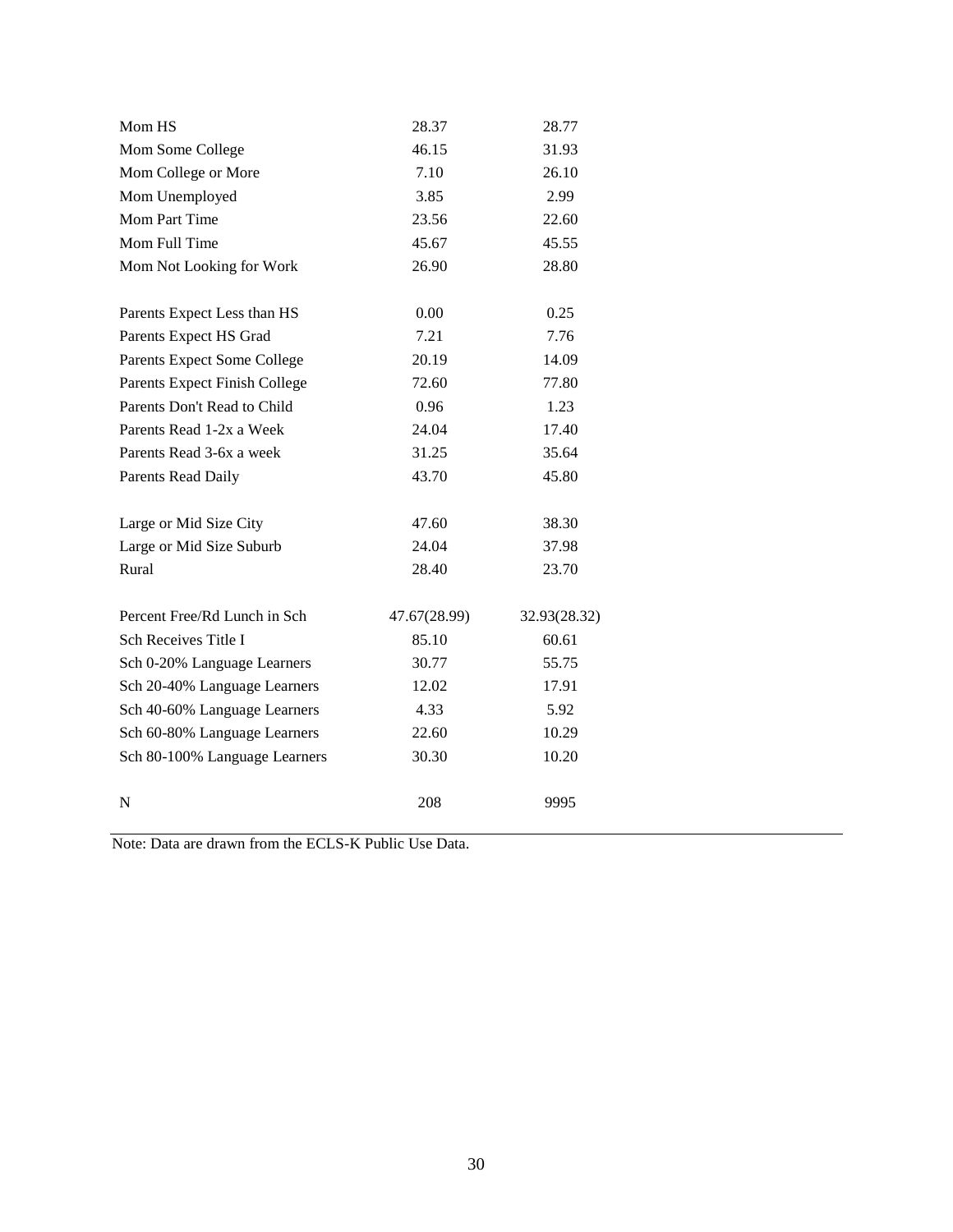## Table 5.

*Weighted, imputed, matched regression models predicting perceived mathematics competence, perceived peer competence, internalizing behavior, and externalizing behavior at 5th grade* 

|                  |          |      |          |                        | Perceived Mathematics Competence |           |          |         |
|------------------|----------|------|----------|------------------------|----------------------------------|-----------|----------|---------|
|                  | Model 1  |      | Model 2  |                        | Model 3                          |           | Model 4  |         |
|                  | $\beta$  | se   | $\beta$  | se                     | $\beta$                          | $\rm{se}$ | $\beta$  | se      |
| Time in Charter  | 0.03     | 0.02 | $0.05*$  | 0.03                   | 0.03                             | 0.02      | $0.05*$  | 0.02    |
| Poor at K        | 0.01     | 0.13 | 0.07     | 0.15                   |                                  |           |          |         |
| Poor at 5th      |          |      |          |                        | 0.04                             | 0.12      | 0.13     | 0.15    |
| Poor at K*Time   |          |      | $-0.05$  | 0.05                   |                                  |           |          |         |
| Poor at 5th*Time |          |      |          |                        |                                  |           | $-0.08$  | 0.06    |
|                  |          |      |          |                        | Perceived Peer Competence        |           |          |         |
|                  | Model 1  |      | Model 2  |                        | Model 3                          |           | Model 4  |         |
|                  | $\beta$  | se   | $\beta$  | se                     | β                                | se        | β        | se      |
| Time in Charter  | $-0.004$ | 0.02 | $-0.03$  | 0.02                   | $-0.004$                         | 0.02      | $-0.01$  | 0.03    |
| Poor at K        | $-0.05$  | 0.13 | $-0.17$  | 0.15                   |                                  |           |          |         |
| Poor at 5th      |          |      |          |                        | $-0.14$                          | 0.12      | $-0.19$  | 0.16    |
| Poor at K*Time   |          |      | $0.10**$ | 0.05                   |                                  |           |          |         |
| Poor at 5th*Time |          |      |          |                        |                                  |           | 0.05     | 0.06    |
|                  |          |      |          | Internalizing Behavior |                                  |           |          |         |
|                  | Model 1  |      | Model 2  |                        |                                  | Model 3   |          | Model 4 |
|                  | $\beta$  | se   | β        | se                     | $\beta$                          | se        | β        | se      |
| Time in Charter  | $-0.03$  | 0.02 | $-0.03$  | 0.02                   | $-0.03$                          | 0.02      | $-0.03*$ | 0.02    |
| Poor at K        | 0.02     | 0.10 | 0.001    | 0.12                   |                                  |           |          |         |
| Poor at 5th      |          |      |          |                        | 0.05                             | 0.11      | 0.02     | 0.13    |
| Poor at K*Time   |          |      | 0.02     | 0.04                   |                                  |           |          |         |
| Poor at 5th*Time |          |      |          |                        |                                  |           | 0.03     | 0.05    |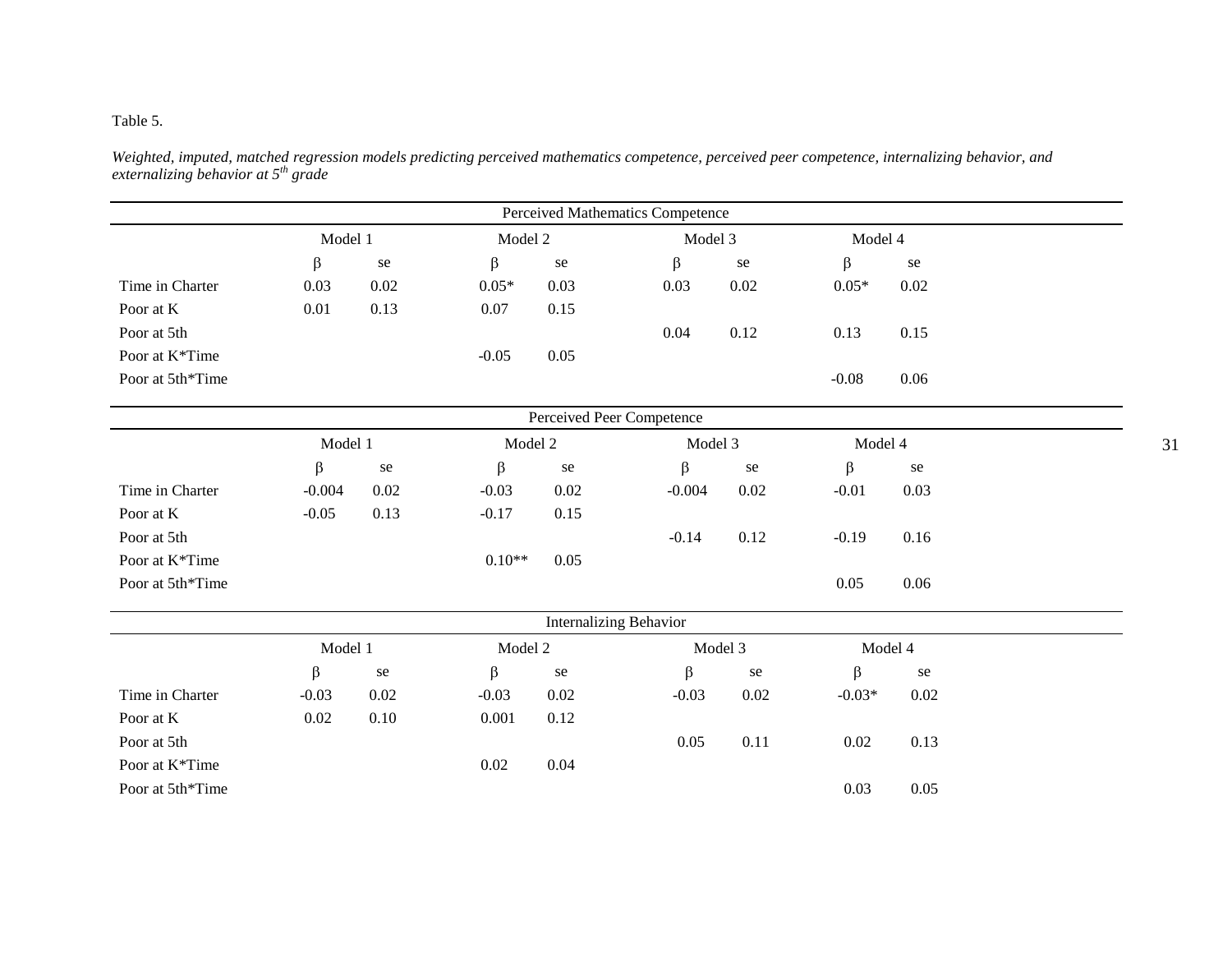|                             |         |      |          | <b>Externalizing Behavior</b> |          |      |         |      |
|-----------------------------|---------|------|----------|-------------------------------|----------|------|---------|------|
|                             | Model 1 |      | Model 2  |                               | Model 3  |      | Model 4 |      |
|                             | ß       | se   | $\beta$  | se                            | ß        | se   | ß       | se   |
| Time in Charter             | $-0.02$ | 0.02 | 0.00     | 0.02                          | $-0.02$  | 0.02 | $-0.02$ | 0.02 |
| Poor at K                   | $-0.12$ | 0.15 | $-0.02$  | 0.17                          |          |      |         |      |
| Poor at 5th                 |         |      |          |                               | $-0.003$ | 0.12 | $-0.03$ | 0.14 |
| Poor at K <sup>*</sup> Time |         |      | $-0.08*$ | 0.05                          |          |      |         |      |
| Poor at 5th*Time            |         |      |          |                               |          |      | 0.03    | 0.05 |

Note: Data are drawn from the ECLS-K Public Use Data. *N*=3,752. All models were weighted using jackknife replicate weights

J2\_6FC1-90 and include all covariates from the propensity-matching model.

\**p*<0.10, \*\**p*<0.05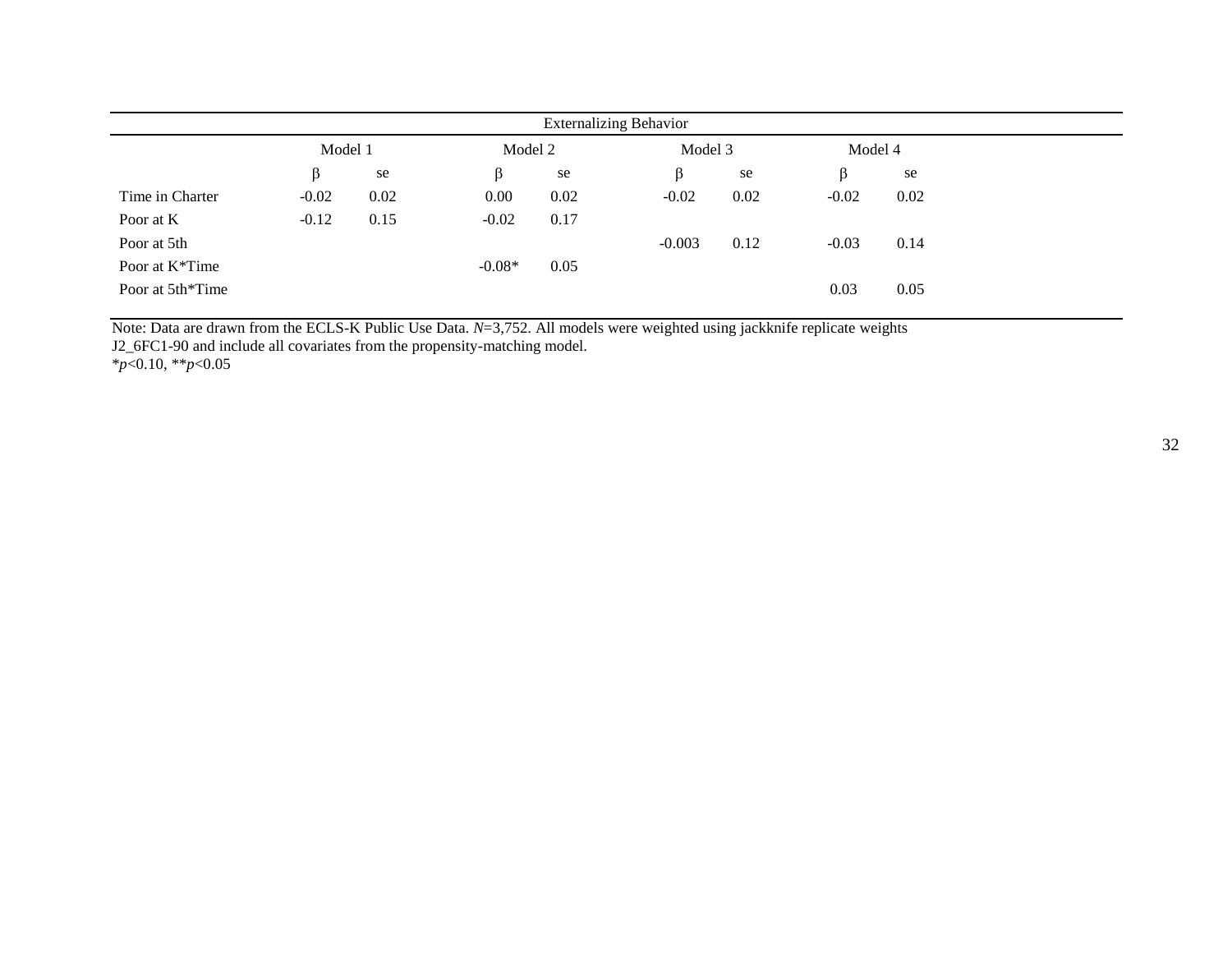Figure 1.



*Predicted perceived mathematics competency by early deprivation and time spend in charter schools in standard deviation units*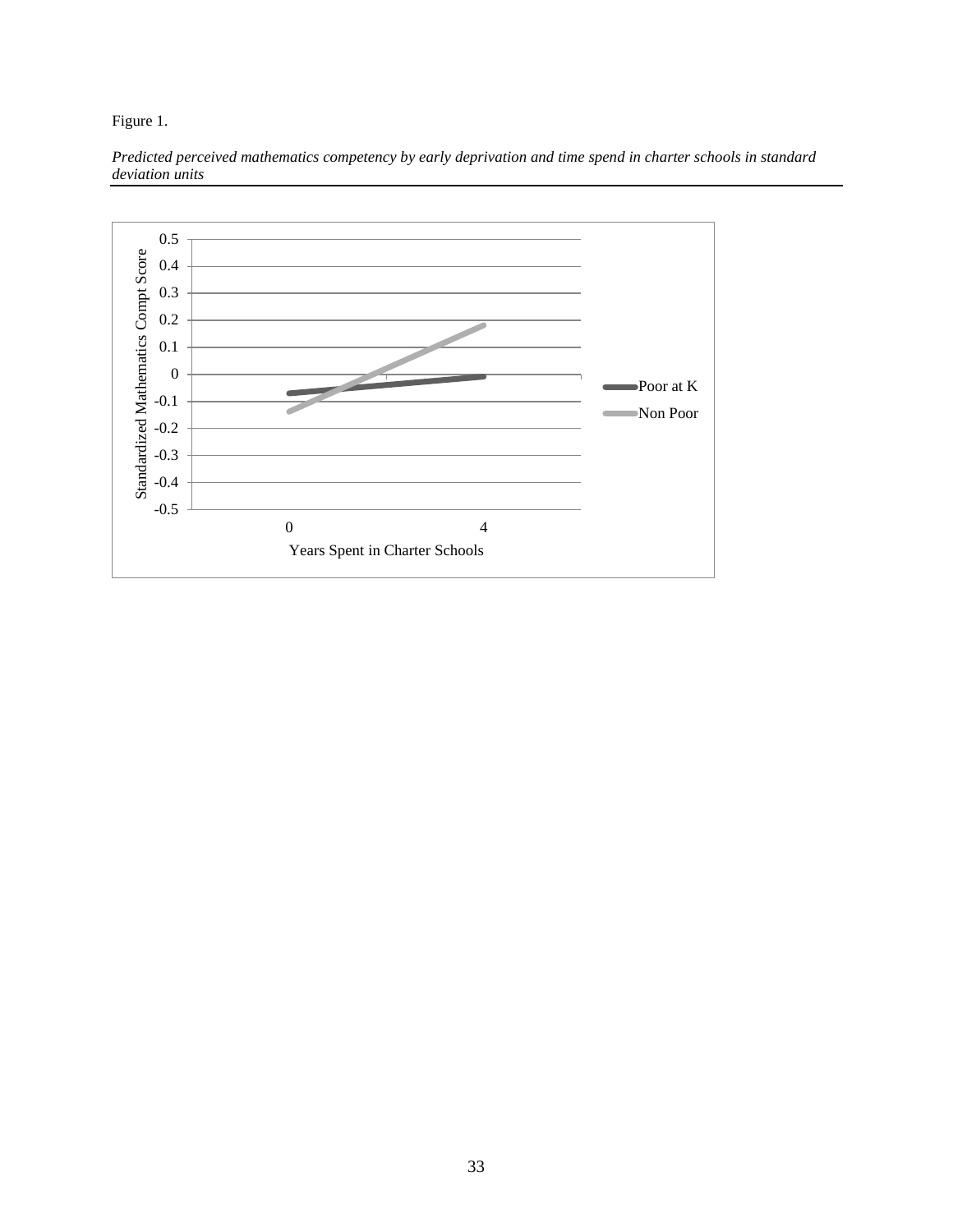Figure 2.



*Predicted perceived peer competency by early deprivation and time spend in charter schools in standard deviation units*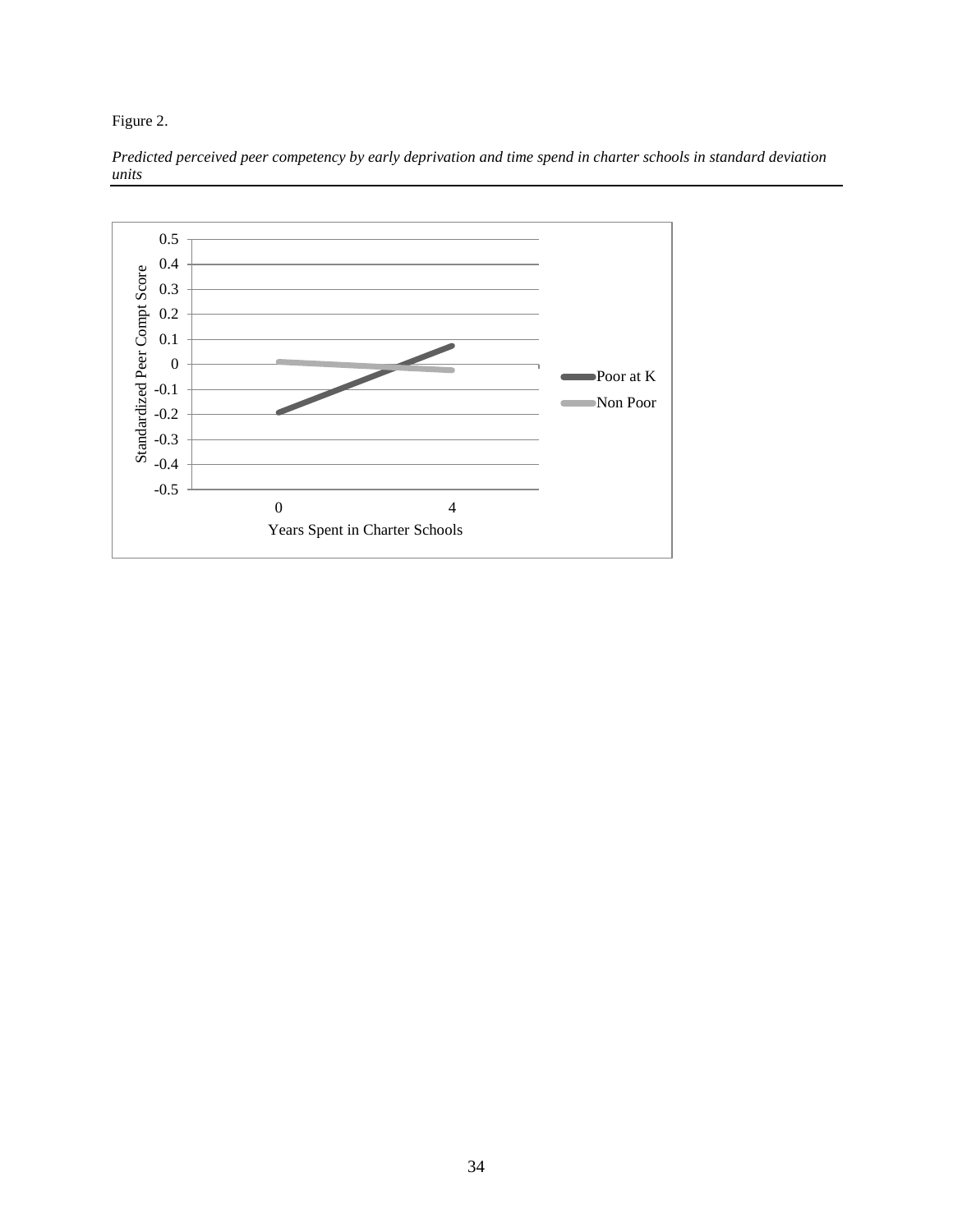Figure 3.



*Predicted levels of internalizing behavior by early deprivation and time spend in charter schools in standard deviation units*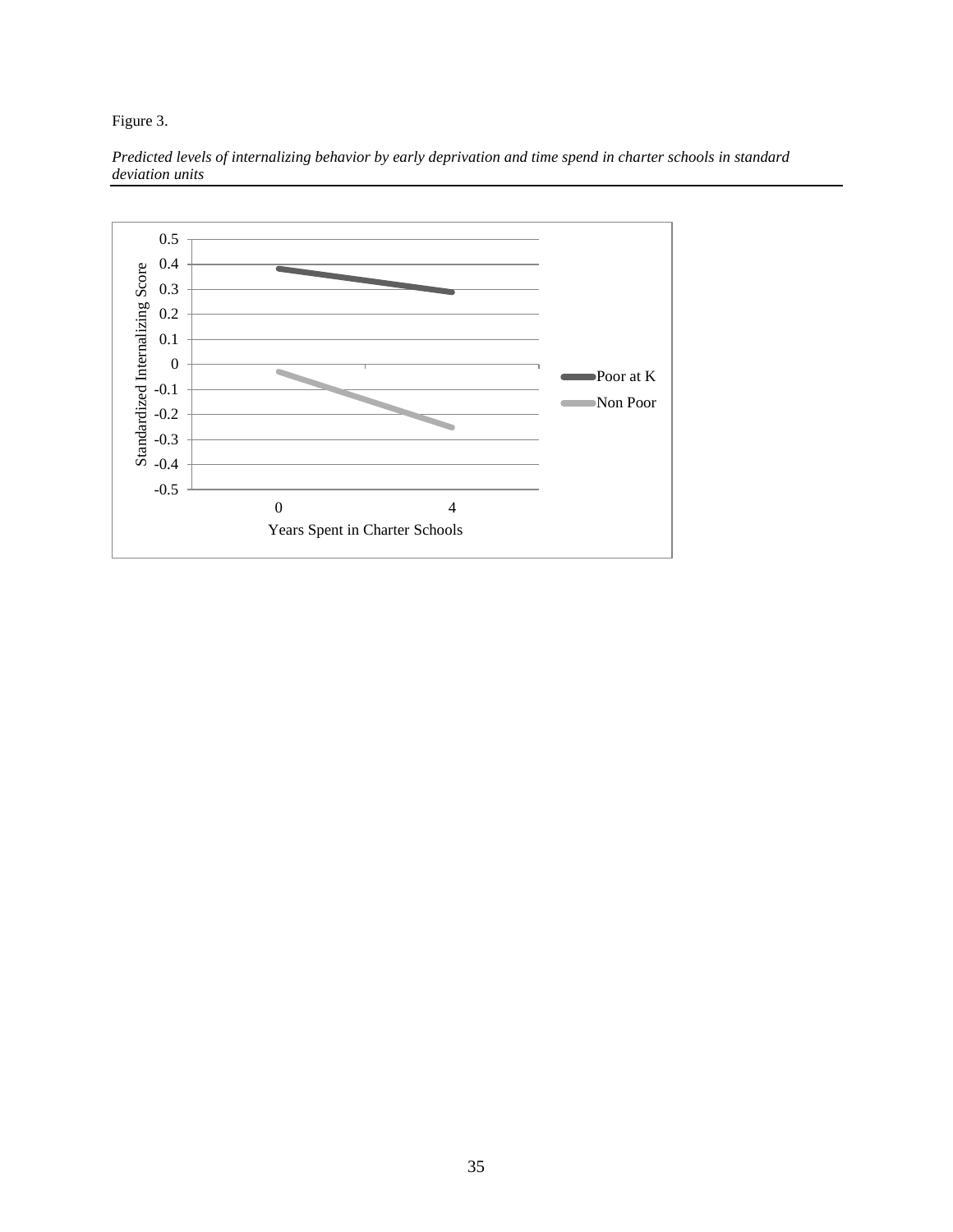Figure 4.



*Predicted levels of externalizing behavior by early deprivation and time spend in charter schools in standard deviation units*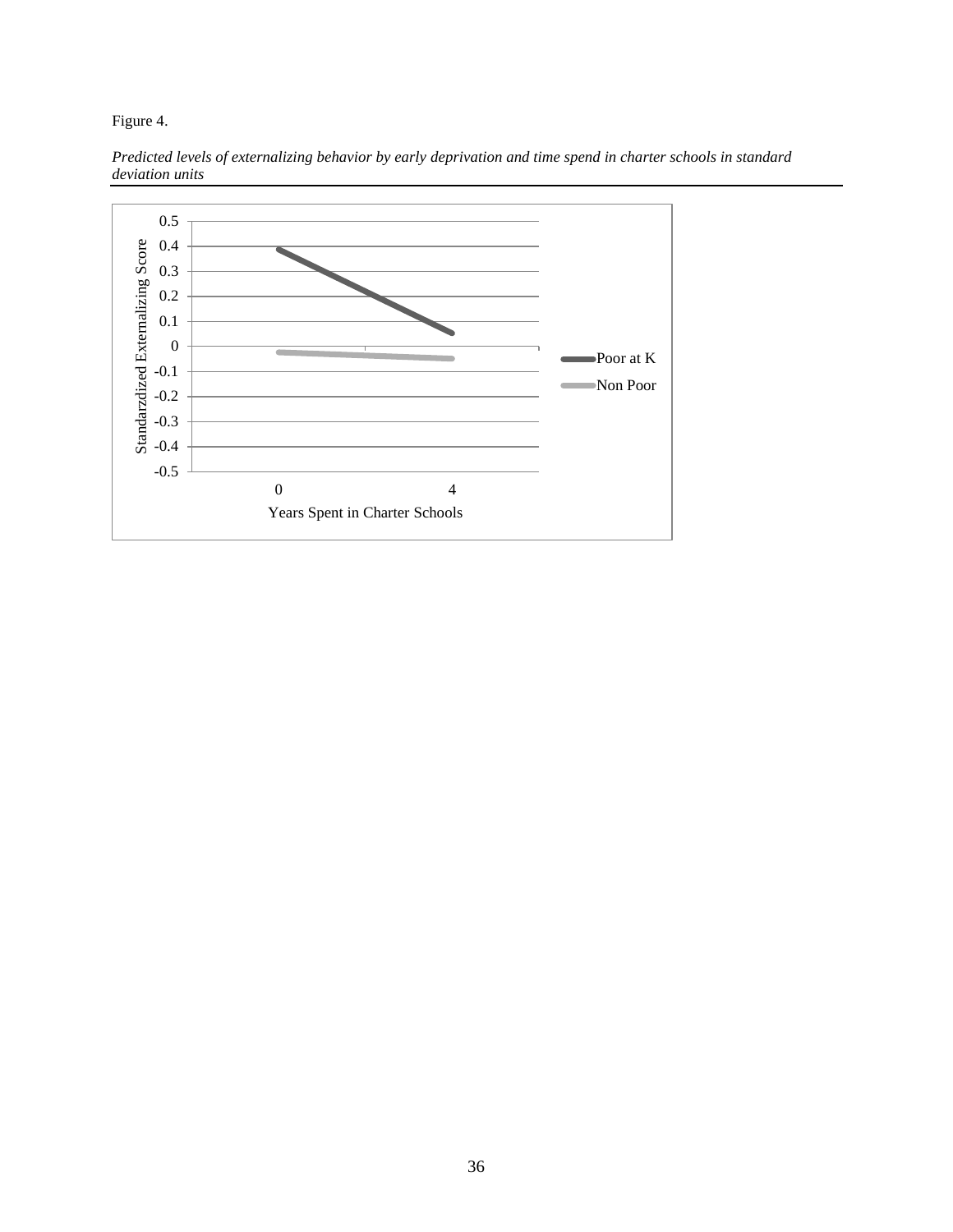#### References

- Adams, S.J. (2002). Educational attainment and health: Evidence from a sample of older adults. *Education Economics, 10(1),* 97-109.
- Battistich, V., & Hom, A. (1997). The relationship between students' sense of their school as a community and their involvement in problem behaviors. *American Journal of Public Health, 87(12),* 1997-2001.
- Battistich, V., Solomon, D., Kim, D., Watson, M., & Schaps, S. (1995). Schools as communities, poverty levels of student populations, and students' attitudes, motives, and performance: A multilevel analysis. *American Education Research Journal, 32,* 627-658.
- Berends, M., Goldring, E., Stein, M., & Cravens, X. (2010). Instructional conditions in charter schools and students' mathematics achievement gains. *American Journal of Education, 116(3),* 303-335.
- Berger, L.M., Bruch, S.K., Johnson, E.I., James, S., & Rubin, D. (2009). Estimating the "impact" of outof-home placement on child well-being: Approaching the problem of selection bias. *Child Development, 80(6),* 1856-1876.
- Bettinger, E. (1999). *The effects of charter schools on charter students and public schools.* Teachers College, Columbia University, National Center for the Study of Privatization in Education. Occasional Paper No. 4.
- Betts, J.R., & Hill, P.T. (2010). *Through the glass darkly: An introduction to issues in measuring the quality of charter schools.* In J.R. Betts & P.T. Hill (Eds.) Taking Measure of Charter Schools: Better Assessments, Better Policymaking, Better Schools. Rowman & Littlefield Publishers. New York: NY.
- Betts, J.R., & Tang, Y.E. (2011). *The effect of charter schools on student achievement: A meta-analysis of the literature.* National Charter School Research Project: Seattle, WA.
- Booker, K., Sass, T.R., Gill, B., & Zimmer, R. (2008). *Going beyond test scores: Evaluating charter school impact on educational attainment in Chicago and Florida.* Santa Monica, CA: RAND.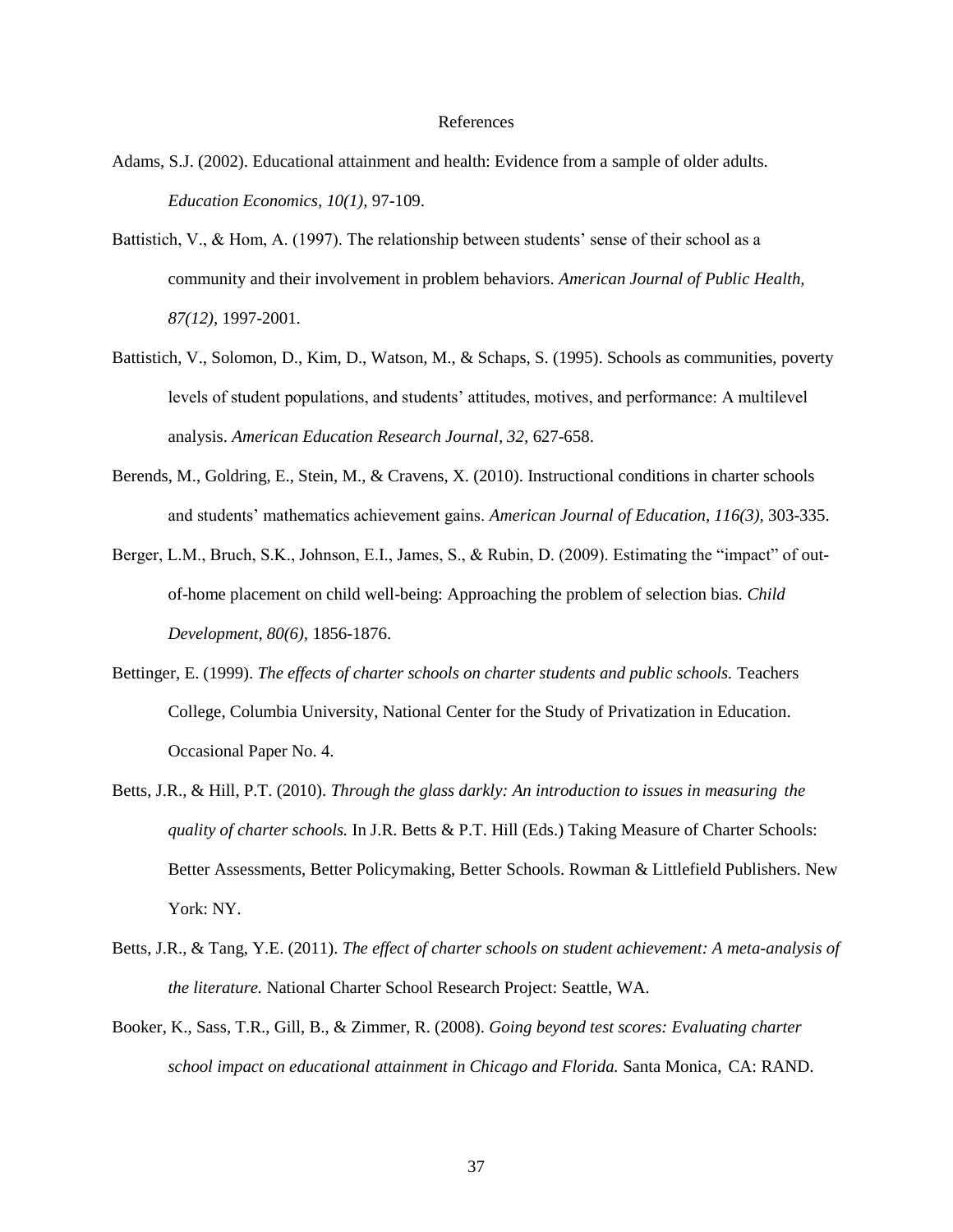- Brooks-Gunn, J., & Duncan, G. J. (1997). The effects of poverty on children. *The Future of Children*, 55- 71.
- Bryk, A.S., & Driscoll, M.E. (1988). *The school as community: Theoretical foundations, contextual influences, and consequences for students and teachers.* Madison, WI: National Center on Effective Secondary Schools.
- Buckley, J. & Schneider, M. (2007). Charter schools: Hope or hype? Princeton, NJ: Princeton University Press.
- Bureau of Labor Statistics. (2011). Current population survey: Employment projections. Retrieved from: http://www.bls.gov/emp/ep\_chart\_001.htm.
- Carneiro, P., Crawford, C., & Goodman, A. (2007). The impact of early cognitive and non-cognitive
- skills on later outcomes. London, UK: Centre for the Economics of Education.
- Chiteji, N. (2010). Time-preference, non-cognitive skills and well-being across the life course: Do noncognitive skills encourage healthy behavior? *American Economic Review, 100(2),* 200-204.
- Cox, J.H., & Witko, C. (2008). School choice and the creation of social capital reexamined. *American Journal of Political Science, 52(1),* 142-155.
- Cullen, J.B., Jacobs, B.A., & Levitt, S. (2000). The impact of school choice on student outcomes: An analysis of the Chicago Public Schools. *NBER Working Paper No. 7888.* Retrieved from: http://www.nber.org/papers/w7888.
- Cullen, J.B., Jacobs, B.A., & Levitt, S. (2006). The effect of school choice on participants: Evidence from randomized lotteries. *Econometrica, 74(5),* 1191-1230.

Curto, V., Fryer, R. G., & Howard, M. L. (2010). It May Not Take a Village: Increasing Achievement among the Poor." forthcoming in Social Inequality and Educational Disadvantage.

Department of Health and Human Services (2012). 2011 actuarial report on the financial outlook for Medicaid. Retrieved from: https://www.cms.gov/Research-Statistics-Data-and-Systems/Research/ActuarialStudies/downloads/MedicaidReport2011.pdf.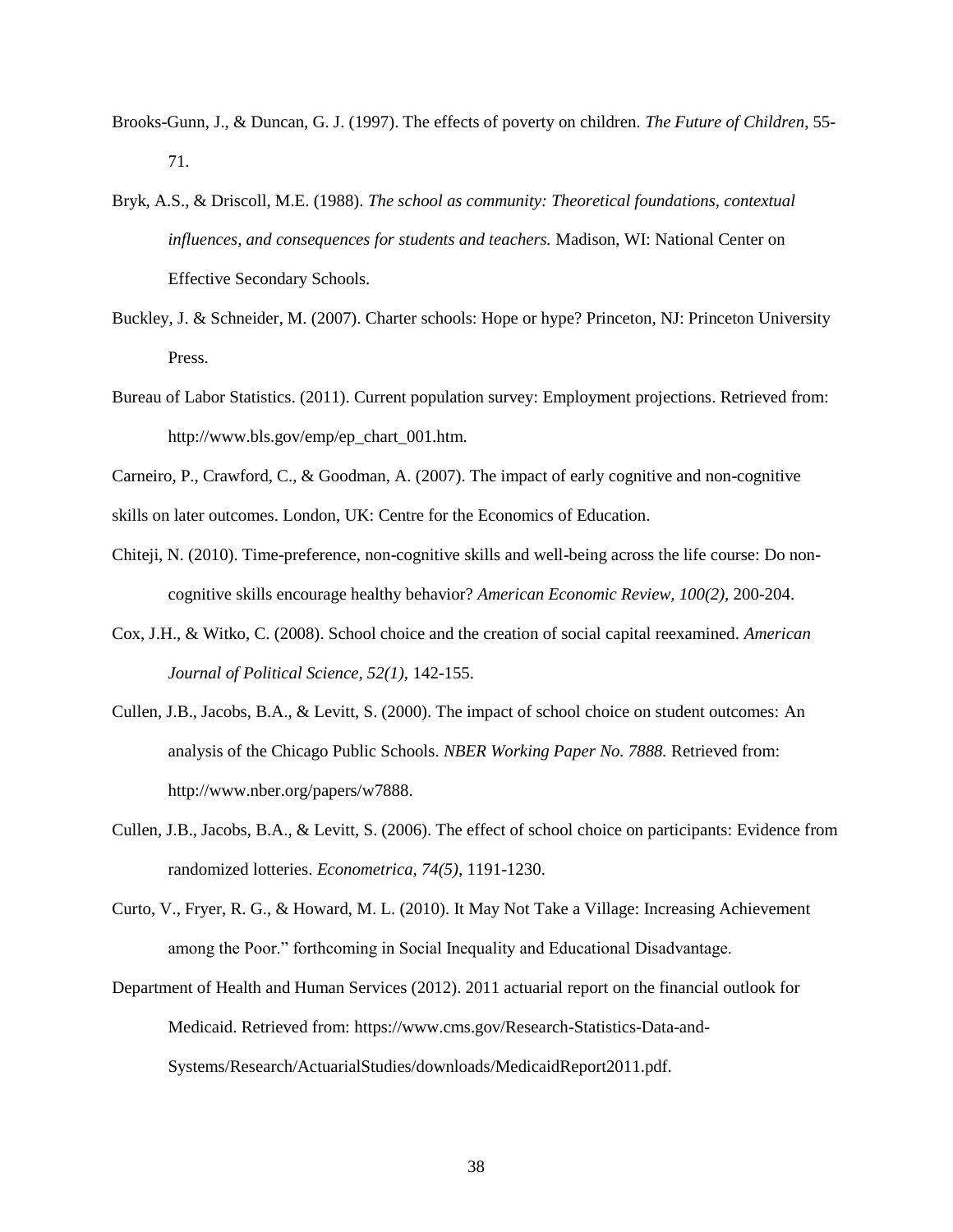- Department of Justice Prisons Bureau. (2011). Annual determination of average cost of incarceration. Retrieved from: https://www.federalregister.gov/articles/2011/09/15/2011-23689/annualdetermination-of-average-cost-of-incarceration.
- Duncan, G.J., Yeung, W.J., Brooks-Gunn, J., & Smith, J.R. (1998). How much does childhood poverty affect the life chances of children. *American Sociological Review, 63(3),* 406-423.
- Dynarski, S., Hoxby, C., Loveless, T., Schneider, M., Whitehurst, G., & Witte, J. (2010). Charter schools: A report on rethinking the federal role in education. *Brookings Institute.* Retrieved from: http://www.brookings.edu/~/media/Files/rc/reports/2010/1216\_charter\_schools/1216\_cha rter\_schools.pdf.
- Eberts, R.W., & Hollenbeck, K.M. (2001). *An examination of student achievement in Michigan charter schools*. W.E. Upjohn Institute Working Paper No. 01-68.
- Fryer, R.G., & Levitt, S.D. (2004). Understanding the black-white test score gap in the first two years of school. *The Review of Economics and Statistics, 86(2)*, 447-464.
- Gelman, A., & Hill, J. (2007). *Data analysis using regression and multilevel/hierarchical models.* New York, NY: Cambridge University Press.
- Gleason, P., Clark, M., Tuttle, C.C., & Dwoyer, E. (2010). *The evaluation of charter school impacts.* Matehmatica Policy Research: Washington, DC. Retrieved from: http://www.matehmatica-mpr.com/newsroom/releases/2010/charterschool 6 10.asp.
- Graham, J. W. (2009). Missing data analysis: Making it work in the real world. *Annual Review of Psychology*, *60*, 549-576.
- Grusec, J.E. (2011). Socialization processes in the family: Social and emotional development. *Annual Review of Psychology, 62,* 243-269.
- Hallinger, P., & Murphy, J.F. (1986). The social context of effective schools. *American Journal of Education, 94,* 328-355.
- Hamilton, L.S., & Stecher, B.M. (2010). *Expanding what counts when evaluating charter school effectiveness.* In J.R. Betts & P.T. Hill (Eds.) Taking Measure of Charter Schools: Better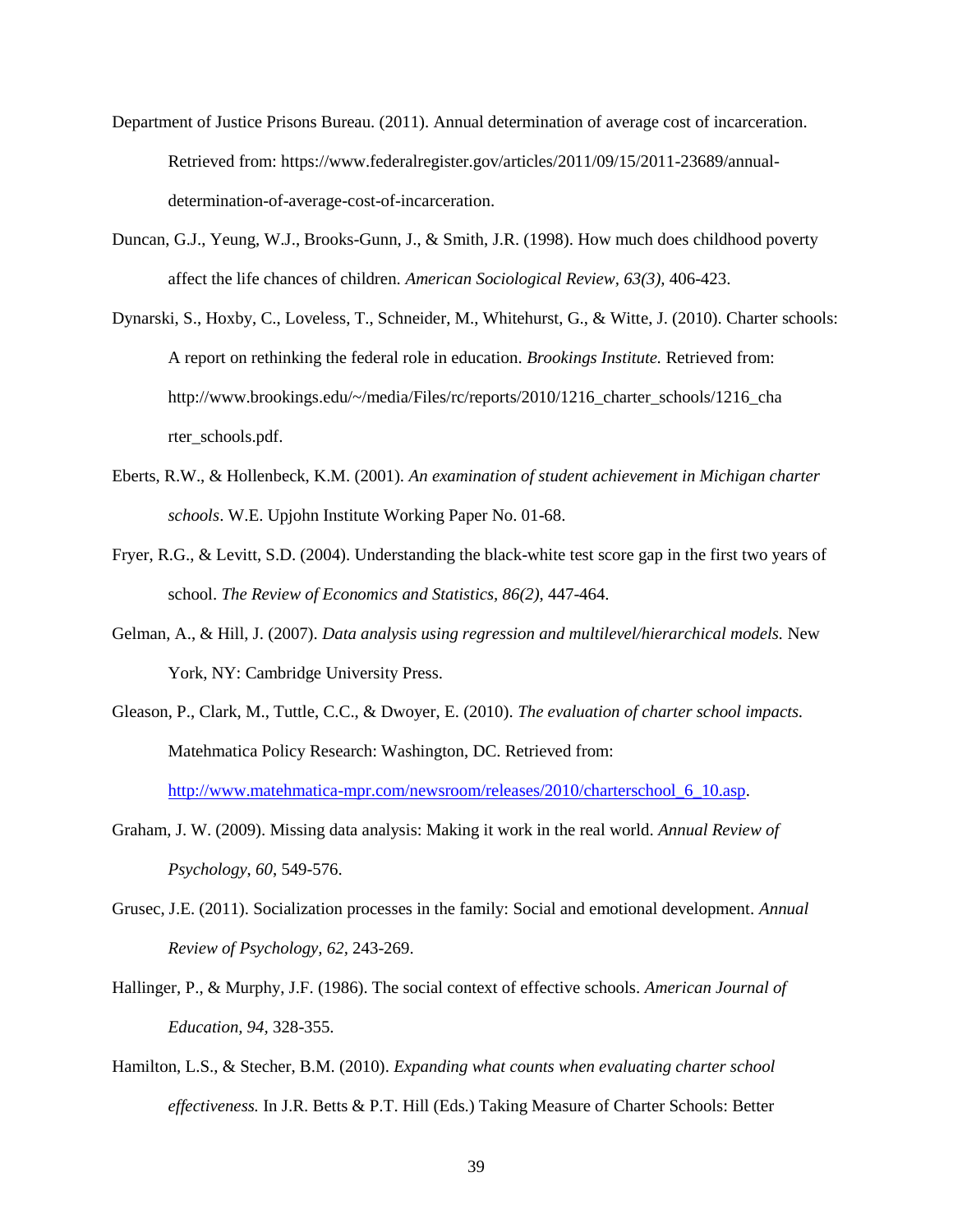Assessments, Better Policymaking, Better Schools. Rowman & Littlefield Publishers. New York: NY.

- Hartas, D. (2011). The ecology of young children's behavior and social competence: Child characteristics, socio-economic factors and parenting. *Oxford Review of Education, 37(6),* 763- 783.
- Hekcman, J.J. (2000). Policies to foster human capital. *Research in Economics, 54(1),* 3-56.
- Heckman, J.J. (2006). Skill formation and the economics of investing in disadvantaged children. *Science, 312(5782),* 1900-1902.
- Heckman, J. J., Ichimura, H., Smith, J., & Todd, P. (1996). Sources of selection bias in evaluating social programs: An interpretation of conventional measures and evidence on the effectiveness of matching as a program evaluation method. *Proceedings of the National Academy of Sciences, 93*(23), 13416–13420.
- Heckman, J. J., Ichimura, H., & Todd, P. (1997). Matching as an econometric estimator: Evidence from a job training programme. *Review of Economic Studies, 64*, 605–654.
- Heckman, J.J., & Rubinstein, Y. (2001). The importance of noncognitive skills: Lessons from the GED testing program. *The American Economic Review, 91(2)*, 145-149.
- Heckman, J.J., Stixrud, J., & Urzua, S. (2006). The effects of cognitive and noncognitive abilities on labor market outcomes and social behavior. *NBER Working Paper Series.* Retrieved from: http://www.nber.org/papers/w120006
- Henry, K.L., Knight, K.E., & Thornberry, T.P. (2012). School disengagement as a predictor of dropout, delinquency, and problem substance use during adolescence and early adulthood. *Journal of Youth and Adolescence, 41(2),* 156-166.
- Hirschfield, P.J., & Gasper, J. (2011). The relationship between school engagement and delinquency in late childhood and early adolescence. *Journal of Youth and Adolescence, 40(1),* 3-22.
- Hoxby, C.M. (2001). *How school choice affects the achievement of public school students.* Paper prepared for Koret Task Force meeting, Hoover Institution. Stanford, CA.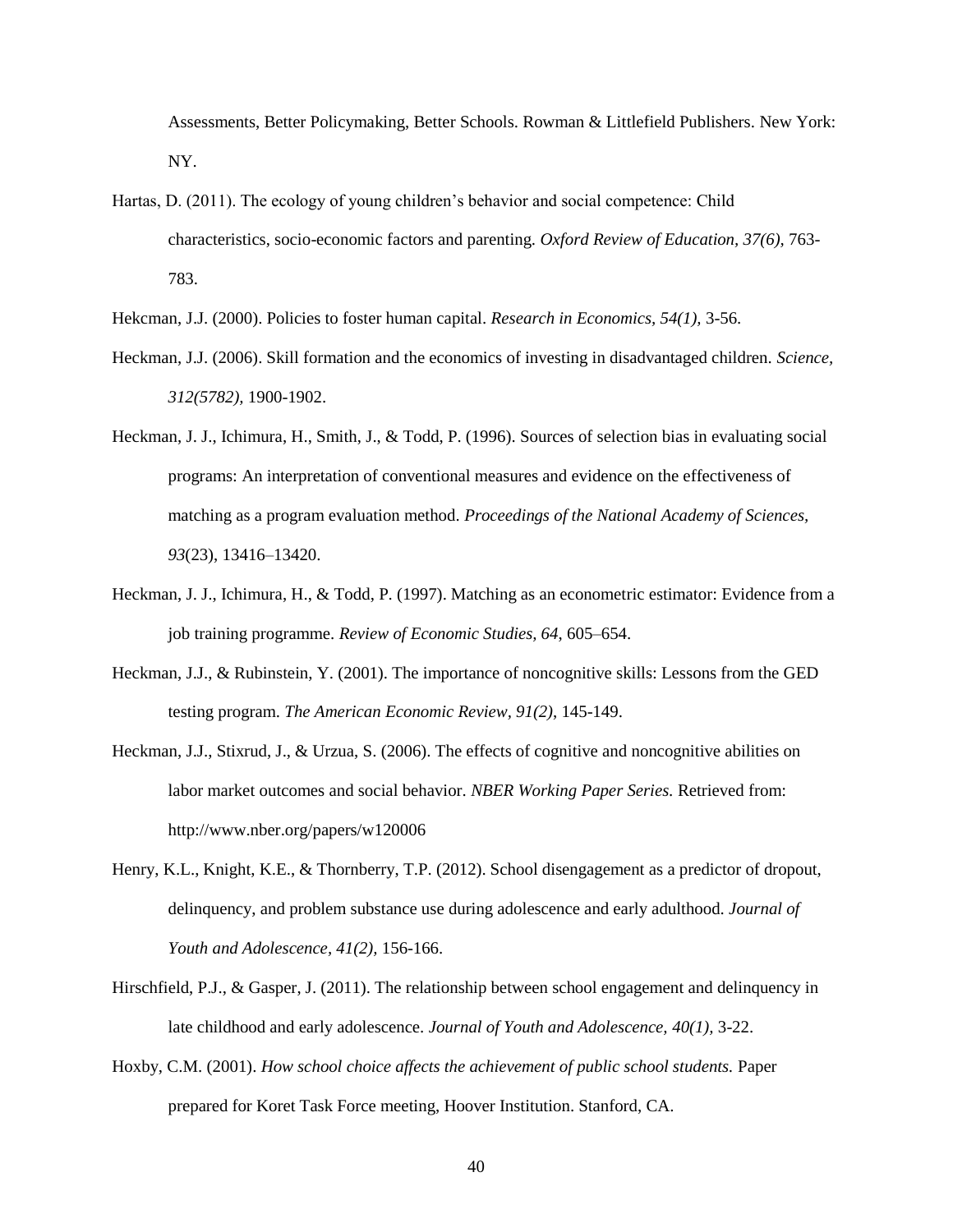- Hoxby, C.M. (2003). School choice and school productivity. Could it be a tide that lifts all boats? In C.M. Hoxby (Ed.) *The Economics of School Choice.* University of Chicago Press. Chicago: IL.
- Hoxby, C.M. (2004a). A straightforward comparison of charter schools and regular public schools in the United States.
- Hoxby, C. (2004b). Achievement in charter schools and regular public schools in the United States: Understanding the differences.
- Hoxby, C.M., & Murarka, S. (2009). *Charter schools in New York City: Who enrolls and how they affect their students' achievement.* NBER Working Paper Series, No. 14852. Retrieved from: [http://www.nber.org/papers/w14852.](http://www.nber.org/papers/w14852)
- Hoxby, C.M., & Rockoff, J.E. (2004). The impact of charter schools on student achievement. RAND Corporation: Santa Monica, CA. Retrieved from: [www.rand.org.](http://www.rand.org/)
- Izard, C., Fine, S., Schultz, D., Mostow, A., Ackerman, B., & Youngstrom, E. (2001). Emotion knowledge as a predictor of social behavior and academic competence in children at risk. *Psychological Science, 12(1),* 18-23.
- Jennings, J. L. & DiPrete, T.A. (2010). Teacher effects on social and behavioral skills in early elementary school. *Sociology of Education, 83(2),* 135-159.
- Kuh, G.D. (1995). The other curriculum: Out-of-class experiences associated with student learning and personal development. *Journal of Higher Education, 66(2),* 123-155.
- Ladson-Billings, G. (2006). From the achievement gap to the education debt: Understanding achievement in U.S. schools. *Educational Researcher, 35(7),* 3-12.
- Manlove, J. (1998). The influence of high school dropout and school disengagement on the risk of schoolage pregnancy. *Journal of Research on Adolescence, 8(2),* 187-220.
- Martin, S.P. (2006). Trends in marital dissolution by women's education in the United States. *Demographic Research, 15(20),* 537-560.
- Masten, A.S. (2001). Ordinary magic: Resilience processes in development. *American Psychologist, 56(3),* 227-238.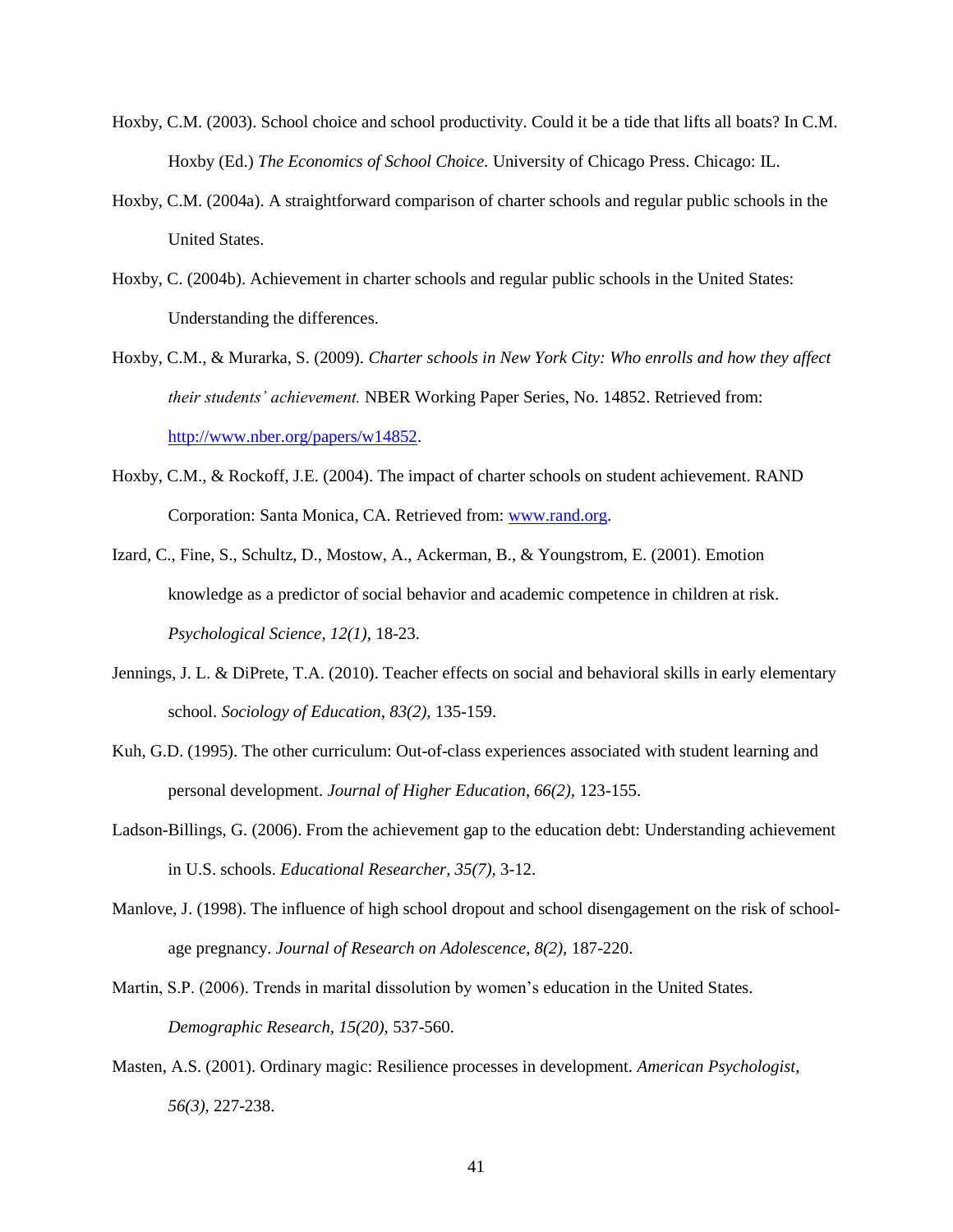- McCartney, K., Burchinal, M., & Bub, K.L. (Eds.) (2006), Best practices in quantitative methods for developmentalists, *Monographs of the Society for Research in Child Development,* 71(3). Boston, MA: Blackwell Publishing.
- McLoyd, V.C. (1998). Socioeconomic disadvantage and child development. *American Psychologist, 53(2),* 185-104.
- National Association of Charter School Authorizers (NASCA). (2010). *The state of charter school authorizing 2009.* Chicago, IL: National Association of Charter School Authorizers.
- National Center for Education Statistics (IES). (2010). Digest of education statistics. Retrieved from: http://nces.ed.gov/pubsearch/pubsinfo.asp?pubid=2011015.
- National Campaign to Prevent Teen and Unplanned Pregnancy. (2011). Counting it up: The public costs of teen childbearing: Key data. Washington, DC: The National Campaign to Prevent Teen and Unplanned Pregnancy.

No Child Left Behind Act of 2001. Pub. L. No. 107-110. 115 Stat. 1425 (2002).

- O'Connor, E.E., Dearing, E., & Collins, B.A. (2011). Teacher-child relationship and behavior problem trajectories in elementary school. *American Educational Research Journal, 48(1),* 120-162.
- Royston, P. 2007. Multiple imputation of missing values: Further update of ice, with an emphasis on interval censoring. *The Stata Journal, 7*, 445-464.
- Rubin, D. B. (1997). Estimating causal effects from large data sets using propensity scores. *Statistical Methods, 127*, 757–763.
- Sass, T.R. (2005). Charter schools and student achievement in Florida. *Education Finance and Policy, 1(1),* 91-122.
- Silver, R.B., Measelle, J.R., Armstrong, J.M., & Essex, M.J. (2005). Trajectories of classroom externalizing behavior: Contributions of child characteristics, family characteristics, and the teacher-child relationship during the school transition. *Journal of School Psychology, 43(1),* 39- 60.